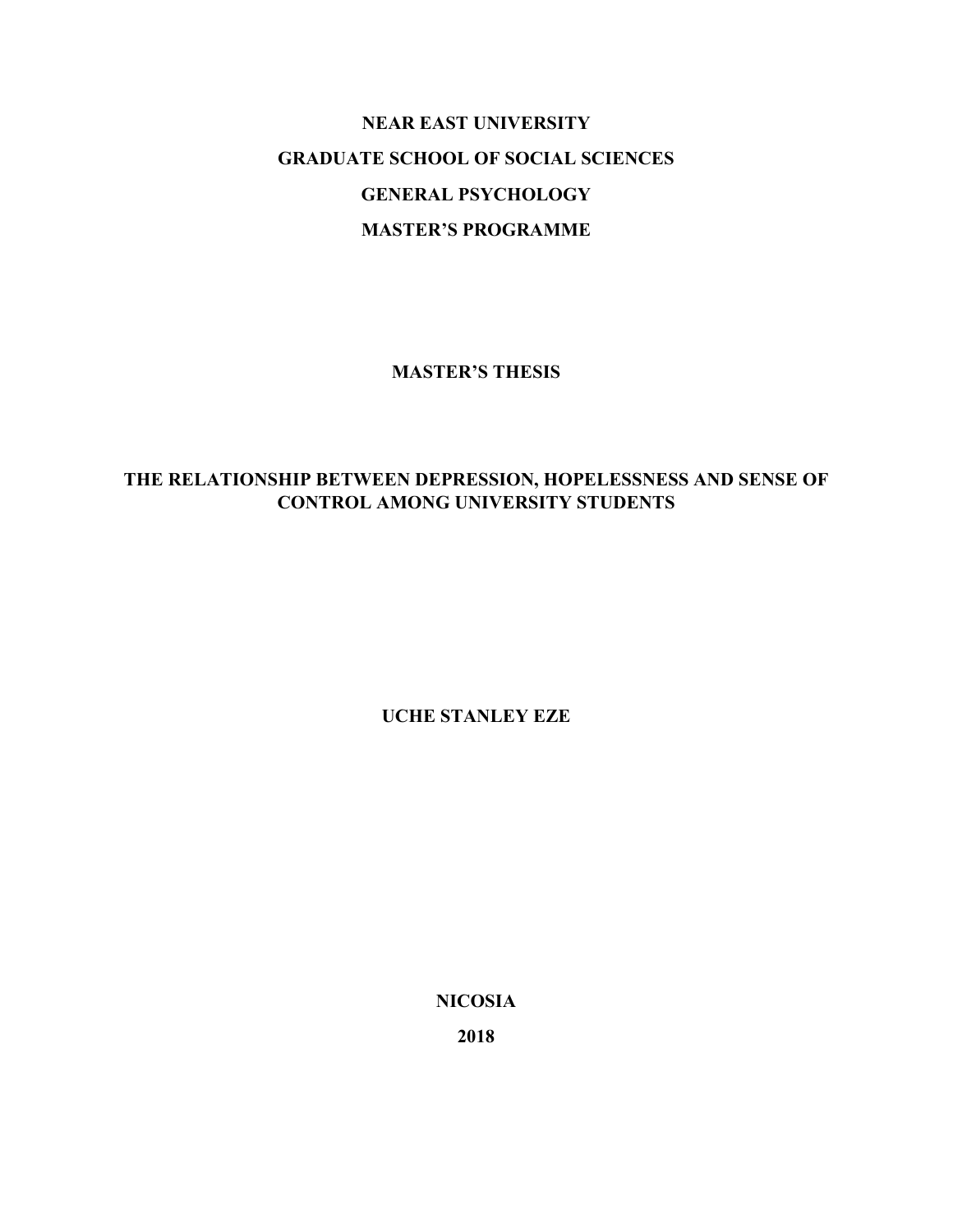# **NEAR EAST UNIVERSITY GRADUATE SCHOOL OF SOCIAL SCIENCES GENERAL PSYCHOLOGY MASTER'S PROGRAMME**

**MASTER'S THESIS** 

### **THE RELATIONSHIP BETWEEN DEPRESSION, HOPELESSNESS AND SENSE OF CONTROL AMONG UNIVERSITY STUDENTS**

# **PREPARED BY UCHE STANLEY EZE 20165923**

### **SUPERVISOR**

### **PROF. DR. EBRU TANSEL CAKICI**

### **NICOSIA**

**2018**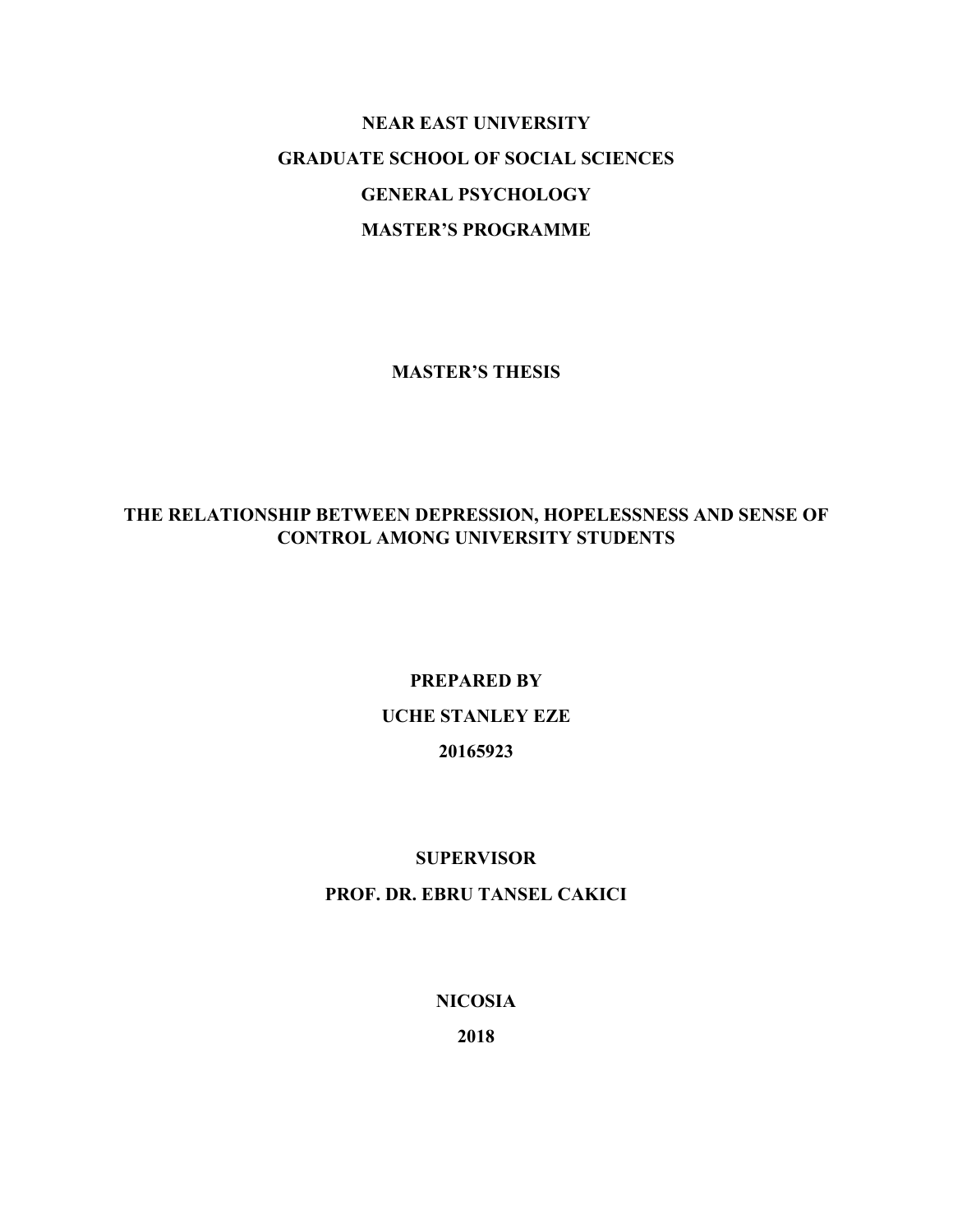#### **ABSTRACT**

**The relationship between depression, hopelessness and sense of control among university students** 

#### **Uche Stanley Eze**

#### **Janaury 2018, 46 pages.**

 This study investigates the relationship between depression, hopelessness and sense of control among university students in Turkish Republic of Northern Cyprus. The study sample consists of 150 volunteer students from different departments of Near East University. It is a survey study. The participants completed a questionnaire form consisting of questions on sociodemographic factors, the University Students Depression Inventory (USDI), Beck Hopelessness Scale (BHS) and Sense of Control (SOC).

 The results of the study shows that, male students had higher depression levels and female students had higher sense of control. Students staying at school dormitory had lower sense of control scores and hopelessness than the students living at apartments. The students whose parents never attended school had significantly lower sense of control and those whose father graduated from primary school had higher depression levels. The age of the participants and whether they left home for the first time did not affect the results. A weak negative significant correlation between depression and hopelessness scores was found, the correlation between depression and sense of control was not significant. The results indicated a weak positive significant correlation between sense of control and hopelessness. Age of participants did not show any relationship with sense of control, depression and hopelessness scores from the results.

 Depression manifests in a high number of students, and further studies are required to understand risk factors for depression and to take precautions.

**Key Words:** Depression, hopelessness, Sense of Control, University students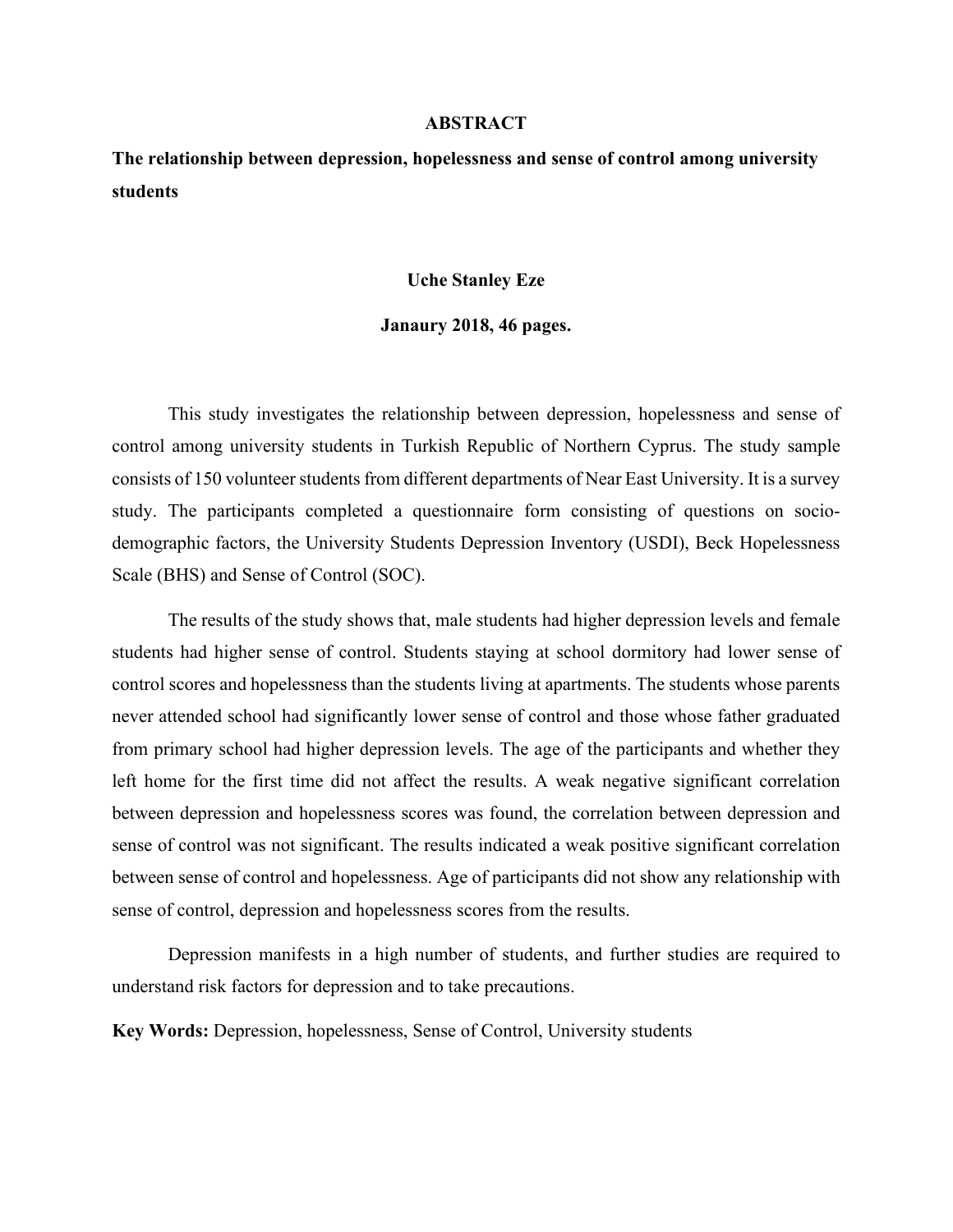### **Üniversite öğrencileri arasında depresyon, umutsuzluk ve kontrol duygusu arasındaki ilişki**

#### **Uche Stanley Eze**

#### **Ocak 2018, 46 Sayfa.**

Bu çalışma, Kuzey Kıbrıs Türk Cumhuriyeti'ndeki üniversite öğrencileri arasındaki depresyon, umutsuzluk ve kontrol hissi arasındaki ilişkiyi incelemektedir. Çalışma örneği, Yakın Doğu Üniversitesi'nin farklı bölümlerinden 150 gönüllü öğrenciden oluşmaktadır. Bu bir anket çalışmasıdır. Katılımcılar, sosyodemografik faktörler, Üniversite Öğrencileri Depresyon Envanteri (USDI), Beck Umutsuzluk Ölçeği (BUÖ) ve Kontrol duygusu üzerine sorular içeren bir anket formunu doldurmuştur.

Araştırma sonuçları, erkek öğrencilerin depresyon düzeylerinin daha yüksek olduğunu ve kız öğrencilerin daha fazla kontrol duygusu olduğunu göstermektedir. Okul yurdunda kalan öğrencilerin, dairede yaşayan öğrencilere göre daha düşük kontrol ve umutsuzluk duygusu vardı. Ebeveynleri hiç okula gitmeyen öğrencilerin kontrol duygusu daha düşük, babası ilkokul mezunu olanların depresyon düzeyleri daha yüksekti. Katılımcıların yaşı ve ilk kez mi evden ayrıldıkları sonuçları etkilemedi. Depresyon ve umutsuzluk puanları arasında zayıf negatif anlamlı ilişki bulunmuştur; depresyon ile kontrol hissi arasındaki ilişki anlamlı değildir. Sonuçlar, kontrol hissi ile umutsuzluk arasında zayıf pozitif anlamlı ilişki olduğunu gösterdi. Katılımcıların yaşı, kontrol hissi, depresyon ve umutsuzluk puanları ile herhangi bir ilişki göstermedi.

Depresyon, çok sayıda üniversite öğrencisinde görülmektedir ve depresyonla ilgili risk faktörlerini anlamak ve önlem almak için daha ileri çalışmalara ihtiyaç duyulmaktadır.

Anahtar Kelimeler: Depresyon, umutsuzluk, kontrol duygusu, üniversite öğrencileri

### **ACKNOWLEDGEMENT**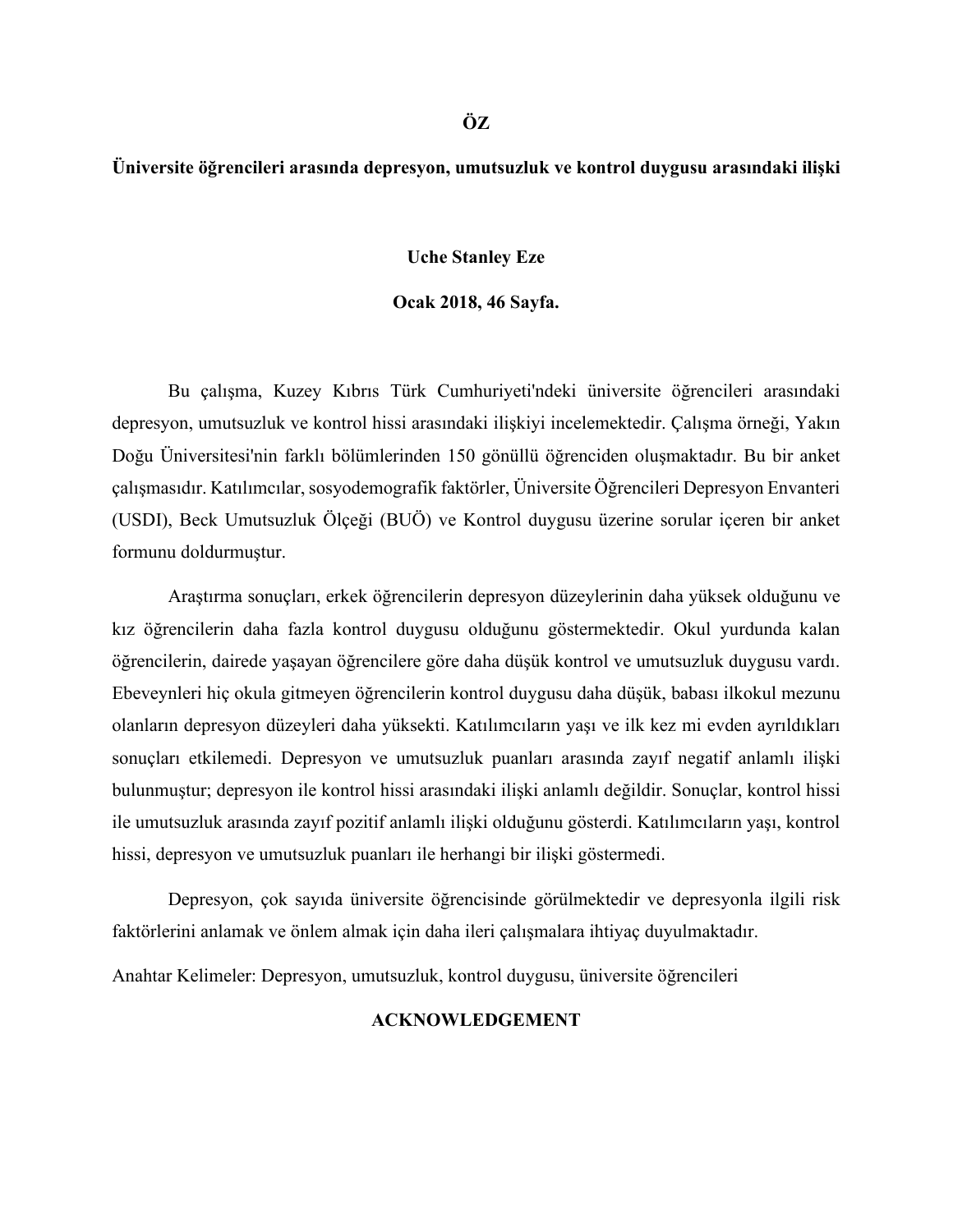Special thanks goes to my parents Mr. and Mrs. Eze Fabian for their unparalleled love and support in every ramification of my life during my study in Near East University, North Cyprus.

Also, to my amiable and capable supervisor Prof. Dr. Ebru Cakici for her consistency, understanding and willingness to share from her wealth of knowledge where necessary during this research endeavor, without whom the completion of this work would have been futile, big thanks to you Prof, I appreciate all your contributions.

And to all my lecturers I equally appreciate the knowledge you all impacted in me throughout my study duration, it was an honour.

I will not fail to acknowledge they authors and researchers whose works were cited during this study for wider knowledge on different variables.

### **TABLE OF CONTENTS**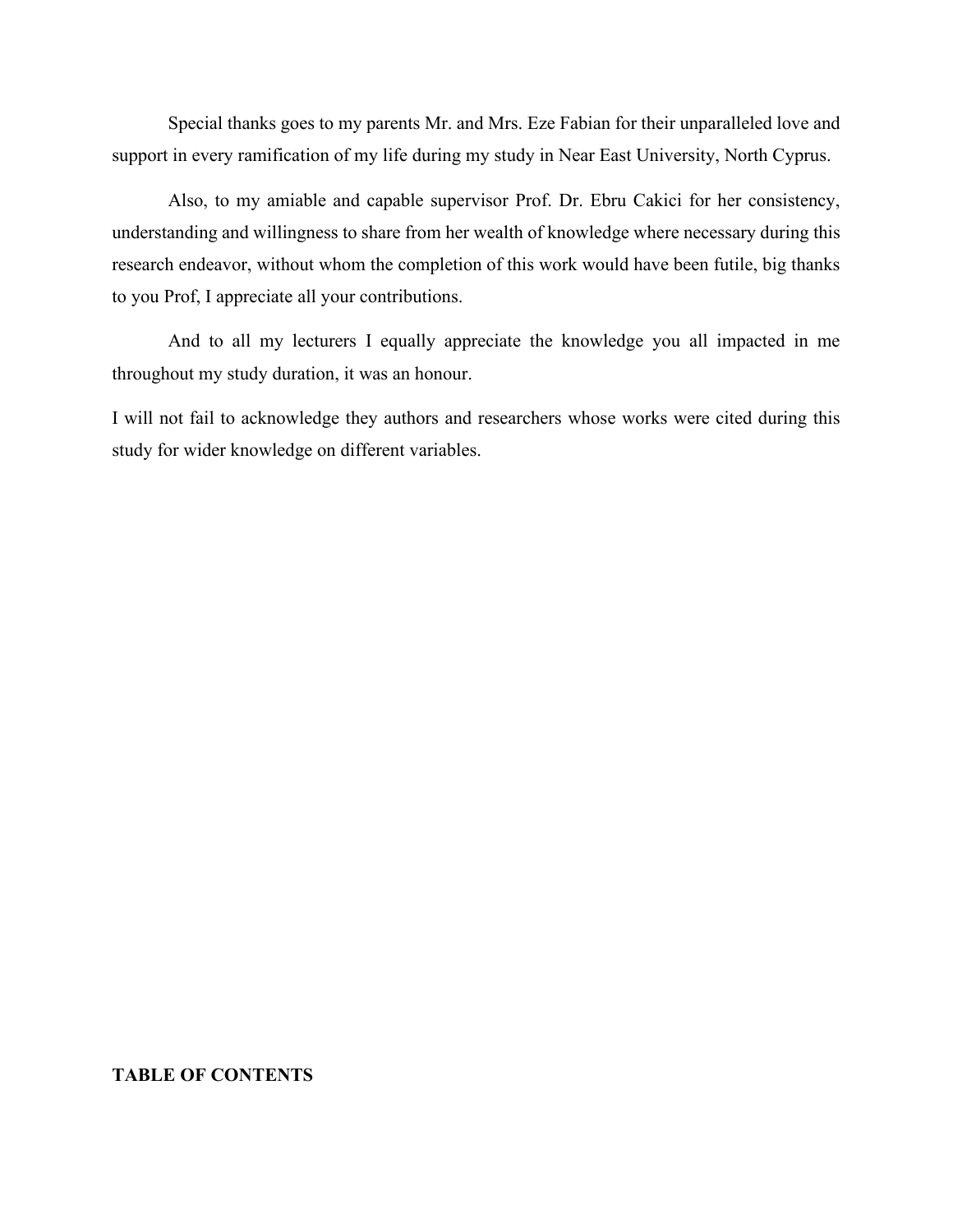| 1.1 Objectives of the study Error! Bookmark not defined.                               |
|----------------------------------------------------------------------------------------|
| 1.2 Significance of the study Error! Bookmark not defined.                             |
| 1.3 Scope and limitation Error! Bookmark not defined.                                  |
| 1.4 Definition of terms Error! Bookmark not defined.                                   |
| 1.4.1. Depression Error! Bookmark not defined.                                         |
| 1.4.2. Hopelessness Error! Bookmark not defined.                                       |
| 1.4.3. Sense of controlError! Bookmark not defined.                                    |
| 2. REVIEW OF RELATED LITERATURE  Error! Bookmark not defined.                          |
| 2.1. Beck's cognitive theory of depression Error! Bookmark not defined.                |
| 2.2. Depression among university students Error! Bookmark not defined.                 |
| Error! Bookmark not defined.<br>2.3. Hopelessness                                      |
| 2.4. Sense of control Error! Bookmark not defined.                                     |
|                                                                                        |
| 3.1. Hypotheses of the study Error! Bookmark not defined.                              |
| 3.2. Research design Error! Bookmark not defined.                                      |
| 3.4. Data collection and procedure Error! Bookmark not defined.                        |
| <b>Error! Bookmark not defined.</b><br>3.5 Research Instruments                        |
| 3.5.1. University Students Depression Inventory (USDI)<br>Error! Bookmark not defined. |
| Error! Bookmark not defined.<br>3.5.2. Beck Hopelessness Scale (BHS)                   |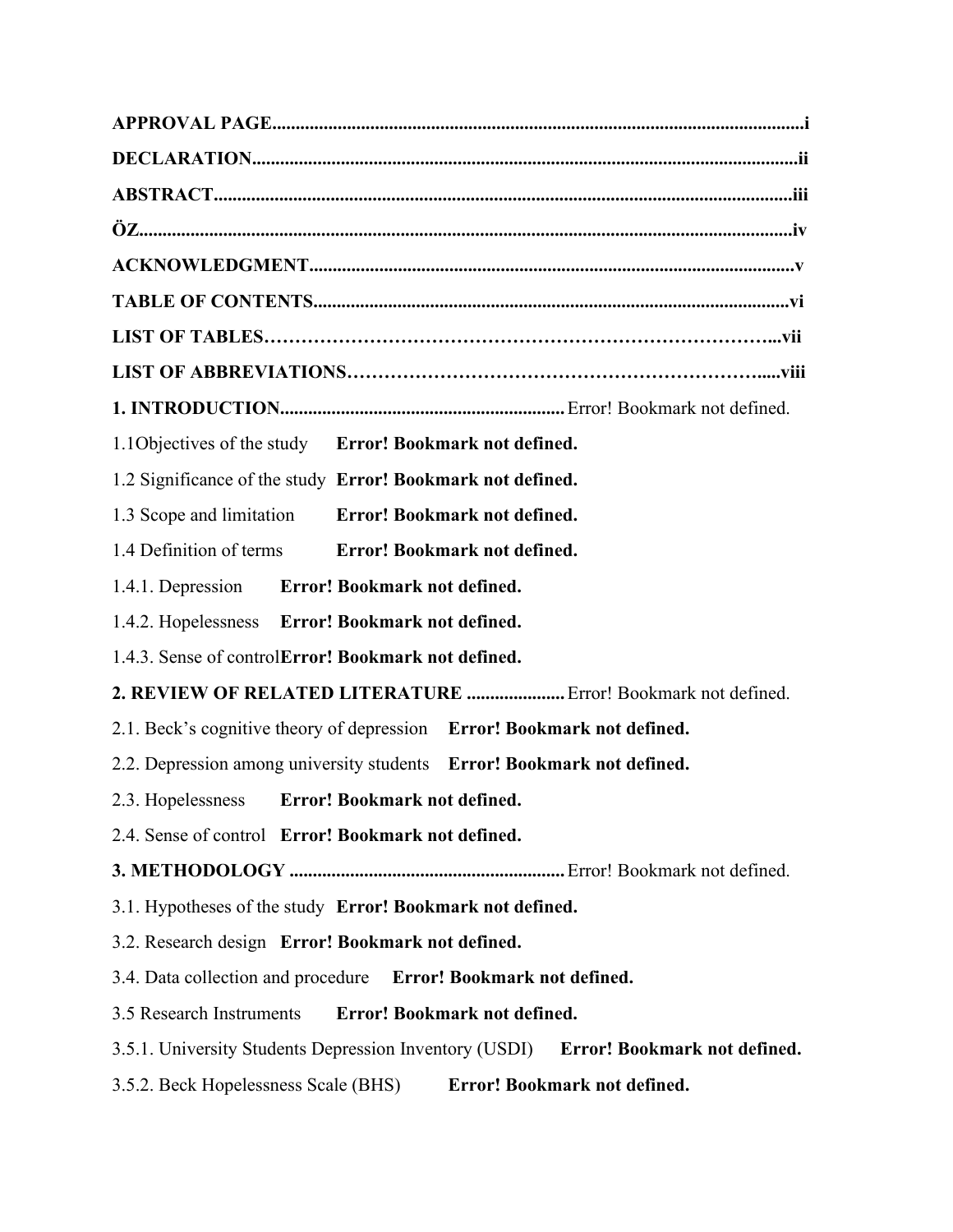- 3.5.3. Sense of Control **Error! Bookmark not defined.**
- 3.6. Statistical analysis **Error! Bookmark not defined.**
- 4. RESULTS **Error! Bookmark not defined.**
- **5. DISCUSSION ....................................................................** Error! Bookmark not defined. 5.1. Conclusion **Error! Bookmark not defined. REFERENCES ......................................................................** Error! Bookmark not defined. **APPENDIXES …………………………………………………………………………..40**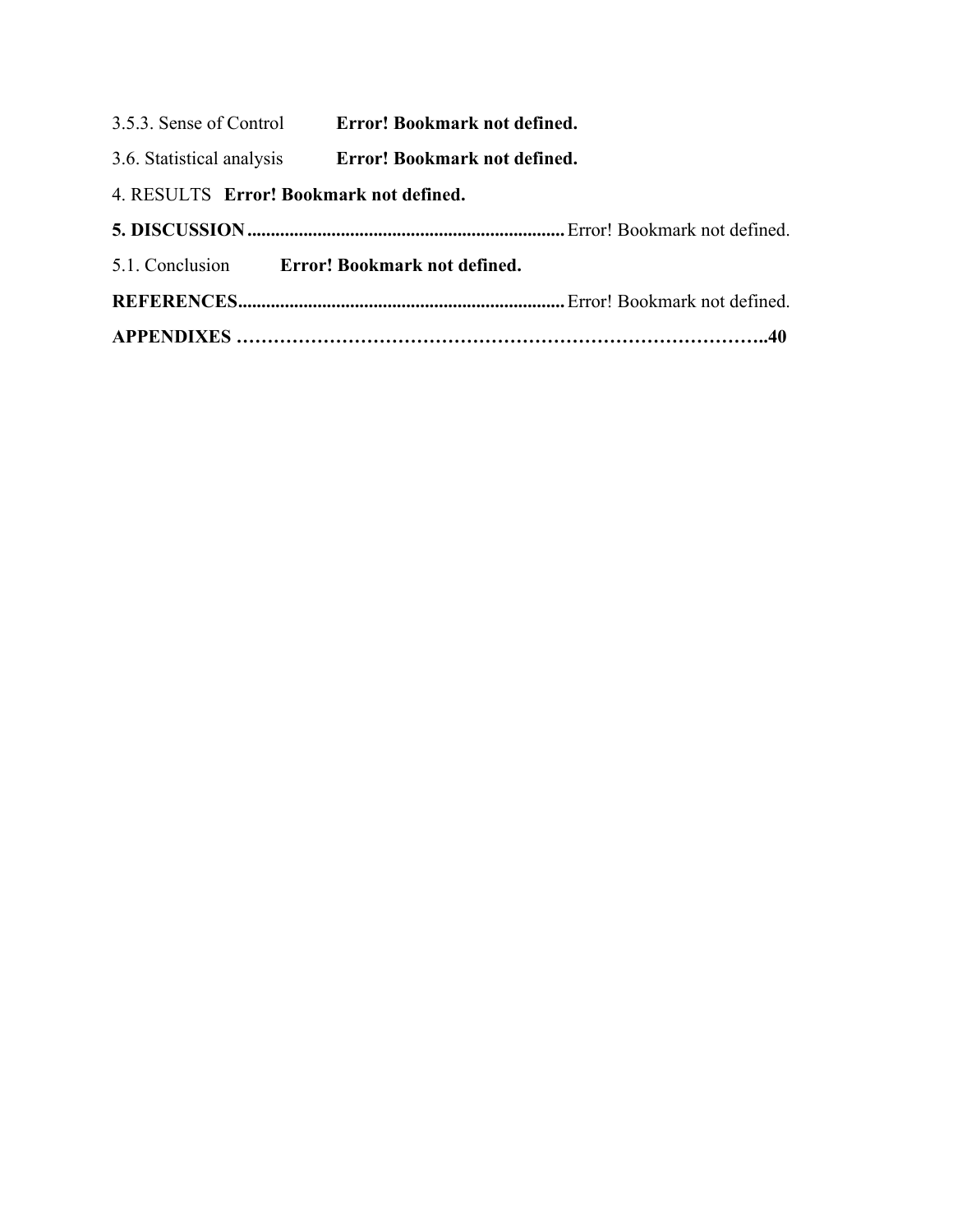# **LIST OF TABLE**

| Table 1. The comparison of mean scores of USDI total according to gender14                                          |
|---------------------------------------------------------------------------------------------------------------------|
| Table 2. The comparison of mean scores of SOC total according to gender15                                           |
| Table 3. The comparison of mean scores of BHS total according to gender16                                           |
| Table4. The comparison of mean scores of USDI total according to where do you stay in                               |
| Table 5. The comparison of mean scores of SOC total according to where do you stay in                               |
| Table 6. The comparison of mean scores of BHS total according to where do you stay in                               |
| Table 7. The comparison of mean scores of USDI total according to is this your first time of leaving<br>home<br>for |
| Table 8. The comparison of mean scores of SOC total according to is this your first time of leaving<br>home<br>for  |
| Table 9. The comparison of mean scores of BHS total according to is this your first time of leaving<br>home<br>for  |
| Table10.<br>comparison of mean scores of USDI total according to<br>The                                             |
| Table 11. The comparison of mean scores of SOC total according to Nationality24                                     |
| Table 12. The comparison of mean scores of BHS total according to Nationality25                                     |
| Table 13. The comparison of mean scores of USDI total according to Father's                                         |
| Table 14. The comparison of mean scores of SOC total according to Father's education27                              |
| Table 15. The comparison of mean scores of BHS total according to Father's education28                              |
| Table 16. The comparison of mean scores of USDI total according to Mother's                                         |
| Table 17. The comparison of mean scores of SOC total according to Mother's                                          |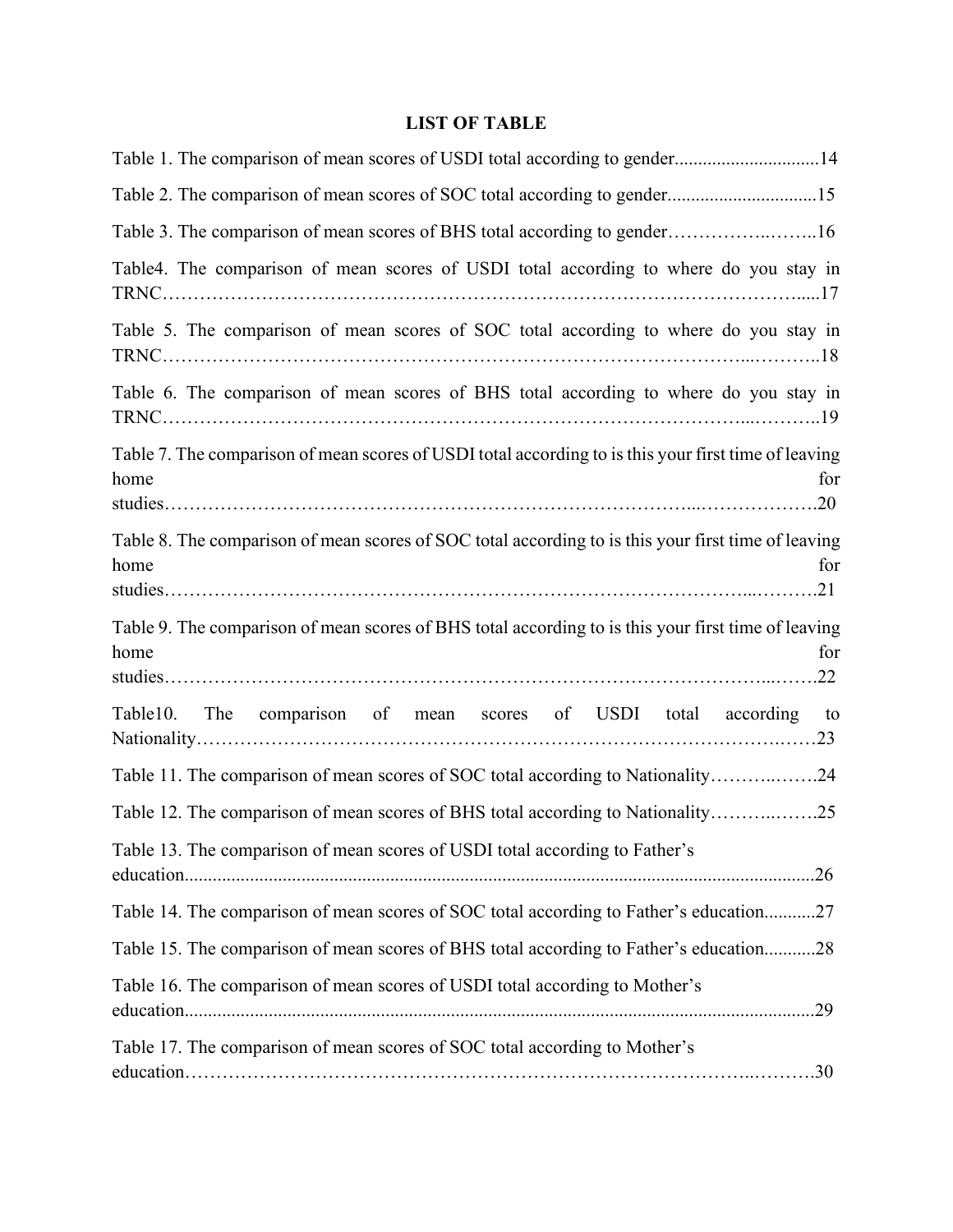| Table 18. The comparison of mean scores of BHS total according to Mother's           |
|--------------------------------------------------------------------------------------|
|                                                                                      |
|                                                                                      |
| Table 19. The relationship between mean scores USDI total, SOC total, BHS total, and |
|                                                                                      |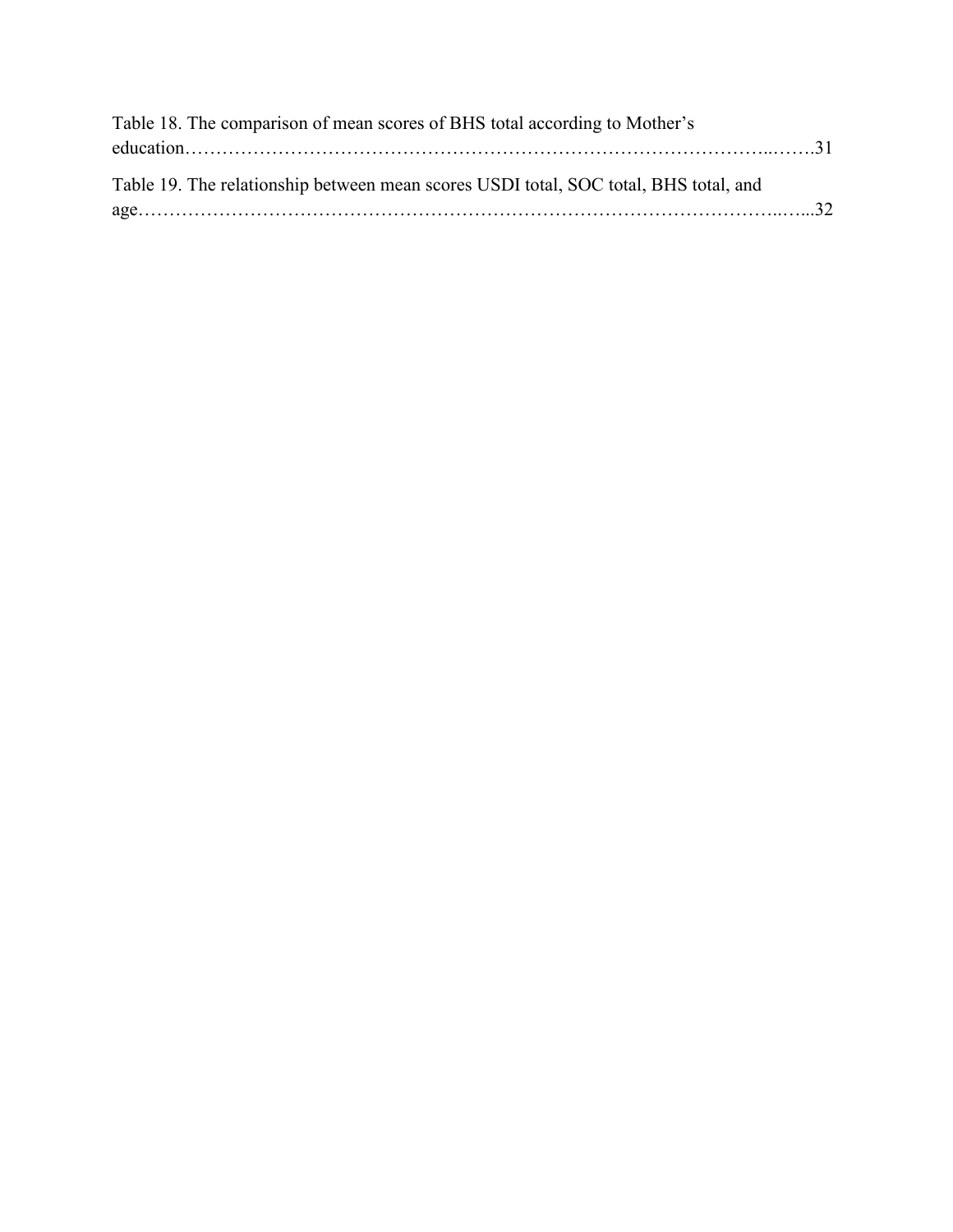### **ABBREVIATIONS**

- USDI : University Students Depression Inventory
- SOC : Sense Of Control
- BHS : Beck Hopelessness Scale
- NTU : National Taiwan University
- QOL : Quality Of Life
- WHO : World Health Organization
- TRNC : Turkish Republic Of Northern Cyprus
- SPSS : Statistical Program For Social Sciences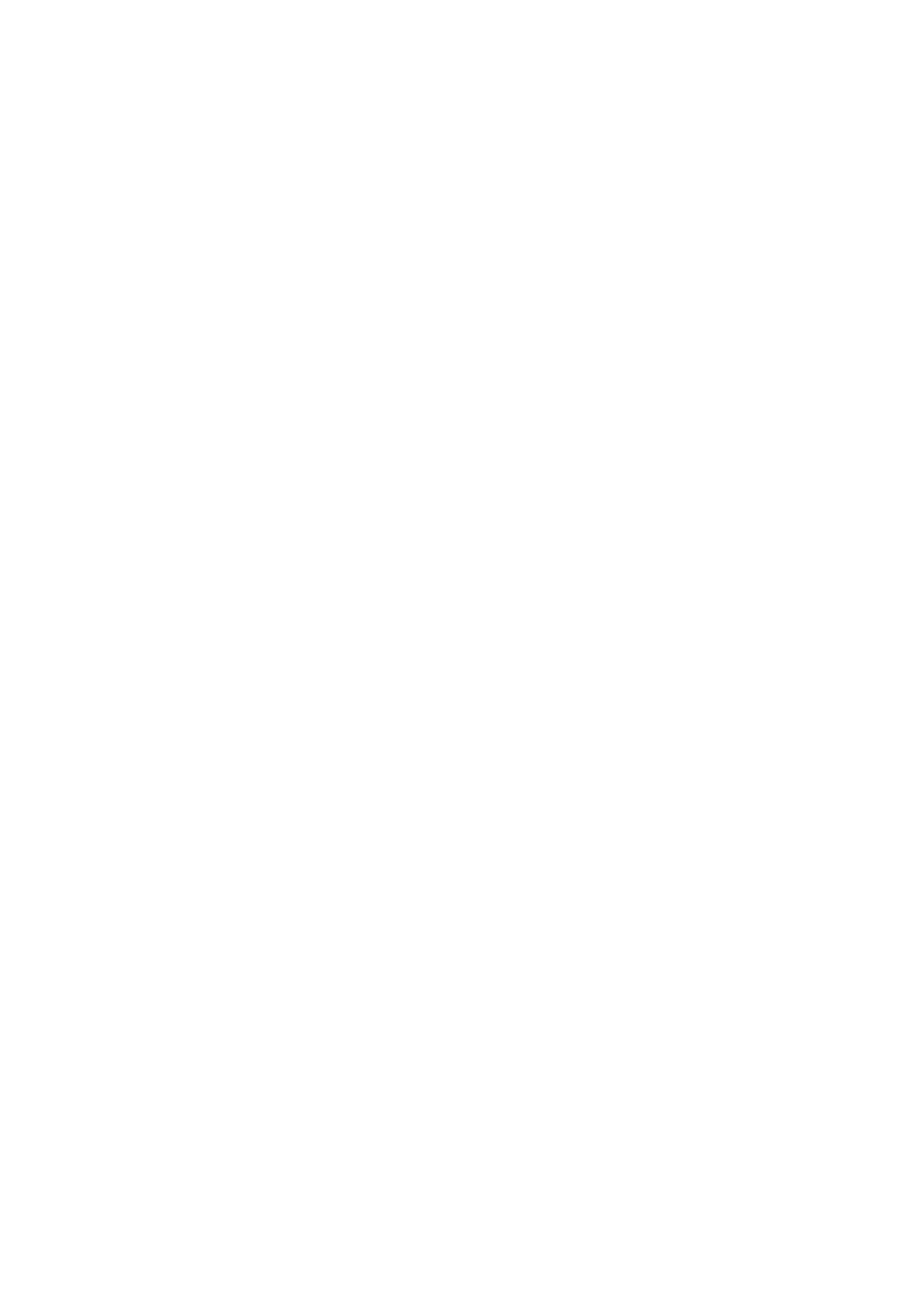#### **1. INTRODUCTION**

Depression is not a new pathology or disorder in the society. It has become so common especially among the young population in the world today, and the prevalence has occasioned different surveys by researchers around the globe

Depression manifests differently in diverse countries or cultures, results from previous surveys suggest that first world countries have a higher rate of depression that the third world or developing countries Kessler et al. (2013). Based on thorough appraisal of past studies on depression among students of various universities in the world, the widespread presence of depression varies from 10% - 85% according to the reports and also, students show higher levels of depression than others in the society Ibrahim et al. (2013).

Past studies reveal that the females have a higher rate of depression than males. However, certain factors are equally responsible for increased depression symptoms among individuals, some of them are, lower socio-economic status (SES), traumatic and stressed life events, advanced level of study and high rate of tobacco use and alcohol intake Othieno et al. (2014), Peltzer et al. (2013). Different techniques and therapies have been initiated and presented by experts in the field to help reduce the rate of this pathology because of its side results which in most cases leads to suicide Pataki (2000). Nevertheless, engaging in regular exercises or sports has been one of the most effective anti-depression technique or method common to the general population.

Hopelessness, just like depression is a negative emotional state, and the stage inbetween depression and suicide behaviour Beck et al. (1985). From a past study in the United States, the widespread presence of hopelessness was approximated to be 50% among adolescents living in the inner city of Alabama State, Bolland (2003). All the same, increases in the level of hopelessness among individuals in related with increased depression in individuals Abrainson et al. (1989). Hopelessness has proven to be a viable index of suicide attempts that have been successful than depression Zhang  $\&$  Li (2013). However, hopelessness is related with other mental disorder that makes individuals vulnerable to suicidal behavior, such as psychopathy Beck et al. (1985) Chang et al. (2014). Because of this similarities between depression and hopelessness, this study aimed at revealing the relationship between depression and hopelessness among university students.

 Sense of control as an idea, is a cognitive feature that is explored within the social sciences in different guises like, helplessness, personal control, personal autonomy, locus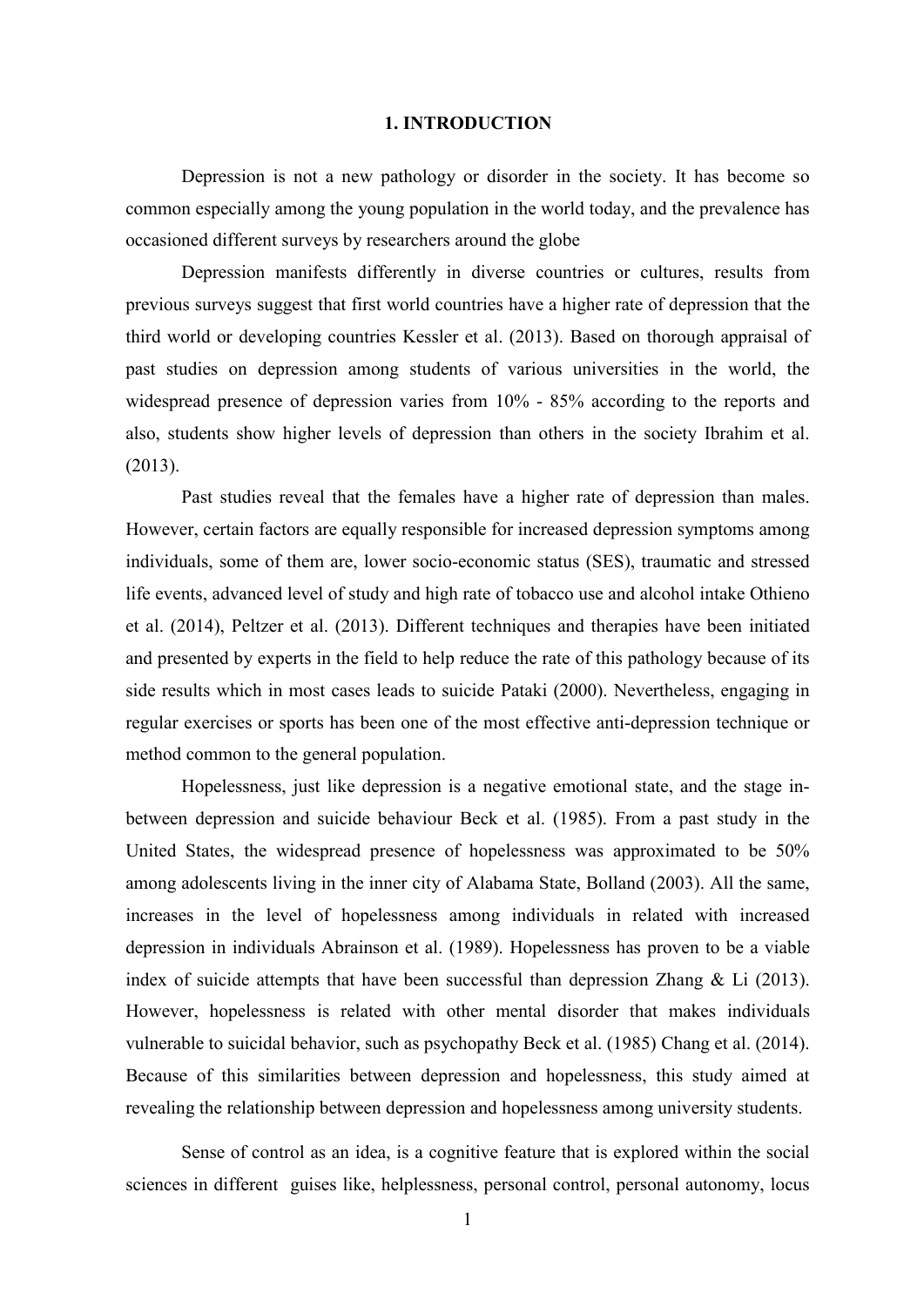of control, orientation, mastery, instrumentalism, self-directedness, sense of control, and self-efficacy Ross & Sastry (1999). However, these words are most times mixed up by researchers in spite of having well defined attributes as stated by Skinner (1996). A sense ofcontrol is the established assumption that an individual can do anything at all to determine changes in his or her life without external influence whatsoever, while on the contrary it is perceived weakness and the assumption that an individual's life is conditioned by other external factors or determinants Mirowsky & Ross(1991). A deficiency of control is related with depression, anxiety and stress disorders according to Abramson et al.(1989) Chorpita & Barlow(1998).

#### **1.1Objectives of the study**

1. The objective of the study is to examine the relationship between depression and perceived sense of control among university students.

2. Also, the study seeks to examine the relationship between depression and hopelessness among university students.

#### **1.2 Significance of the study**

This study has several importance which are;

1. This study reveals some risk factors for depression and hopelessness.

2. This study will help the students' population to be able to distinguish between depression and hopelessness symptoms when manifested.

3. This study reveals how perceived sense of control can contribute to depression among university students.

#### **1.3 Scope and limitation**

The research was limited to Near East University (NEU), Northern Cyprus. This will make the objectives of the research to be achieved well and also, an easy means for the researcher to acquire information from the student sample in the university.

### **1.4 Definition of terms**

### **1.4.1. Depression**

 It is a psychological disorder in which individuals experience different symptoms ranging lack of interest in frequent activities, drastic weight loss or gain, excessive sleeping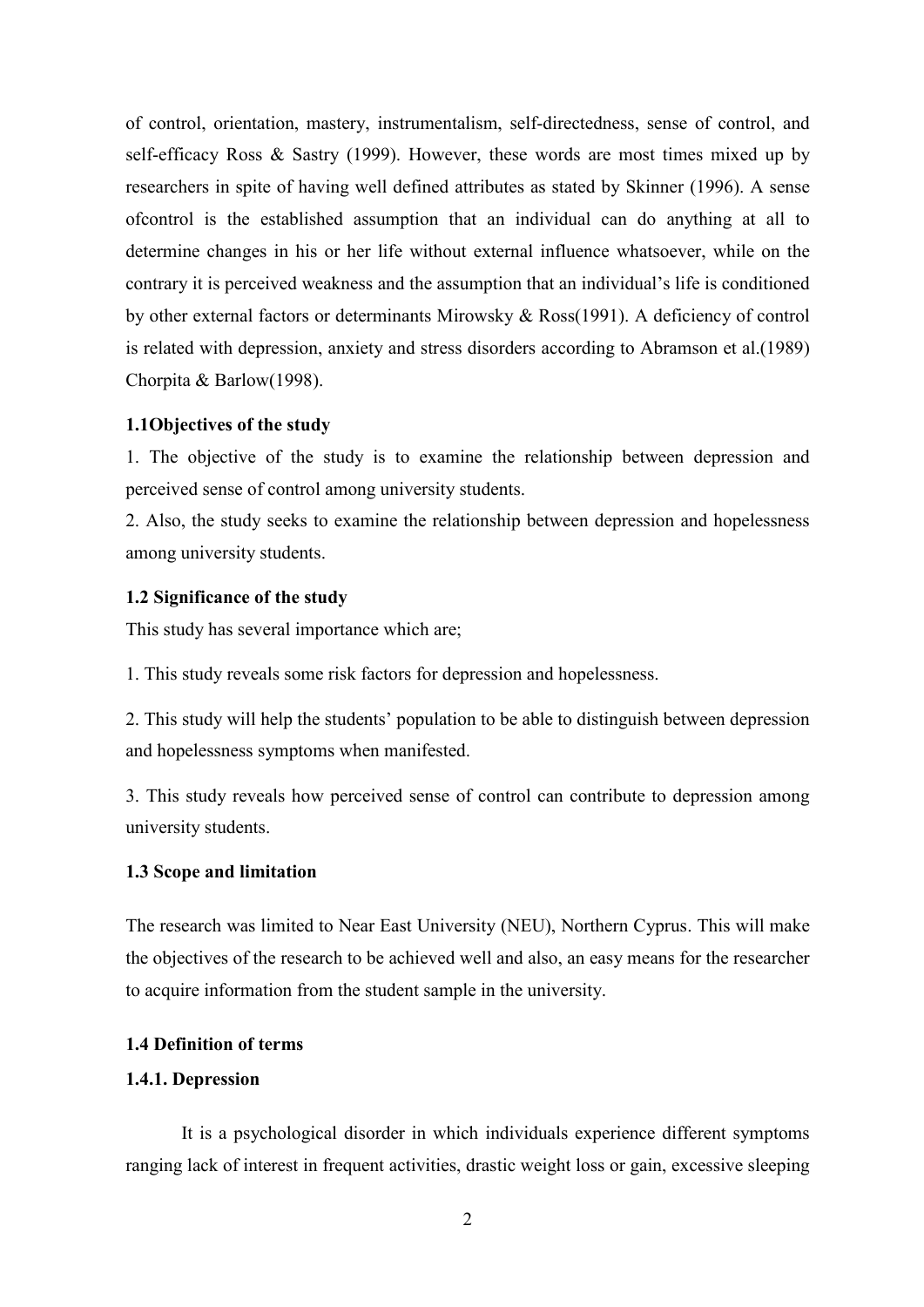or lack of sleep, lack of energy, inability to concentrate, feelings of worthlessness or and repeated thoughts of suicide or death. (APA)

 Depression is also defined as an emotional state manifesting itself with loss of pleasure in normal activities and interests, high level of sadness, feelings of guilt and worthlessness, loss of appetite, sexual desire and sleep Davison & Neale, (1994).

#### **1.4.2. Hopelessness**

 It can be defined as a way of feeling and thinking which shapes individuals life with negative thoughts about the present and dark expectancy about the future Barker, (2009).

 A person experiencing feelings of hopelessness generally anticipates that there is no way for life to improve, upholding the belief that he or she is powerless in effecting any positive change. (Barker, 2009, p. 184).

 Hopelessness implies total loss of hope, when an individual accepts that hope have been obliterated or that predicaments cannot be resolved or worked out. It is an intuitive emotion which has a pessimistic point of view for the future, like losing direction, determination and the momentum to achieve a set goal or aim. (Pan HHand Chiou CP 2004)

#### **1.4.3. Sense of control**

 A sense of control is the established assumption that an individual can do anything at all to determine changes in his or her life without external influence whatsoever, while on the contrary it is perceived weakness and the assumption that an individual's life is conditioned by other external factors or determinants Mirowsky & Ross (1991).

 Sense of control as an idea, is a cognitive feature that is explored within the social sciences in different guises like, helplessness, personal control, personal autonomy, locus of control, orientation, mastery, instrumentalism, self-directedness, sense of control, and self-efficacy Ross & Sastry (1999).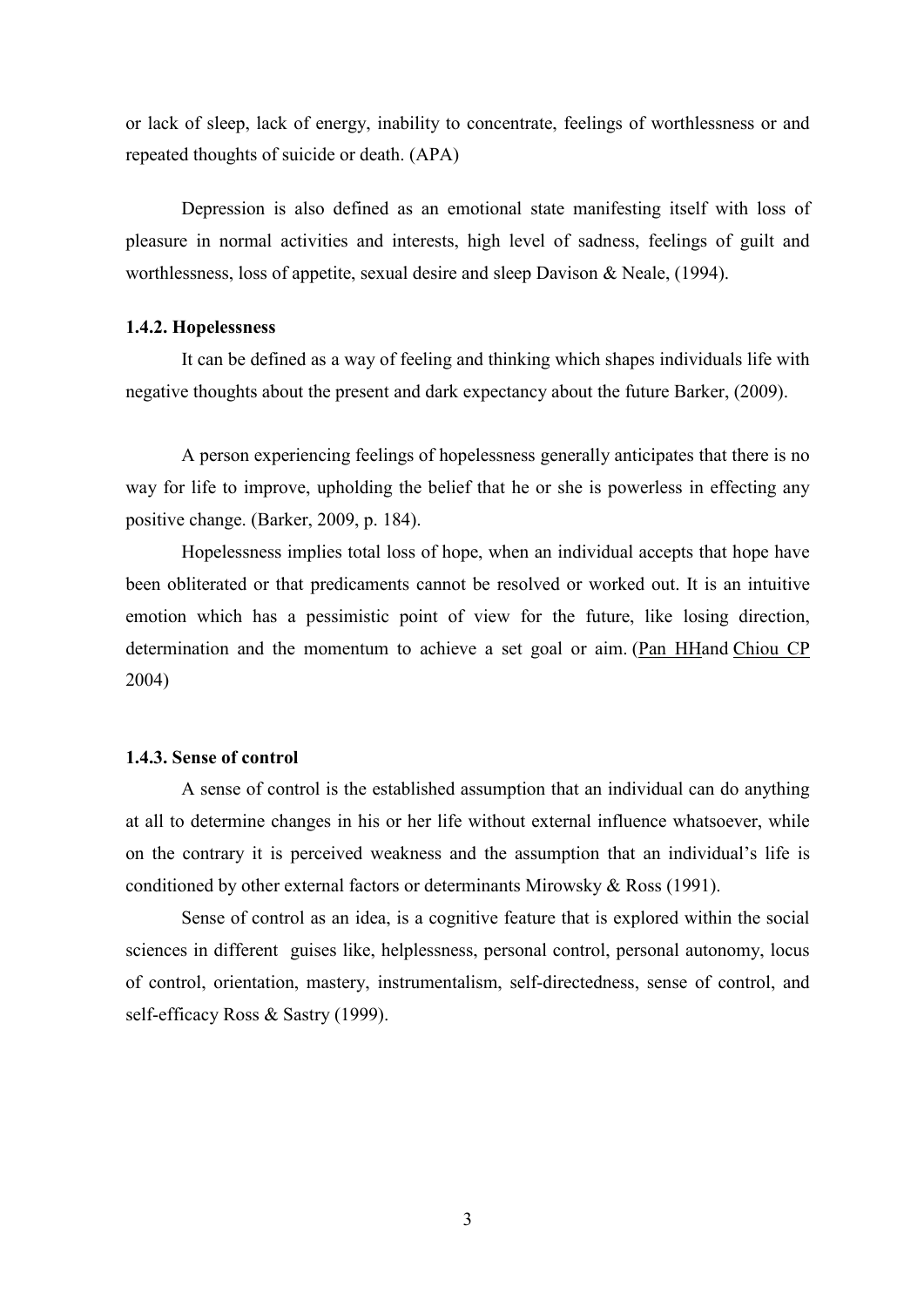#### **2. REVIEW OF RELATED LITERATURE**

#### **2.1. Beck's cognitive theory of depression**

 The effective and mood symptoms of depression comes before the cognitive symptoms, but for Beck it is the other way round. Many theorist's postulates that low levels of reinforcement and biological changes are responsible for depression, however, Beck believed that negative thoughts are central to depression. Beck's core position was that depression is initiated by how an individual sees his or her self rather than an individual having a negative perspective about his or her life because of depression. Nonetheless, this has massive social significance of how individuals as a class see each other and associate their discontentment with one another. A good example of this phenomena is a study done by Abela & D'Alessandro's (2002) on college admissions, the results of their study revealed the student pessimistic view about the future to a great extent, increased depression level and dysfunctional behaviours. The research supports Beck's position that students who did not get into the college of their choice and therefore questioned their futures are at a high risk for depression mainly because of dysfunctional behaviour.

 Nevertheless, Moilanen (1995) conducted a survey on adolescent depression and the survey tried to prove Beck's theory right in a different way, because Beck did not work with adolescent rather he worked with adults. Moilanen found that the level of depression among students is mostly related with pessimistic future behaviours and weak beliefs. For her, cognitive theory has fair validity for explaining the symptoms of depression for adolescent that are not referred, and also, that the individual's depression is highly related with his or her capability to handle belief, dysfunctional behaviours, and uncertainty about the future. Another study by Molianen (1993), revealed concrete results when assessing college students, from the study, student's negative comprehension of personal information was associated with their present depression levels, and also results revealed that the cognitive thoughts of the students affected them and due to this, depressive symptoms manifested.

 The major contention of Beck's theory is that individuals will feel negative inherent beliefs and these beliefs falls into a precise are which differentiates them from other mental disorders like anxiety and panic disorders.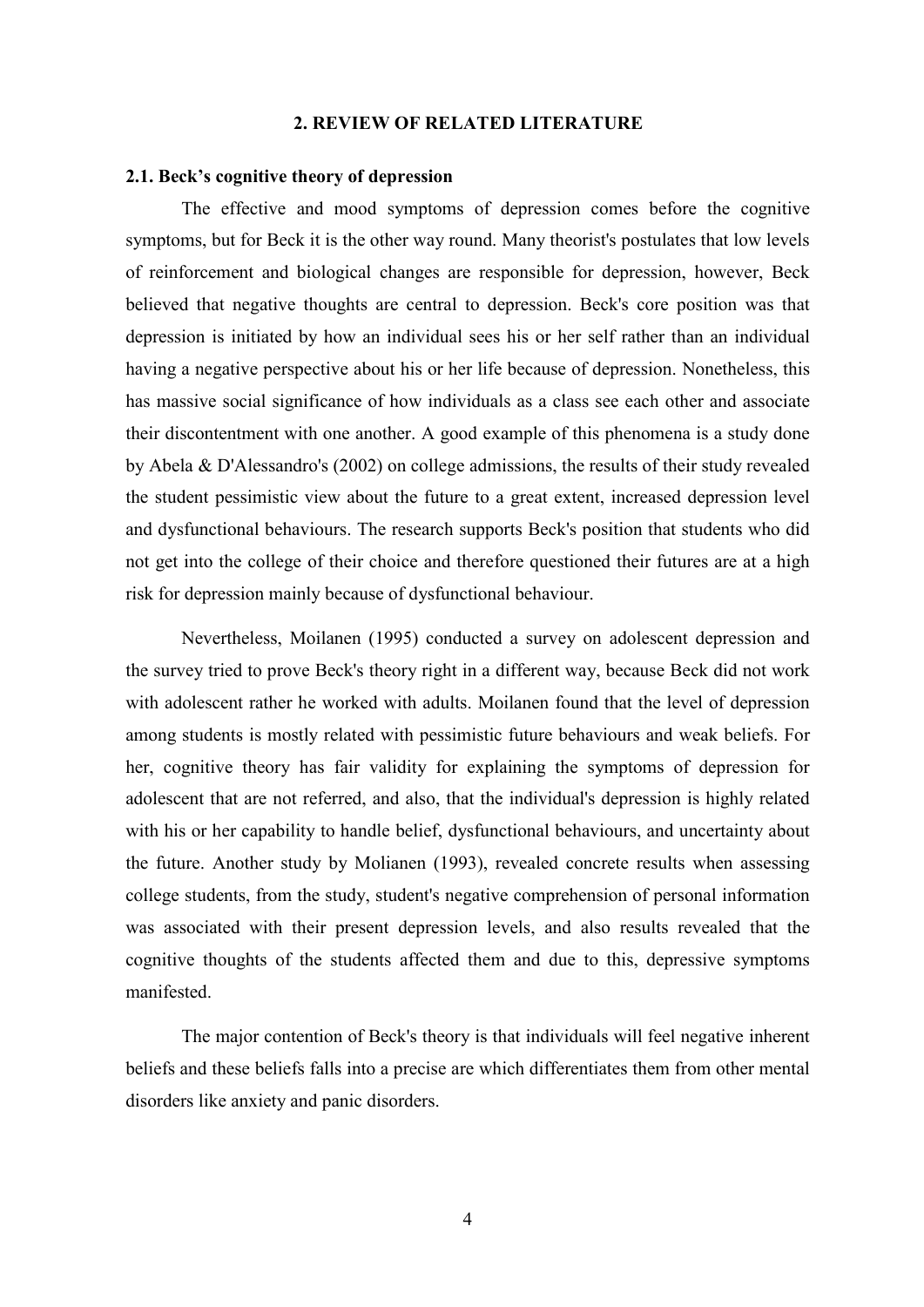#### **2.2. Depression among university students**

 In a study conducted by kwaku et al.(2014), toassess the rate and determinants of depression among 270 students which consists of 132 males and 138 females in a Ghanaian university, using the short depression scale of the center for Epidemiological Studies to measure depression,the following results were found. 39.2% of the students had depression scores higher than the standard 10 points on the scale, students having extreme depressive symptoms were 8.1% while those with mild symptoms constitute 31.1%, male students reported higher levels of depression than females, although the difference was not significant from the analysis. Also, first year and third year students had higher depressive symptoms. Students who have been abused physically at a very tender age had high depression levels than others.In further analysis, physical abuse, traumatic or stressful life event, high intake of alcohol, and absense of social support were all related to higher levels of depression.

 Deb et al.(2015) conducted a study on Indian university students. The study's objective was to ascertain the rate of depression among university students across multiple factors. The study was carried out in Pondicherry University located in Puducherry, 402 males and 315 females participanted in the survey making it a total of 717 participants, different schools of Pondicherry University participanted in the survey. The intensity of depression was assessed and statistics showed that 2.4% suffered extremely severe depression, 13.0% had severe symptoms, while 37.7% had moderate symptomsof depression. Male and female students had similar rates of depressive symptoms. However, there was a significance diiference between semester one and two students depression scores. Semester two students were reported to suffer from a severe degree of depression. Students staying close to their families had very low levelsof depression than others staying far away from their families.From further analysis,students from humanities and social sciences reported significantly higher depressive symptoms compared to students from science and management faculties. Students who were okay with the living arrangements on campus had lower depressive symptom compared to students who were not comfortable with the arrangements on campus andstudents in their early period of education, Social Sciences and Humanities, having a bad academic performance and from poor socio-economic backgroundshad more depressive symptoms.

 In a study conducted by Mergen et al.(2006) at Celal Bayar University in the faculty of education, Turkey, to investigate the prevalence of depressive symptoms among students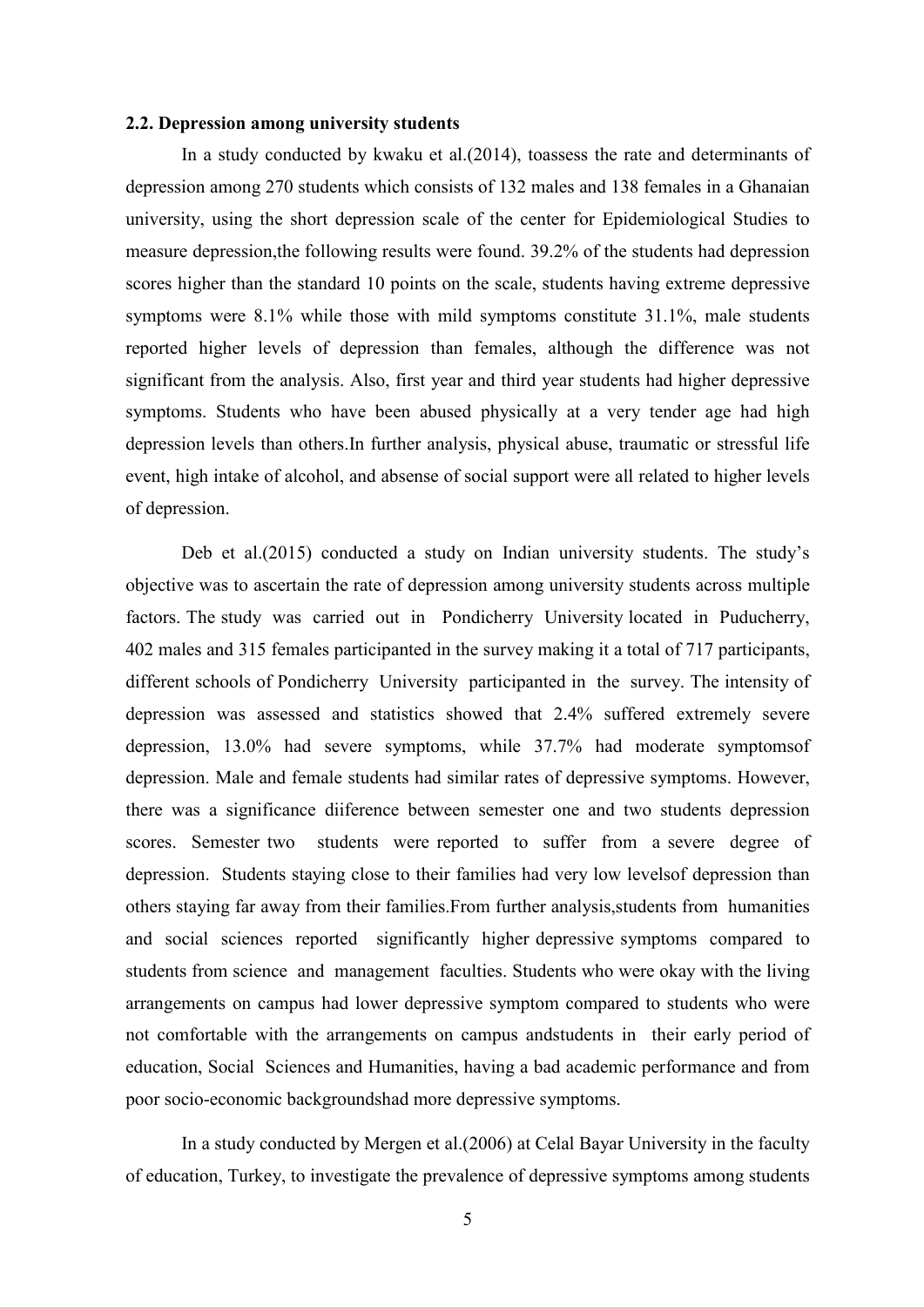in their first, by using the BDI, the prevalence was 8.4 %, 237 new students participated in the survey, 107 male and 103 female students. Most depressed students were less than 20 years of age comprising 90% of the entire sample, 5.9% had mild depression, 1.7% had moderate depression and 0.8% of the sample had severe depression levels. However, worthlessness feelings, punishment and crying as well were all prevalent among gender. A strong relationship was found between depression scores and the Beck depression inventory questions that were answered by participants all values were( $p<0.00$ ). Further analysis showed a strong relationship between depression scores, gender and age.

 Vukomanovic et al.(2016) conducted a study among Serbian university students, it was a cross-sectional study to examine the socio-demographic and economic factors related to university students anxiety and depression levels. 1940 students were involved in the survey, the BDI was used to measure depression, BAI for anxiety and a questionnaire for the socio-demograhic factors. From the results, 15.4% of the participants had mild depression level, 4.2% had moderate level of depression while 1.1% had severe symptoms of depression.Also, about 22.7% of the respondents had mild anxiety level, 7.4% had moderate anxiety symptoms and 3.4% of the participants had severe anxiety symptoms.Also, depressive levels were significantly associated with, satisfaction with the college major choice, faculty type, satisfaction with results and thestudy year of students.

 There was no significant association of depressive symptoms with father's and mother's educational level and employment, residence,marital status or having children, college residence and parent's high expectations of academic acheivements. However, further analysis reveals that famale students, older participants, students from a family with a low SES, students that dislike gradaute education and those who did not have there room, had severe levels of depression.High rates of depressive and anxiety symptoms among university students are also associated with academic, nonacademic and cultural backgrounds of students.

 Yunmiao Yu et al. (2015) conducted a study in China to assess the correlation between family environment and depressive symptoms, and secondly, to evaluate the influence of hard and soft family environmental factors on depression levels in a sample of university students with a total of 6,000 participants. 52.6% participants had mild depression,8.4% had moderate levels of depressionand 3.4% had severe level of depression.depression. Soft family envornment had a significant relationship with depression while hard family environment was only associated with depression.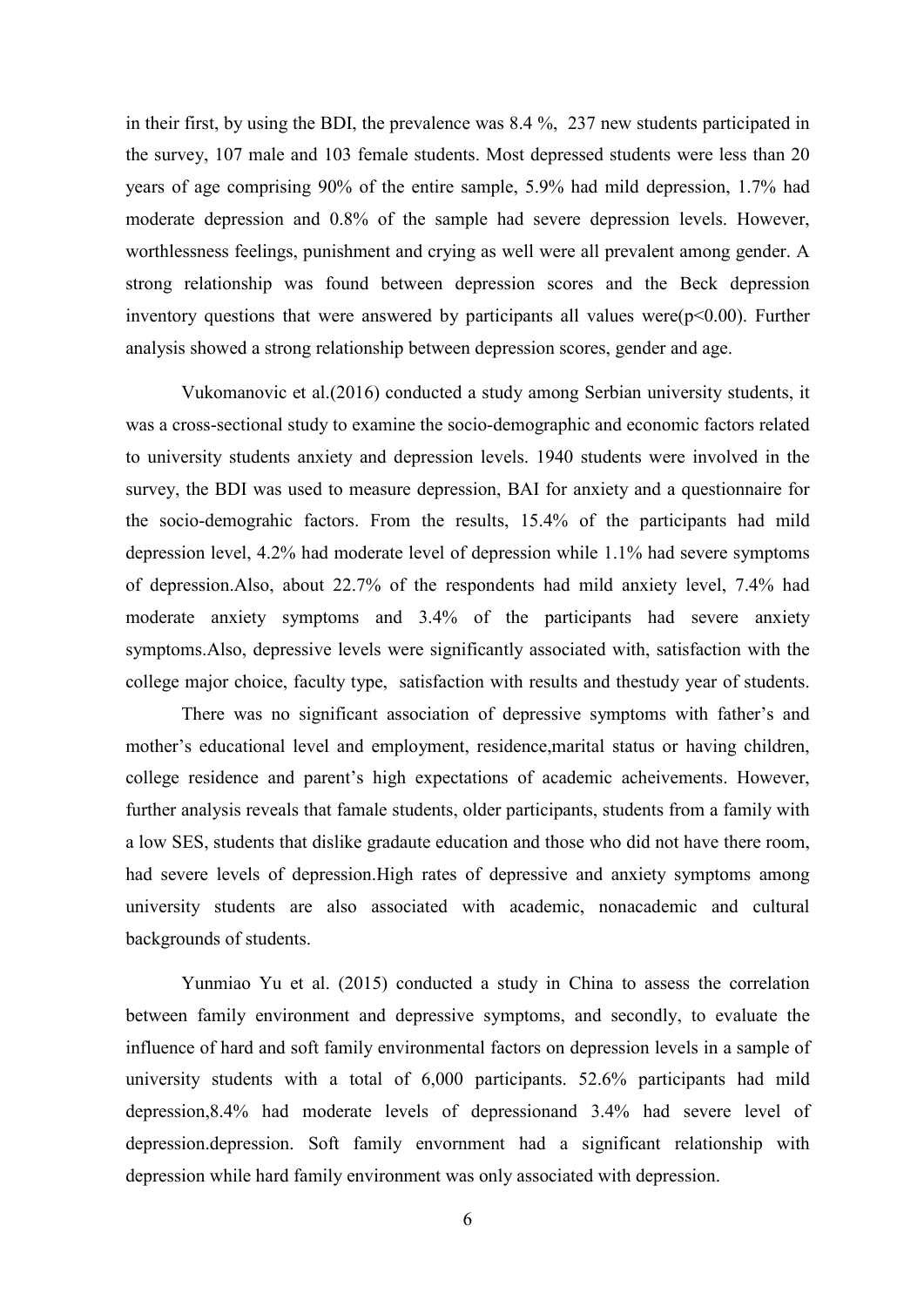#### **2.3. Hopelessness**

In a cross-sectional study done by Ergin et al. (2011)*,* investigating the relationship between the level of hopelessness, socio-demographic factors and working environment among medical students staying in Turkey. The results showed that SES of the participants was not a significant factor in predicting the level of hopelessness as measured by the BHS. Medical students in the  $1<sup>st</sup>$ ,  $3<sup>rd</sup>$  and  $6<sup>th</sup>$  grade all reported low scores signifying lower levels of hopelessness. Again, the results revealed that resident students who worked less hours per week (e.g. 40 hrs and below) had significantly lower level of hopelessness as compared to those students working more hours (e.g. over 100 hrs). Further analysis of the research findings concluded that the working hours performed by the students had a significant effect on the level of hopelessness experienced by the students.

 Oyekcin et al. (2016), conducted a study at Çanakkale Onsekiz Mart University, which hosted 28,582 students in 9 faculties, 4 colleges and 11 vocational colleges during the 2011–12 educational year with the aim of investigating the association among hopelessness, suicidal thoughts, perceptions of physical and mental health in university students. The study used a 71-question survey which consists of different categories with questions ranging from demographic, psychological symptoms, drug use, violent behavior, and physical health. The results reveals that when the answers of neverand once/very rarelywere excluded from the hopelessness question, only 24.2% of the students stated they saw a dark future. There was no statistically significant difference between gender of the participants when the students' level of hopelessness was assessed. While there was no difference to answers to the question on hopelessness between genders, there were high rates of hopelessness among faculty students and those who had repeated years.

 Hopelessness also had strong correlation with age and improvements in physical health, mental health, socio-economic status and academic success.

 In a cross-sectional study conducted by Joaquim et al. (2008), in Sweden among 517 men randomly selected from the general population, to examine overall hopelessness and explored differences in various variables, for example burnouts. The results revealed that 11.8% of the men had moderate/severe hopelessness rates, older men reported moderate/severe hopelessness, they hadlower educational level, and were more often divorced/widowed. There were no other significant demographic/socioeconomic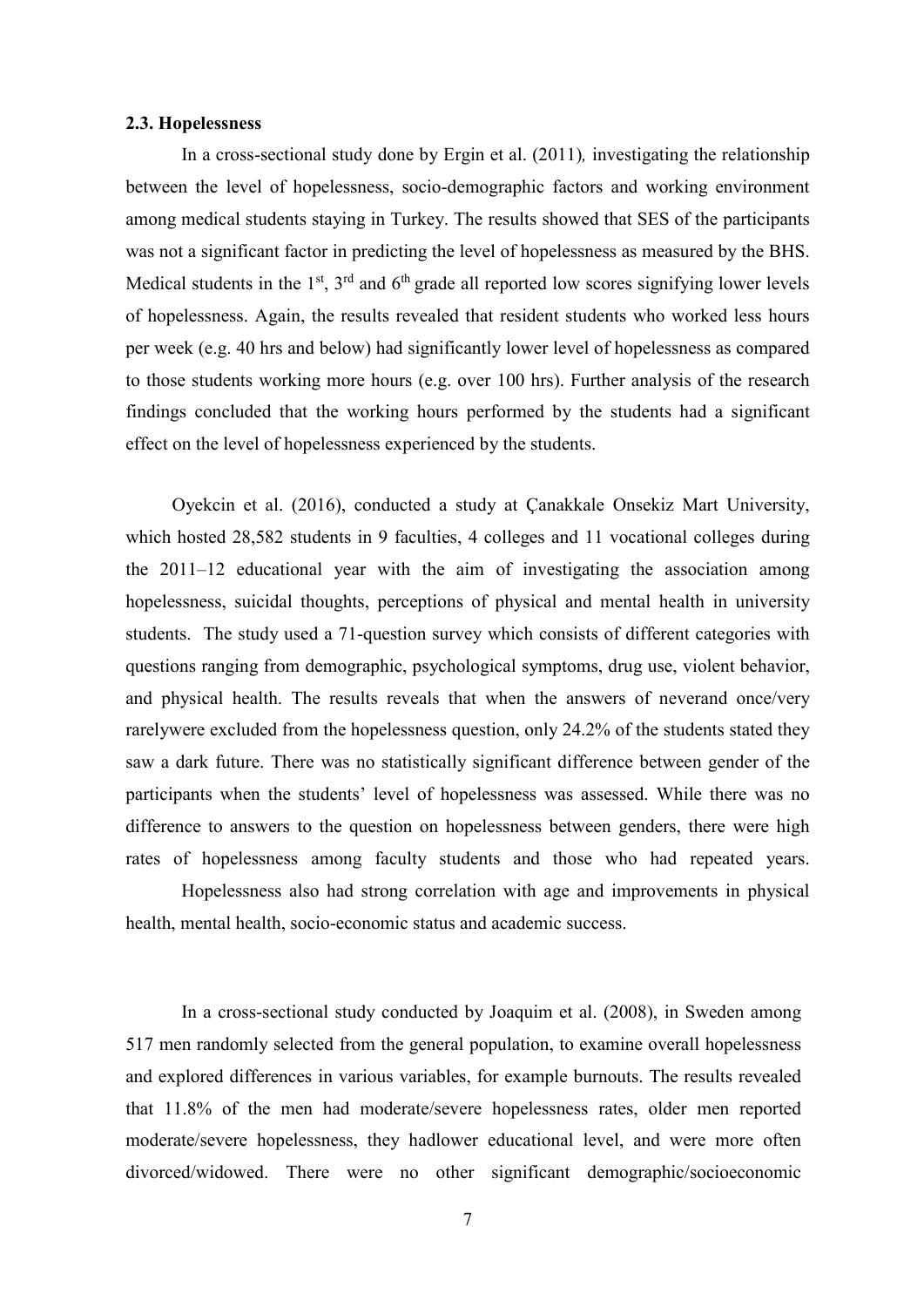differences between the groups. Men with moderate/severe hopelessness were less likely to use alcohol than men with no/ mild hopelessness. There were no significant differences in terms of diseases, use of cigarettes, and BMI. Compared with men with no/mild hopelessness, those with moderate/severe hopelessness showed a greater mean score for depression, posttraumatic symptoms and burnout.

 Lindsay A. et al. (2009) conducted a study toexplore the relationship between depression, hopelessness, kinds of physical activity and suicidal behavior in a sample of United States college students ,.America College Health Association, hopelessness was assessed with 1 item: "Within the last school year, how many times have you felt things were hopeless?" The study results reveals that, most of the students reported feelings of hopelessness, and a large number of participants reported feeling so depressed that it became so hard for them to fuction in school the previous year. Approximately 11% had seriously considered suicide,three quarters of these students engaged in aerobic activity and 64.2% engaged in toning exercises at least once every week. However, only younger female students reported significantly lower rates of depression and suicidal behavior.

 Findings from the study, demonstrated that physically active men experienced lower rates of depression, hopelesness and suicidal attitudes than their dormant colleagues. More than half (57%) of physically active men experienced hopelessness, compared to 61% of inactive men. About 39% of active men and 45% of inactive men reported feeling so depressed that they had difficulty functioning. Almost 9% of physically active men and 12% of inactive men had thought about suicide or attempted suicide. In the study, similar patterns was found among women. More than half (69%) of active women experienced feelings of hopelessness, compared with 72% of inactive women. Male and female participants who took part in some aerobic or toning exercise every week showed decreased chance of feeling hopeless or depressed compared with their counterparts who did not engage in each activity. Men who performed aerobic activity also demonstrated reduced suicide risk. Therefore, the research findings shows that physical health and fitness, age and gender are predictive factors of the level of hopelessness in college students.

### **2.4. Sense of control**

 Possessing a sense of control is associated to active actions and definite psychological results. The competence to take deterrent action and to feel hearty is related to control, Mirowsky & Ross(1991),a deficiency of control is related with depression,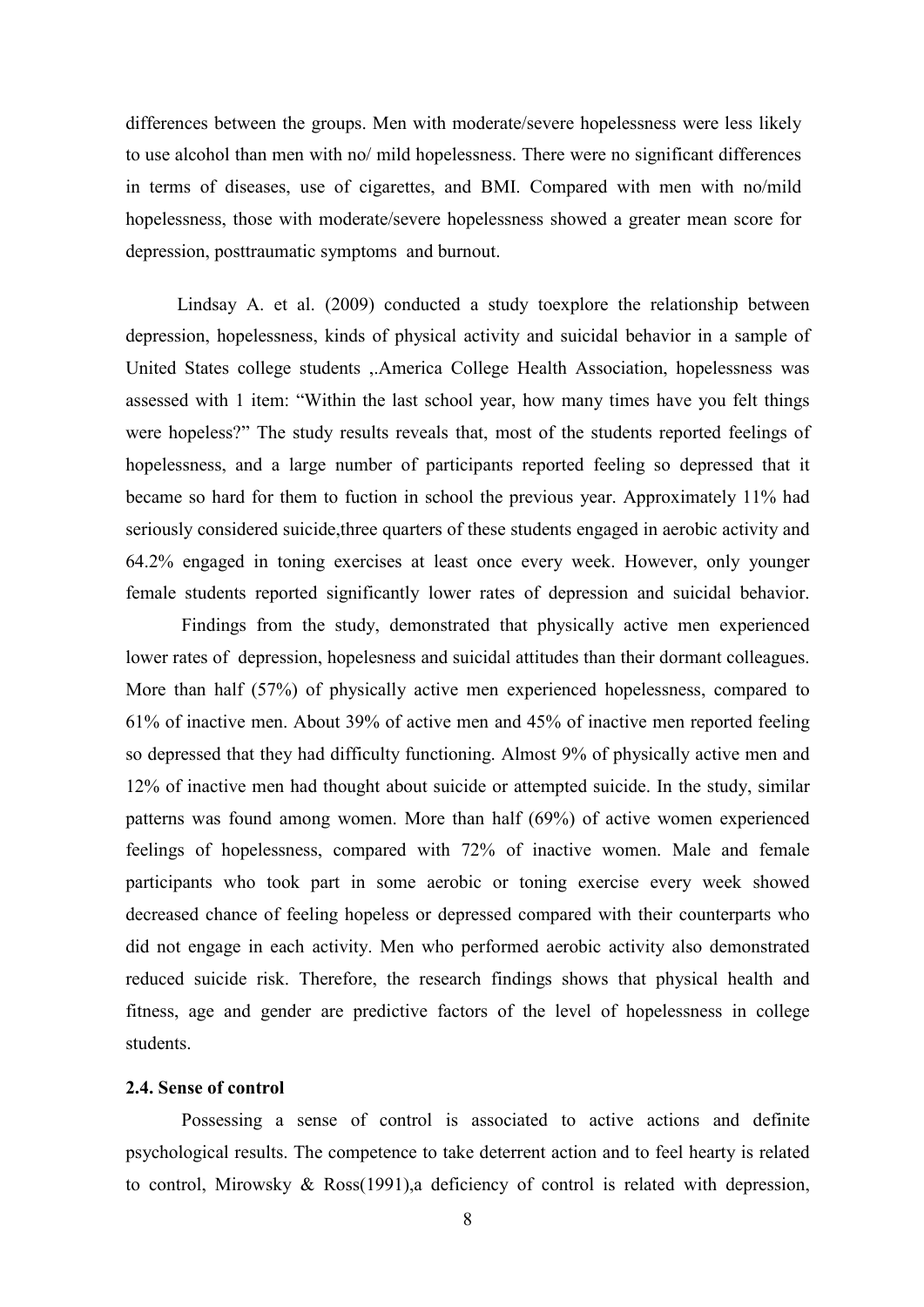anxiety and stress disorders according to Abramson et al. (1989) Chorpita & Barlow (1998).

 However, cognitive thinkers and general practitioners connects mental health with feeling in control of an individual's internal psychological surroundings especially, thoughts, beliefs, cognitions, and sensations, Beck (2002).

 Sense of control is a constant personality characteristic, despite the fact that there is proove of progressive changes in control, such as those changes that come with age or in reaction to natural life events like transition to parenthood,Ross & Mirowsky(2002). Outside the field of psychology, sociological approach pin piont that factors external to the personality likeeducation, marriage, race etc. build's individual's sense of control (Ross & Sastry, 1999).

 Lechman and Weaver (1998) conducted a study to examine social class differences in two aspects of the sense of control which are mastery and perceived constraints in three different surveys in the US. The researchers measured sense of control with several items asking questions on personal mastery and perceived constraints. It was found that there was a significant difference in mastery and perceived constraints by income of the participants. Further analysis revealed no significant difference in the comparison of mastery and perceived constraints among the participants in all the studies. Married and old participants all reported being very satisfied with life in the three studies.Also, there was a positive relationship between life satisfaction and income in all studies except in study 2, and participants with higher mastery and lower perceived constraints were more satisfied with their lives in all studies.

 Abdul Raffie Naik (2015), carried out a study on locus of control among college students of Gulbarga city and its relationship with various demographic variables. Rotter's locus of control scale which was used to measure perceived control of participants. The samples were taken from different colleges of Gulbarga city which are affiliated to Gulbarga University. Thetotal number of participants was 171 which consisted of 52% male and 48% females, in course of study in science there were 46.8% participantsand under arts it was 53.2%. Examining the Locus of control of college students, it was found that male and female participants had similar locus of controland from further analysis, there was no significant difference between science and arts students from the comparison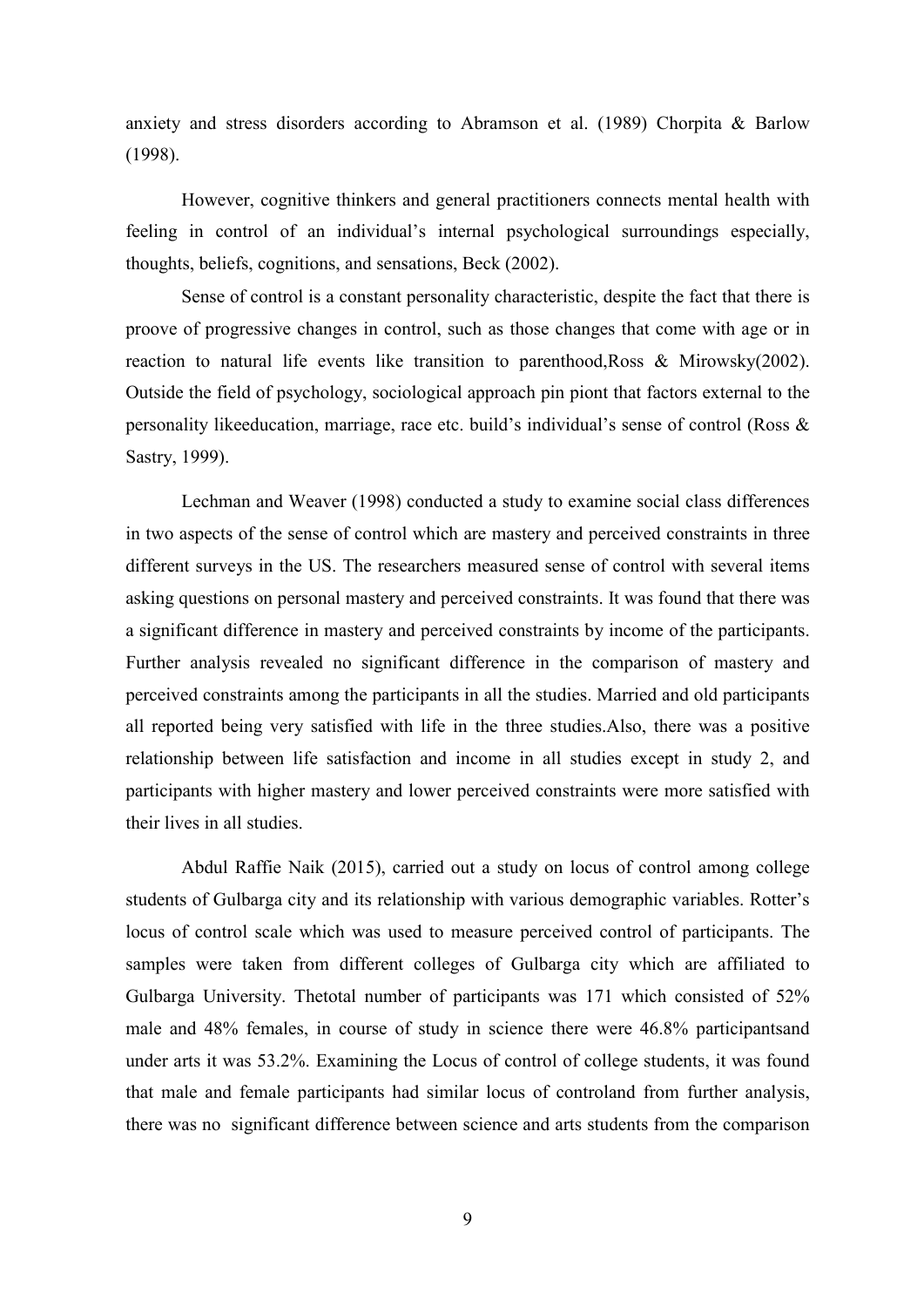in the study, also, the comparison of rural and urban students mean scores revealed no significant difference.

 In another study done by Ross et al. (1995), on the gender desparity in sense of control and age. The study's objective was to examinethe level of sense of control across gender and age in a US sample. The sense of control was measured by the Mirowsky-Ross scale, among adults older than 55years, women reported significantly lower levels of personal control than men, women and men do not differ significantly in their perceptions of

 Control, in younger age groups, men and women perceptions of personal control were similar there wasn't any difference. From the results, older participants had a lower sense of control than younger ones, and because the gender gap is most noticable among older persons, older women have the lowest sense of personal control.

 Chia-huei Wu and Grace Yao (2007), conducted a study to investigate the effect of the sense of control on the relationship between self-certainty and quality of life at the National Taiwan University, Taipei. The sense of control was evaluated with the Spheres of Control Scale revised version,121 NTU students completed a self-certainty rating scale, a control scale measuring sense of control, and the WHOQOL-BREF Taiwan version assessing QOL. İt was found that self-certainty on personality traits has a positive relationship with QOL. Further analysis revealed that, sense of control had a significant relationship with quality of life and self-certainty scores of participants  $(r=.25, r=.48)$ 

 However, in advanced analysis, the three self-certainty variables were all influenced by the certainty factor, the four quality of life domains were influenced by the QOL factor and the five items for personal control were influenced by the control factor. Lastly, the study showed that people with higher self-certainty had a higher sense of control which led to a better life.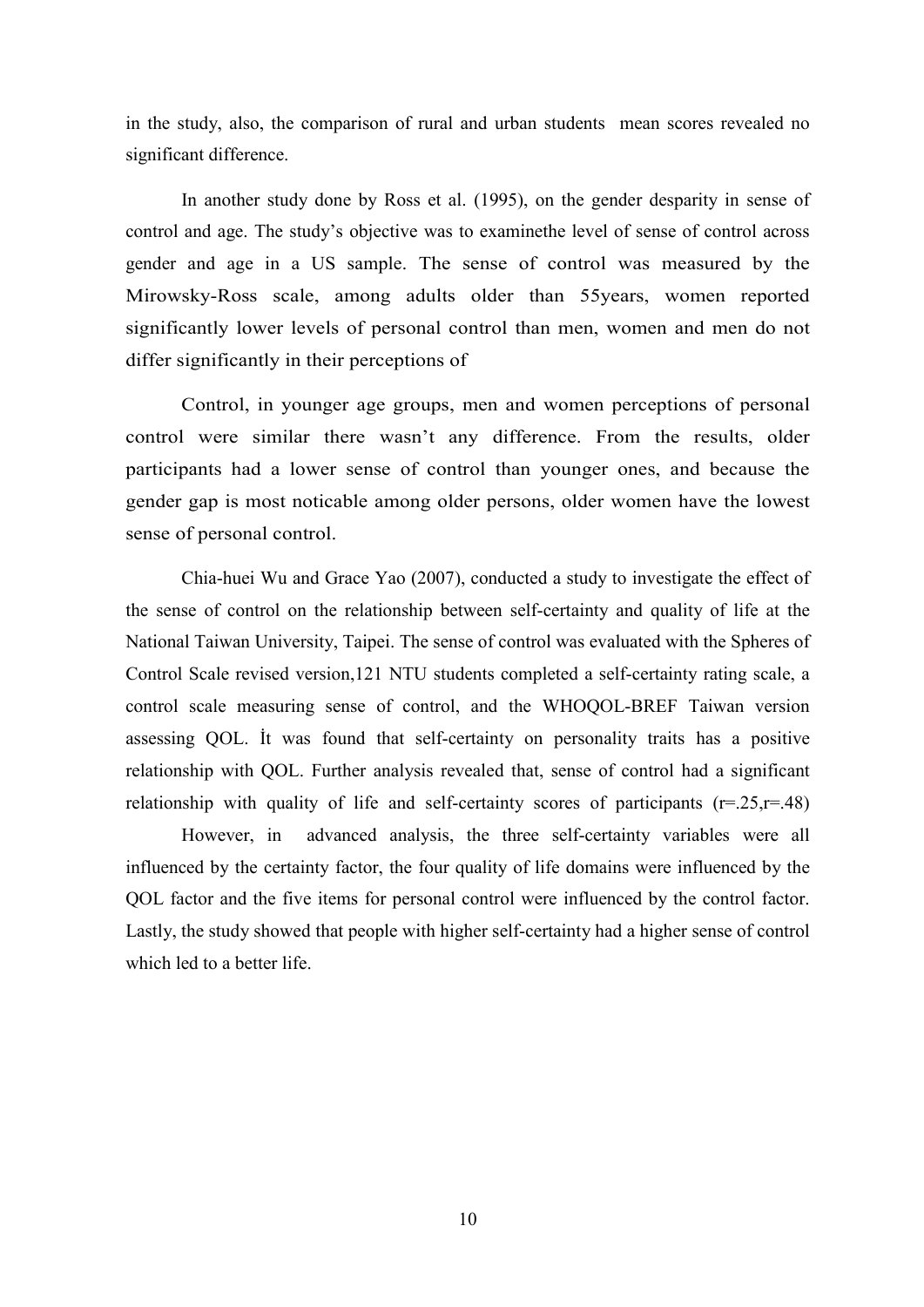#### **3. METHODOLOGY**

 İn thischapter, the research hypotheses, design, sample, procedure, measures and data analysis that were used in this study will be dicussed.

#### **3.1. Hypotheses of the study**

1. There is a significant relationship between depression and perceived sense of control among university students.

2. There is a significant relationship between depression and hopelessness among university students.

#### **3.2. Research design**

 In this study, the descriptive research design was adopted. Itis designed to give a detailed information about an event or situation as it occurs by nature according to Burns and Grove (2003). However, this design can be used to validate present occurances and also propound theories.Descriptive research design is also defined as a survey designed to characterize the respondents in a correct way form, Devin Kowalczyk (2013). Since the study was all about the relationship between depression, hopelessness and sense of control among university students, the descriptive research design was appropriate for the study.

#### **3.3. Sampling**

 The convinient sampling technique was used in the study, it is a specific type of non-probability sampling method that depends on data collection from a sample who are freely available for participation in a research.

 The present study consists of 150 volunteer students, 77(51.3%) participants were male while 73(48.7%) were female. The age range of participants was between 17-31 years, among the participants, 15(10.0%) were Turkish, 5(3.3%) of the participants were from TRNC, 72(48.0%) of the participants were from Nigeria, participants from Zimbabwe were 33(22.0%) and participants from other countries are 25(16.7%).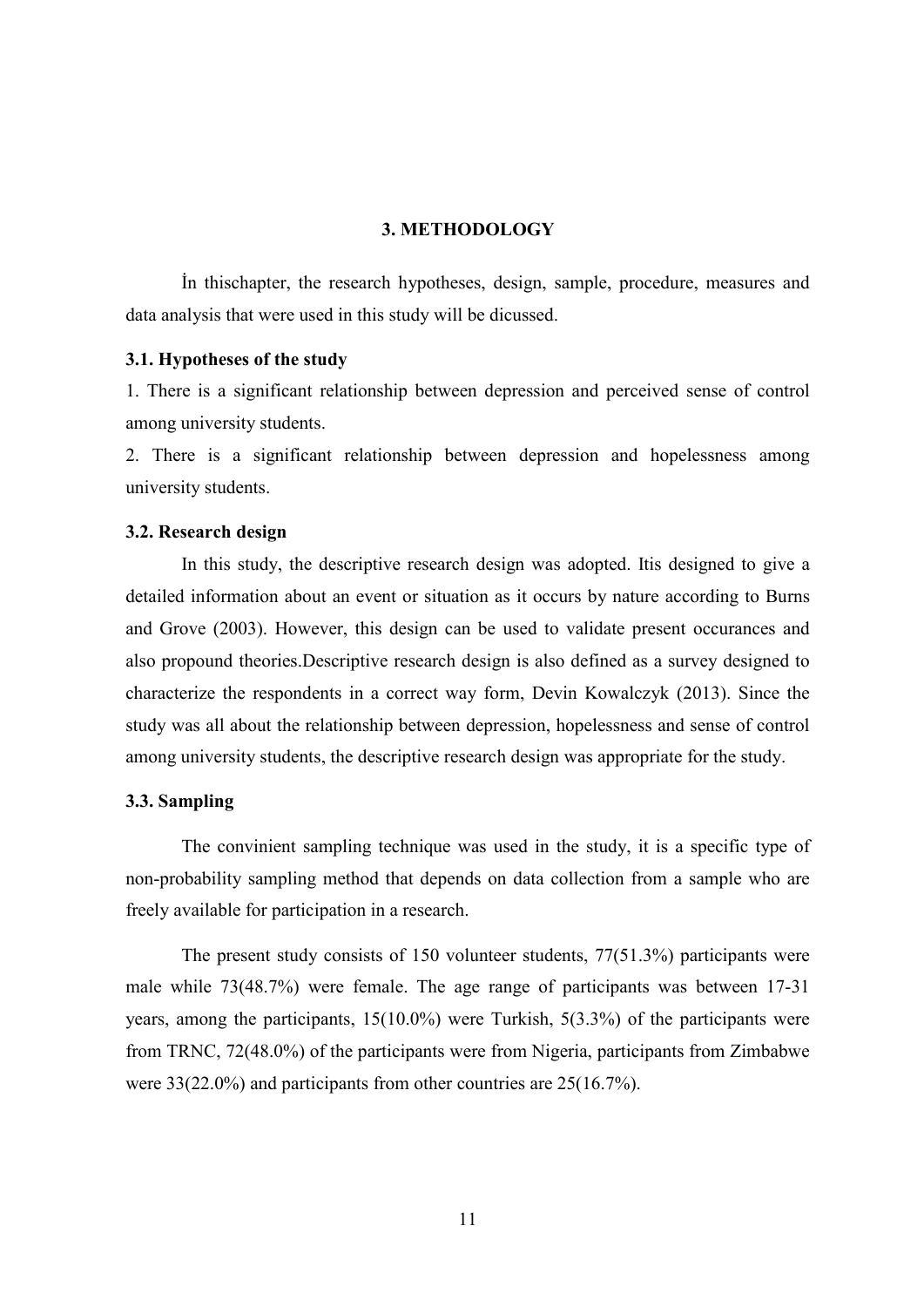#### **3.4. Data collection and procedure**

 Permission was taken from directors of departments and the teacher of the class, questionnaires were administered to students from different departments at their classes at Near East University in Northern Cyprus. The questionnaire form was in English and data were collected between the  $27<sup>th</sup>$  of November and 9<sup>th</sup> of December. Approval was taken from the university ethical committee before the collection of data.

#### **3.5 Research Instruments**

#### **3.5.1. University Students Depression Inventory (USDI)**

 The USDI developed by Khawaja and Bryden in 2006, will be used to measure students depression, it is a 30-item self-report rated on a 5-point scale ,1:Not at - 5: All the Time. The instrument has three subscale which are lethargy, emotional/cognitive and the academic motivation, the internal consistencies of these subscales are 0.89, 0.92 and 0.84 respectively, from the analysis of the developers of this scale, the Cronbach's alpha was *α* = 0.95.The correlation coefficient for its test-retest reliability with a 1-week interval was 0.86. In scoring researcher simply adds up scores from each item and low scores signifies low level of depression while high scores signifies high level of depression, possible minimum score is 30 while the maximum score is 150.

#### **3.5.2. Beck Hopelessness Scale (BHS)**

 The Beck hopelessness scale will be used to measure hopelessness amongst students, it is a 20-item self-report scale developed by Dr. Aaron T. Beck in 1974 the aim was toassess and measure three main areas of hopelessness which areloss of motivation, expectations and feelings about the future. The scale can be used for both young and old individuals(age 17-80). The BHS measures individuals pessimistic attitudes about the future. The total possible score for the scale is 20, the individual either selects true/false, the scores are interpreted as follows:below 3 minimal hopelessness,4-8 Mild hopelessness,9-14 Moderate hopelessness meaning that the indivdual might not be in danger presently but needs constant observation and 15+ Severe rate of hopeless which leads to suicidal behaviors among individuals. Beck et al. (1974) found the internal consistency for total BHS scores to be .93, in student populations, internal consistency of the scale has been approximated at .85. Test-retest reliability coefficients of the scale is good from past survey of the developers with .69 after one week and .66 after six weeks.

 Also Beck examined the relationship between clinical ratings of hopelessness and BHS scores in two samples from the results, there was a strong positive significant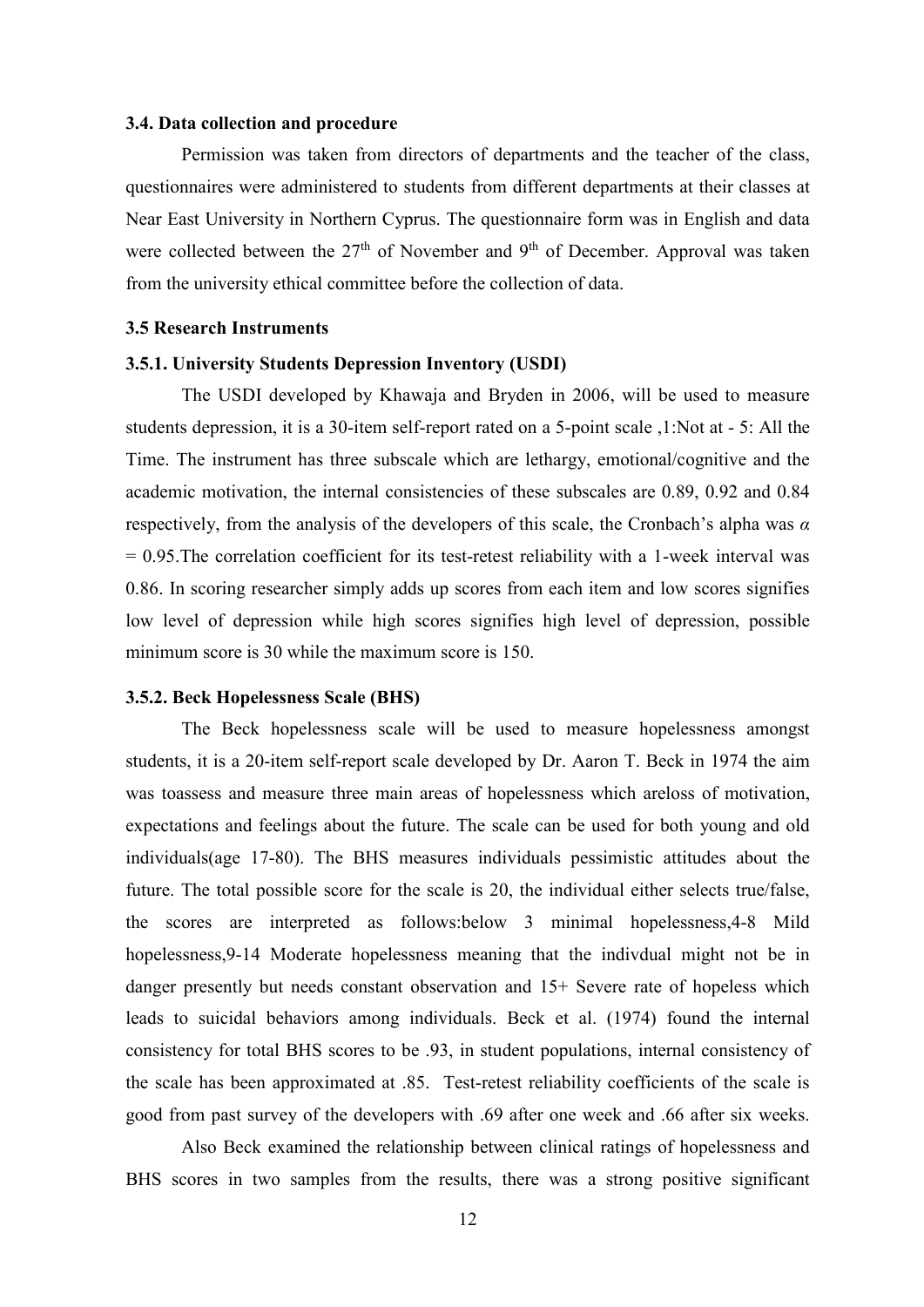correlation between BHS scores and the clinical ratings of hopelessness, also in the second sample the correlation Was still similar.

#### **3.5.3. Sense of Control**

 Sense of control will be assessed using 6 items taken from the survey conducted by Lachman & Weaver in 1998. They items are (1) I can do just about anything I really set my mind to. (2) When I really want to do something, I usually find a way to succeed at it. (3) Other people determine most of what I can do and cannot do. (4) There is little I can do to change many of the important things in my life. (5) I often feel helpless in dealing with the problems of life. (6) What happens in my life is often beyond my control. Each item will be rated on a five point scale (1=strongly agree 5=strongly disagree), with high points indicating high sense of control. The Cronbach Alpha for sense of control was .64 from the survey of Lachman & Weaver (1998).

#### **3.6. Statistical analysis**

 The analysis of data received from participants were done using SPSS version 20. Descriptive statistics were used to get means, standard deviations and frequencies for the socio-demographic variables. Advanced analysis were used in the comparison of USDI total score, BHS total scores and SOC total scores according to different variables in the study. The relationship between the USDI total scores, BHS total scores, SOC total scores and age were confirmed by using the Pearson's correlation coefficient.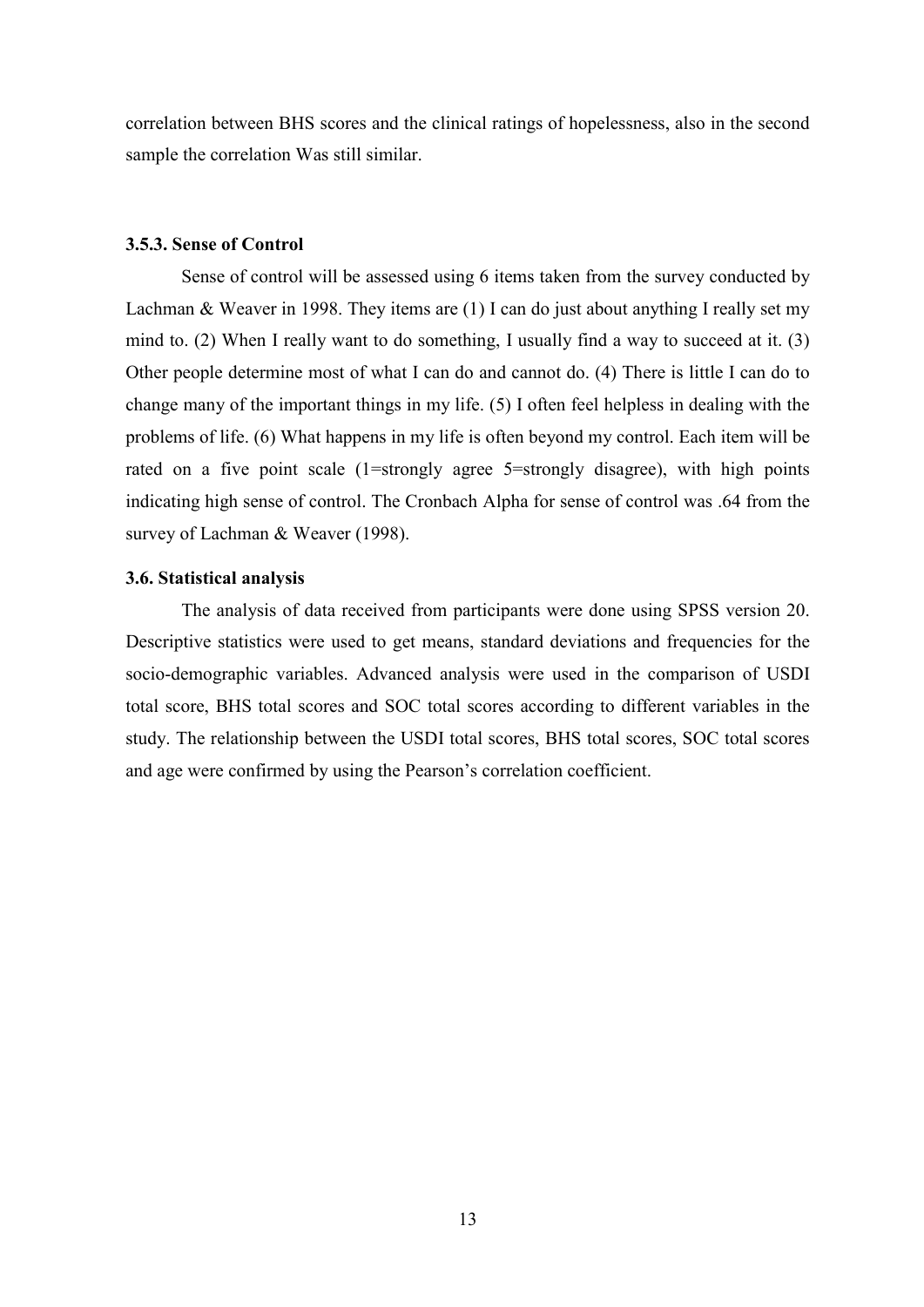#### **4. RESULTS**

 The present study consists of 150 participants, 77(51.3%) participants were male while  $73(48.7%)$  were female. The mean age of participants is  $22.63\pm3.50$  and the age range was 17-31 years, among the participants, 15(10.0%) were Turkish, 5(3.3%) of the participants were from TRNC, 72(48.0%) of the participants were from Nigeria, participants from Zimbabwe were 33(22.0%) and participants from other countries are 25(16.7%). Participants staying in the school dormitory were 65(43.3%), 81(51.0%) of the participants stayed in apartments/houses, only 1(0.7%) stayed with the family and 3(2.0%) of the participants stayed with others.

### **Table 1.**

| Gender | <b>USDI</b> total | t        |
|--------|-------------------|----------|
|        | (n)               | df       |
|        |                   | p        |
| male   | $70.83 \pm 19.81$ | 2.375    |
|        | $(n=65)$          | 116      |
|        |                   | $0.019*$ |
| female | $62.23 \pm 19.28$ |          |
|        | $(n=53)$          |          |

### **The comparison of mean scores of USDI total according to gender**

\*  $p \le 0.05$  \*\*  $p \le 0.001$ 

 From the comparison of USDI total mean scores according to gender of participants, by using the independent t-test, significant difference was found ( $p=0.019$ ). It was found that the mean score of male students  $(70.83\pm19.81)$  is significantly higher than that of female students  $(62.23 \pm 19.28)$ .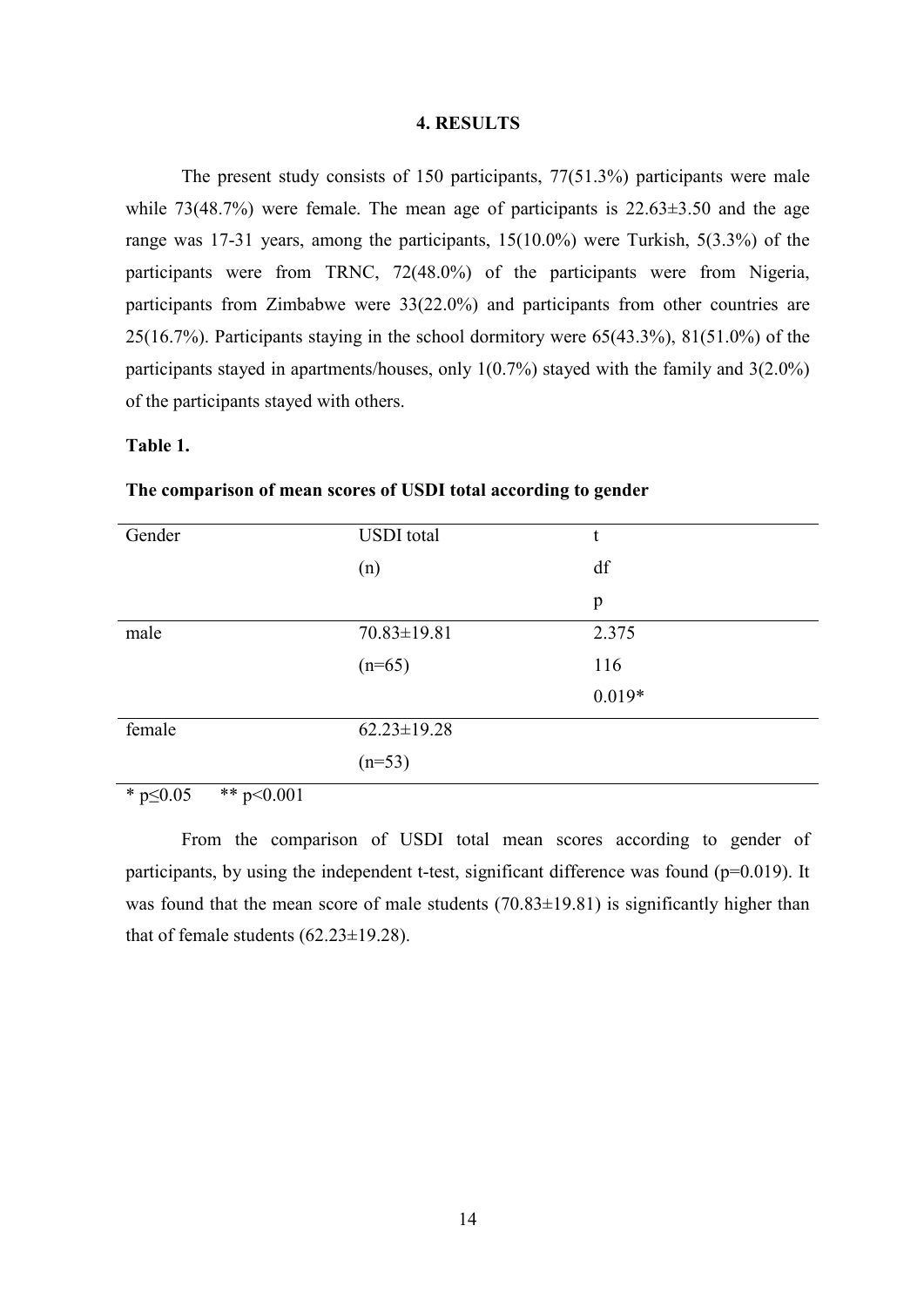### **Table 2.**

| Gender | SOC total        | t         |
|--------|------------------|-----------|
|        | (n)              | df        |
|        |                  | p         |
| Male   | $14.68 \pm 3.54$ | $-5.297$  |
|        | $(n=74)$         | 132.219   |
|        |                  | $0.000**$ |
| Female | $17.40 \pm 2.53$ |           |
|        | $(n=67)$         |           |

# **The comparison of mean scores of SOC total according to gender**

\*  $p \le 0.05$  \*\*  $p \le 0.001$ 

 From the comparison of SOC total mean scores according to gender of participants, by using the independent t-test, significant difference was found (p=0.000). It was found that female students had significant higher SOC total scores (17.40±2.53) than male students (14.68±3.54).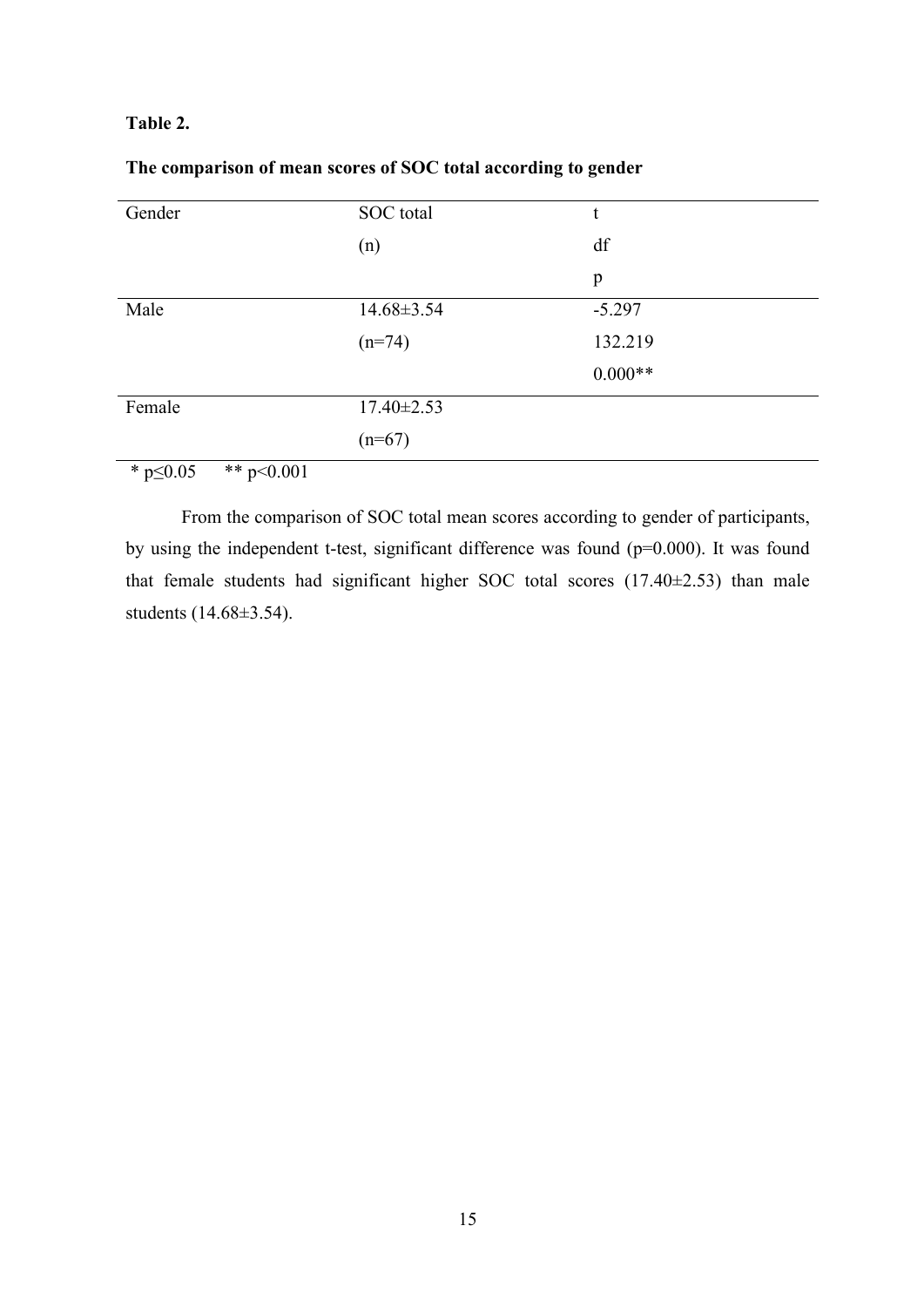### **Table 3.**

| Gender                                                              | <b>BHS</b> total | t        |
|---------------------------------------------------------------------|------------------|----------|
|                                                                     | (n)              | df       |
|                                                                     |                  | p        |
| Male                                                                | 28.96±3.66       | $-1.694$ |
|                                                                     | $(n=75)$         | 134      |
|                                                                     |                  | 0.093    |
| Female                                                              | 29.89±2.50       |          |
|                                                                     | $(n=62)$         |          |
| مله مله<br>$\mathcal{L}$ $\mathcal{L}$ $\mathcal{L}$<br>$\sim$ 0.01 |                  |          |

# **The comparison of mean scores of BHS total according to gender**

 $*$  p $\leq 0.05$   $*$  p $\leq 0.001$ 

 From the comparison of BHS total mean scores according to gender of the participants, by using the independent t-test, no significant difference was found (p=0.093).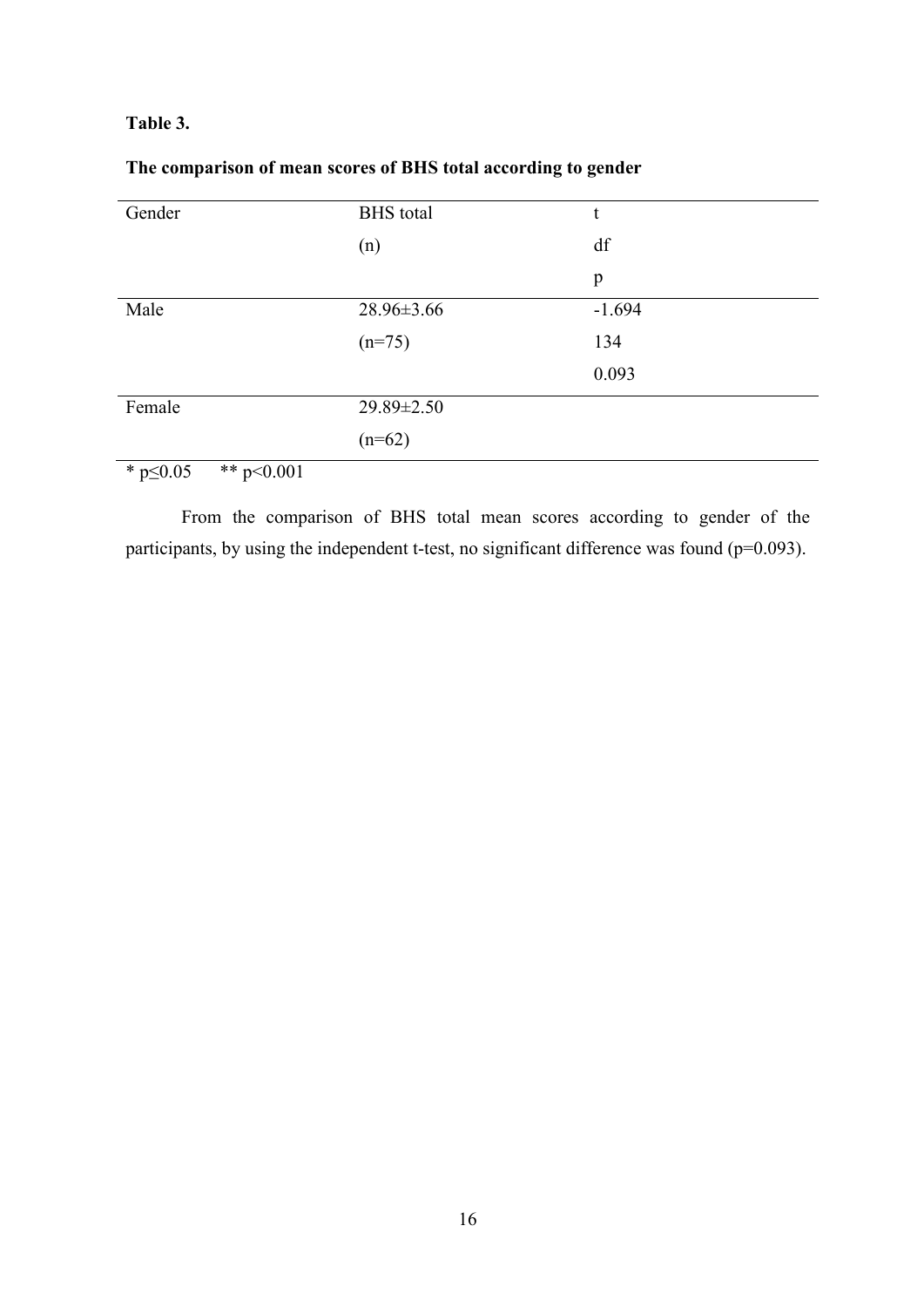# **Table 4.**

**The comparison of mean scores of USDI total according to where do you stay in TRNC** 

| Where do you stay in TRNC USDI total |                   | t     |
|--------------------------------------|-------------------|-------|
|                                      | (n)               | df    |
|                                      |                   | p     |
| School dormitory                     | $67.41 \pm 22.07$ | .420  |
|                                      | $(n=51)$          | 112   |
|                                      |                   | 0.675 |
| An apartment/house                   | $65.83 \pm 18.24$ |       |
|                                      | $(n=63)$          |       |
| $* - 0.05$<br>$** - 20.001$          |                   |       |

 $\overline{\text{* } p \leq 0.05 \text{ } \text{ } \text{ } \text{* } p \leq 0.001}$ 

 From the comparison of USDI total mean scores according to where do you stay in TRNC, by using the independent t-test, no significant difference was found ( $p=0.675$ ).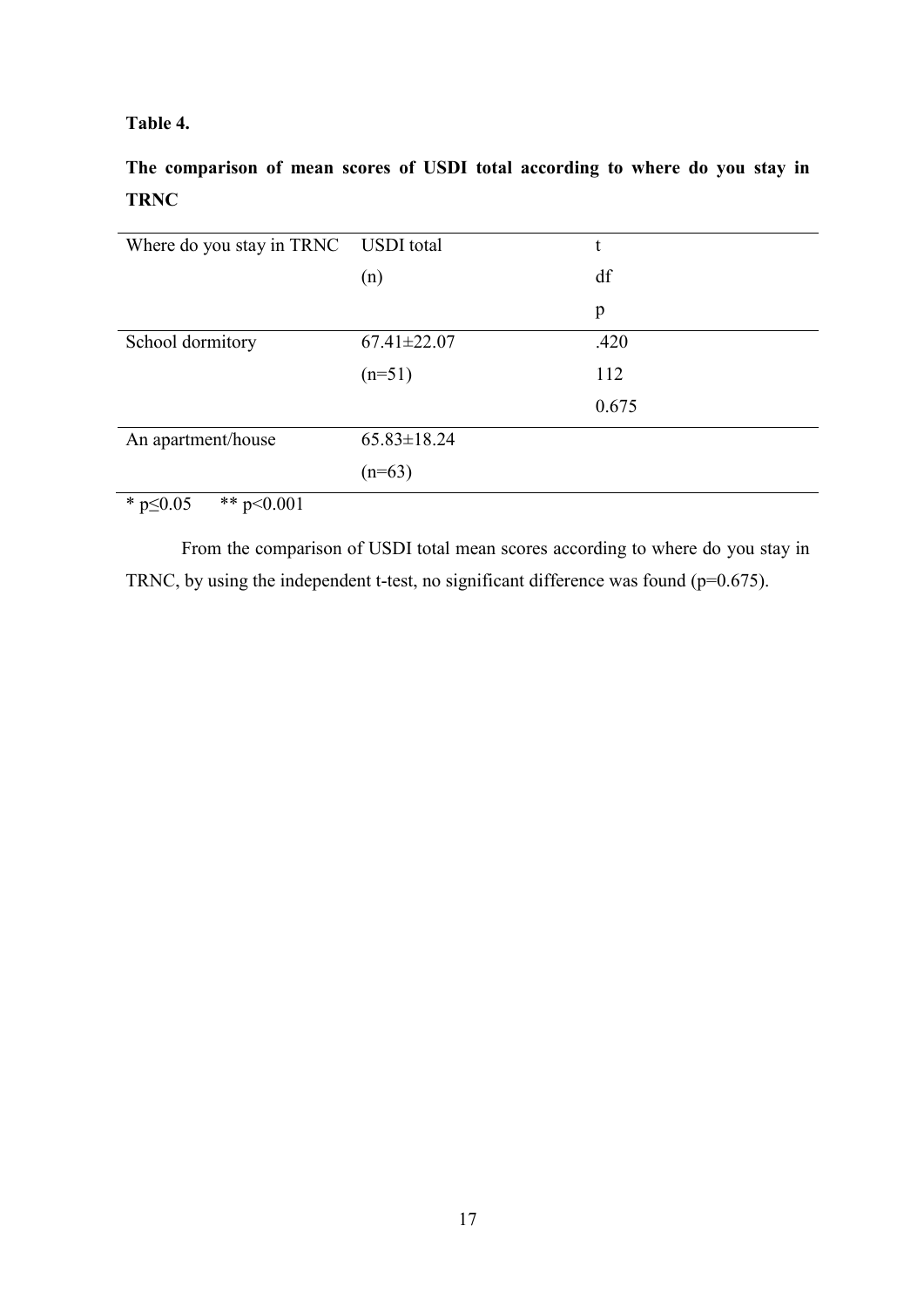### **Table 5.**

**The comparison of mean scores of SOC total according to where do you stay in TRNC** 

| Where do you stay in TRNC SOC total                              |                  | t        |
|------------------------------------------------------------------|------------------|----------|
|                                                                  | (n)              | df       |
|                                                                  |                  | p        |
| School dormitory                                                 | $15.28 \pm 3.63$ | $-2.594$ |
|                                                                  | $(n=64)$         | 122.188  |
|                                                                  |                  | $0.011*$ |
| An apartment/house                                               | $16.77 \pm 2.98$ |          |
|                                                                  | $(n=73)$         |          |
| $\mathbf{u}$ $\mathbf{v}$ $\mathbf{v}$<br>ملم ماه<br>$\sim$ 0.01 |                  |          |

 $*$  p $\leq 0.05$   $*$   $*$  p $\leq 0.001$ 

 From the comparison of SOC total mean scores according to where do you stay in TRNC, by using the independent t-test, significant difference was found ( $p=0.011$ ). It was found that students staying in an apartment/house had significantly higher SOC total scores  $(16.77\pm2.98)$  than students staying in school dormitory  $(15.28\pm3.63)$ .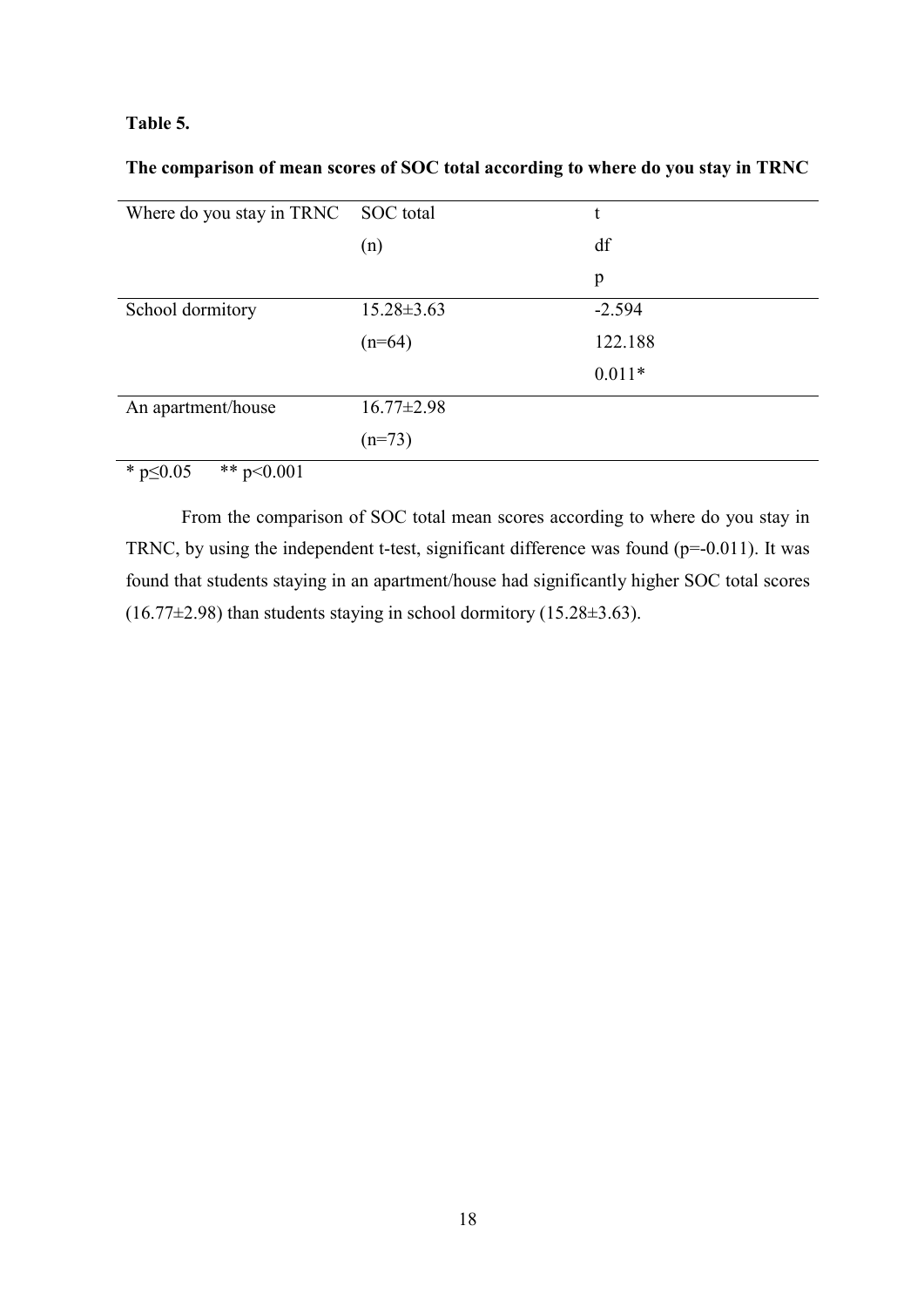### **Table 6.**

**The comparison of mean scores of BHS total according to where do you stay in TRNC** 

| Where do you stay in TRNC BHS total |                  | t        |
|-------------------------------------|------------------|----------|
|                                     | (n)              | df       |
|                                     |                  | p        |
| School dormitory                    | $28.84 \pm 2.85$ | $-2.102$ |
|                                     | $(n=61)$         | 131      |
|                                     |                  | $0.037*$ |
| An apartment/house                  | 29.99±3.37       |          |
|                                     | $(n=72)$         |          |
| $\star$ $\sim$ 0.5<br>44.001        |                  |          |

\*  $p \le 0.05$  \*\*  $p \le 0.001$ 

 From the comparison of BHS total mean scores according to where do you stay in TRNC, by using the independent t- test, significant difference was found  $(p=0.037)$ .It was found that students staying in an apartment/house had significantly higher BHS total scores(29.99 $\pm$ 3.37) than students staying in school dormitory (28.84 $\pm$ 2.85)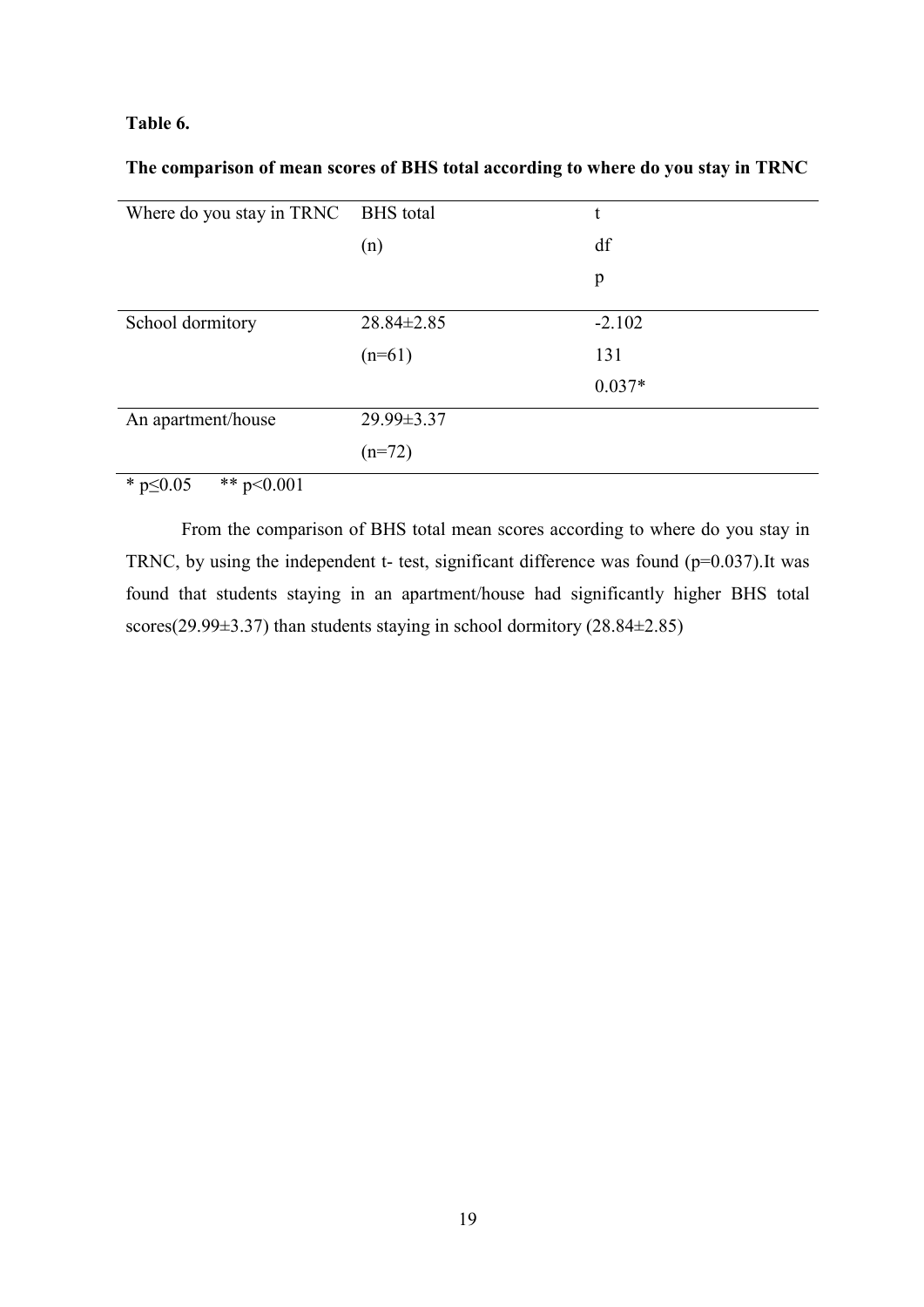### **Table 7.**

**The comparison of mean scores of USDI total according to is this your first time of leaving home for studies** 

| Is this your first time of USDI total                                                                                                                                                                                                                                                                                              |                   | t            |
|------------------------------------------------------------------------------------------------------------------------------------------------------------------------------------------------------------------------------------------------------------------------------------------------------------------------------------|-------------------|--------------|
| leaving                                                                                                                                                                                                                                                                                                                            | (n)               | df           |
| Home for studies                                                                                                                                                                                                                                                                                                                   |                   | $\mathbf{P}$ |
| Yes                                                                                                                                                                                                                                                                                                                                | $68.53 \pm 22.07$ | .716         |
|                                                                                                                                                                                                                                                                                                                                    | $(n=49)$          | 116          |
|                                                                                                                                                                                                                                                                                                                                    |                   | 0.475        |
| N <sub>o</sub>                                                                                                                                                                                                                                                                                                                     | $65.86 \pm 18.40$ |              |
|                                                                                                                                                                                                                                                                                                                                    | $(n=69)$          |              |
| $\mathbf{a}$ $\mathbf{b}$ $\mathbf{c}$ $\mathbf{d}$ $\mathbf{d}$ $\mathbf{d}$ $\mathbf{c}$ $\mathbf{d}$ $\mathbf{d}$ $\mathbf{d}$ $\mathbf{d}$ $\mathbf{d}$ $\mathbf{d}$ $\mathbf{d}$ $\mathbf{d}$ $\mathbf{d}$ $\mathbf{d}$ $\mathbf{d}$ $\mathbf{d}$ $\mathbf{d}$ $\mathbf{d}$ $\mathbf{d}$ $\mathbf{d}$ $\mathbf{d}$ $\mathbf{$ |                   |              |

 $*$  p $\leq 0.05$   $*$  p $\leq 0.001$ 

 From the comparison of USDI total mean according to is this your first time of leaving home for studies, by using the independent t-test, no significant difference was found (p=0.475).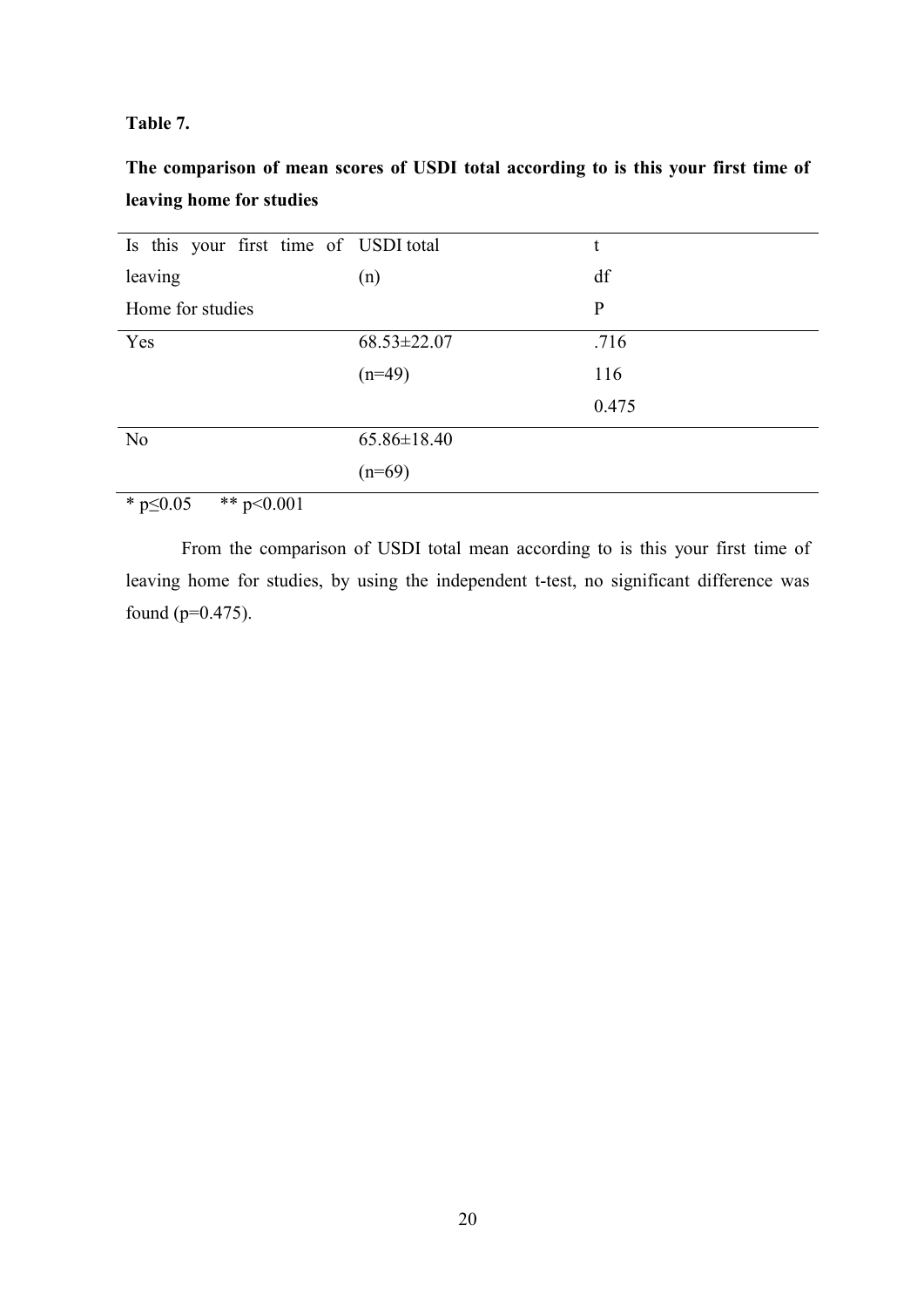### **Table 8.**

**The comparison of mean scores of SOC total according to is this your first time of leaving home for studies**

| Is this your first time of SOC total                   |                  | t       |
|--------------------------------------------------------|------------------|---------|
| leaving home for studies                               | (n)              | df      |
|                                                        |                  | p       |
| Yes                                                    | $16.08 \pm 2.59$ | .310    |
|                                                        | $(n=52)$         | 134.802 |
|                                                        |                  | .757    |
| N <sub>o</sub>                                         | $15.91 \pm 3.82$ |         |
|                                                        | $(n=87)$         |         |
| $\mathbf{a}$ $\mathbf{a}$ $\mathbf{a}$<br>$\mathbf{a}$ |                  |         |

 $*$  p $\leq 0.05$   $*$  p $\leq 0.001$ 

 From the comparison of SOC total mean according to is this your first time of leaving home for studies, by using the independent t-test, no significant difference was found (p=0.757).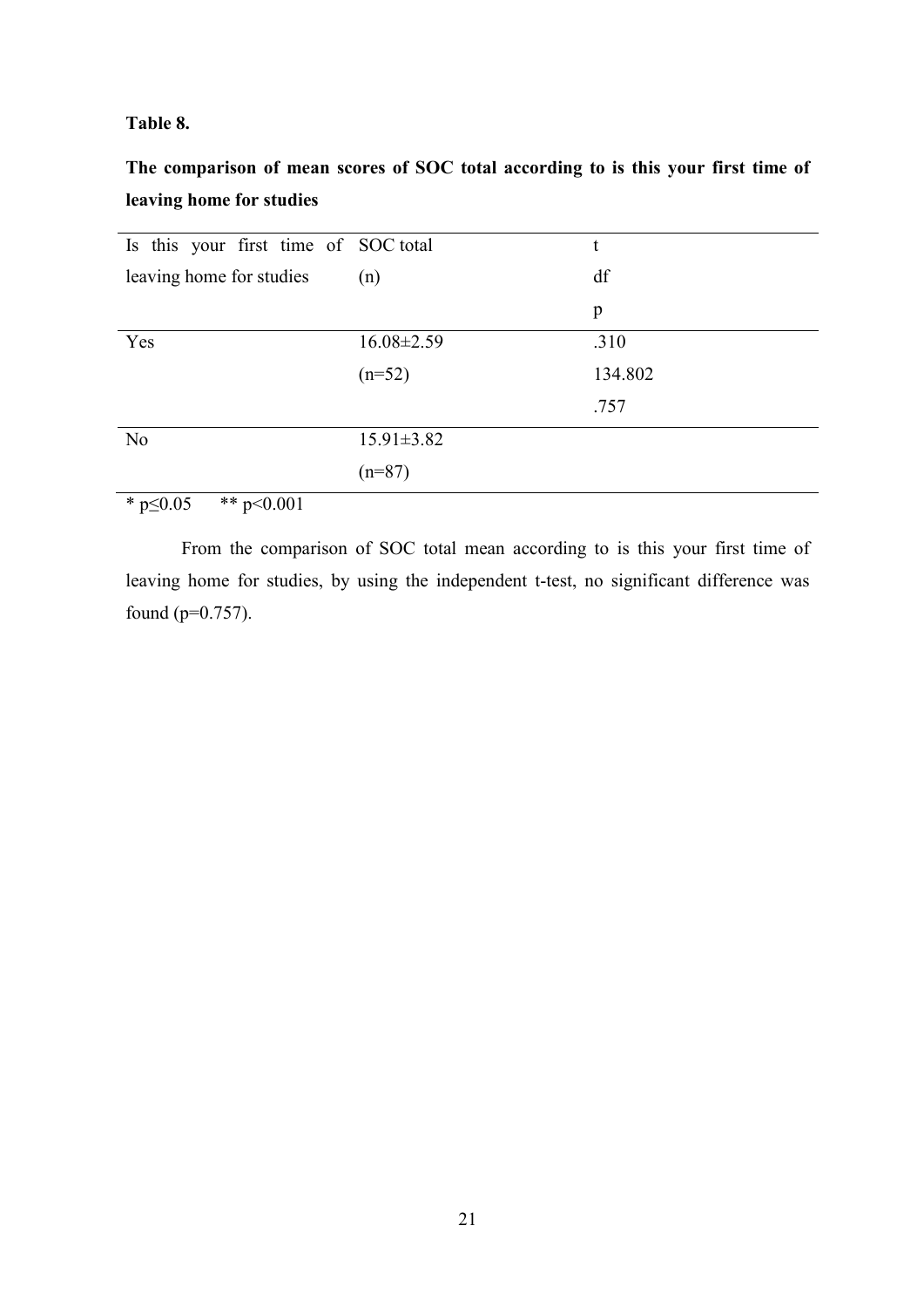### **Table 9.**

**The comparison of mean scores of BHS total according to is this your first time of leaving home for studies**

| Is this your first time of BHS total                             |                  | t       |
|------------------------------------------------------------------|------------------|---------|
| leaving home for studies                                         | (n)              | df      |
|                                                                  |                  | p       |
| Yes                                                              | $29.04 \pm 2.62$ | $-.926$ |
|                                                                  | $(n=51)$         | 133     |
|                                                                  |                  | .356    |
| N <sub>o</sub>                                                   | $29.57 \pm 3.56$ |         |
|                                                                  | $(n=84)$         |         |
| $\mathbf{a}$ $\mathbf{b}$ $\mathbf{c}$ $\mathbf{c}$ $\mathbf{d}$ |                  |         |

 $*$  p $\leq$ 0.05  $*$   $*$  p $\leq$ 0.001

 From the comparison of BHS total mean scores according to is this your first time of leaving home for studies, by using the independent t-test, no significant difference was found (p=0.356).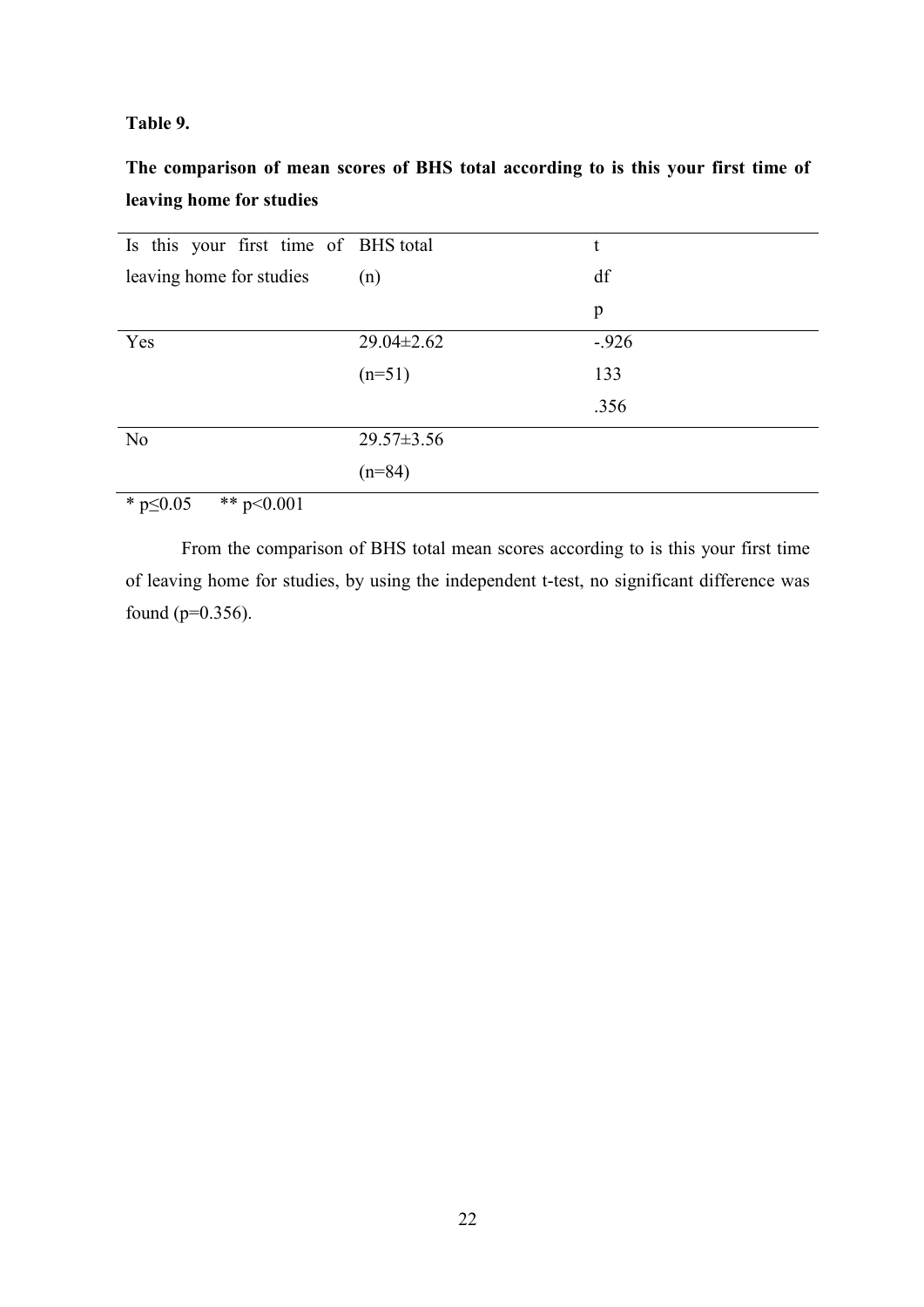### **Table 10.**

| Nationality | <b>USDI</b> total | df             |
|-------------|-------------------|----------------|
|             | (n)               | $\mathbf f$    |
|             |                   | $\, {\bf p}$   |
| Turkey      | $88.10 \pm 18.30$ | $\overline{4}$ |
|             | $(n=10)$          | 5.592          |
|             |                   | $0.000**$      |
| <b>TRNC</b> | 84.80±4.38        |                |
|             | $(n=5)$           |                |
| Nigeria     | $64.63 \pm 18.13$ |                |
|             | $(n=54)$          |                |
| Zimbabwe    | $66.23 \pm 21.66$ |                |
|             | $(n=32)$          |                |
| Others      | 58.12±15.50       |                |
|             | $(n=17)$          |                |

### **The comparison of mean scores of USDI total according to nationality**

\*  $p \le 0.05$  \*\*  $p \le 0.001$ 

 From the comparison of USDI total mean scores according to nationality with ANOVA, significant difference was found. In advanced analysis with Tukey, it was found that students from Turkey had significantly higher USDI total scores than students from Nigeria, Zimbabwe and other countries ( $p=0.003$   $p=0.013$   $p=0.001$ ), also students from TRNC had significantly higher USDI total scores than students from other countries  $(p=0.043)$ .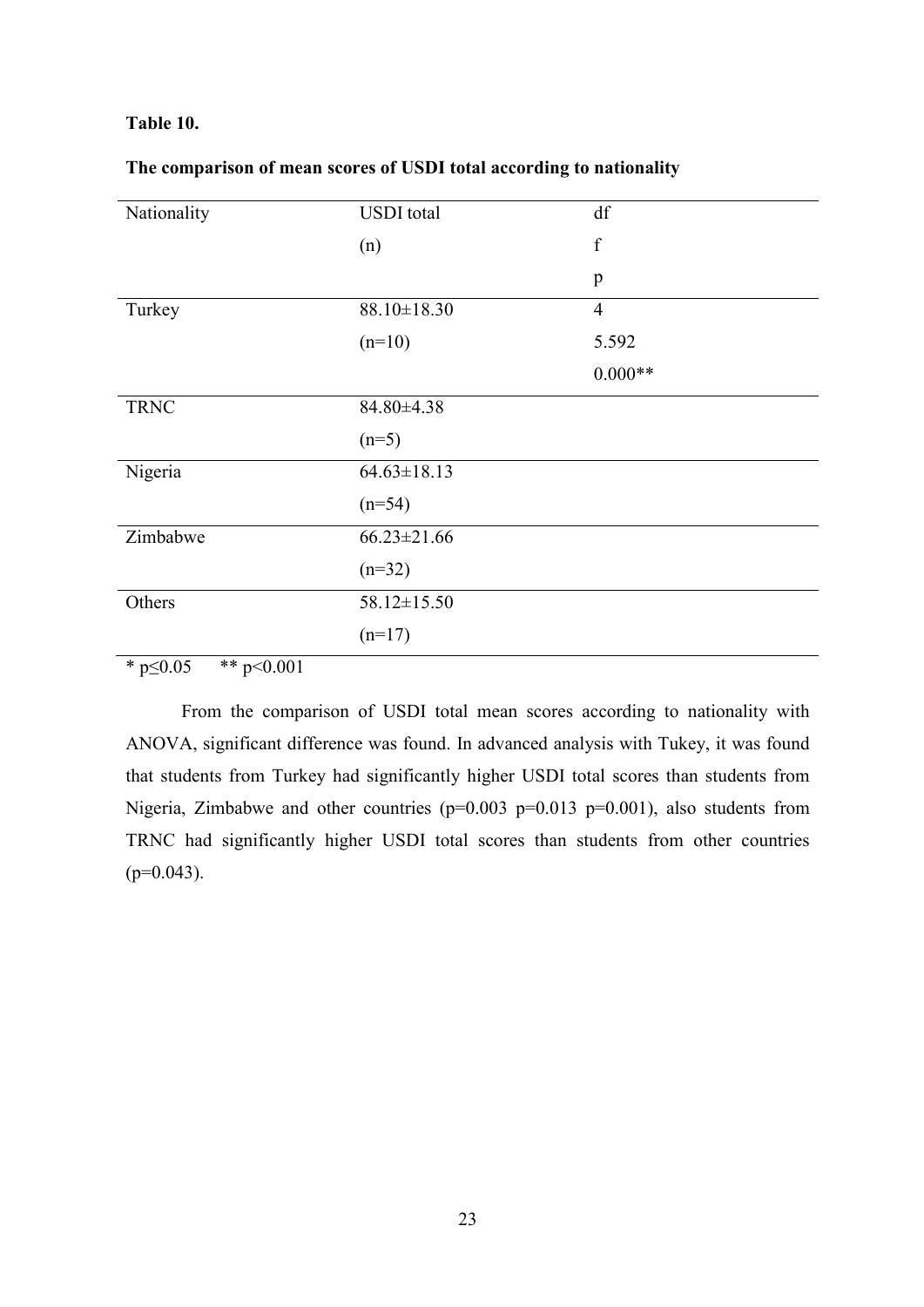### **Table 11.**

# **The comparison of mean scores of SOC total according to nationality**

| Nationality | SOC total        | df             |
|-------------|------------------|----------------|
|             | (n)              | $\mathbf f$    |
|             |                  | $\mathbf{p}$   |
| Turkey      | $17.54 \pm 2.67$ | $\overline{4}$ |
|             | $(n=13)$         | 3.124          |
|             |                  | $0.017*$       |
| <b>TRNC</b> | $12.00 \pm 0.00$ |                |
|             | $(n=3)$          |                |
| Nigeria     | $16.47 \pm 3.09$ |                |
|             | $(n=72)$         |                |
| Zimbabwe    | $15.14 \pm 3.51$ |                |
|             | $(n=29)$         |                |
| Others      | $15.31 \pm 3.94$ |                |
|             | $(n=24)$         |                |

\*  $p \le 0.05$  \*\*  $p \le 0.001$ 

 From the comparison of SOC total mean scores according to nationality with ANOVA, significant difference was found. In advanced analysis with Tukey, it was found that students from Turkey had significantly higher SOC total scores than students from TRNC (p=0.017).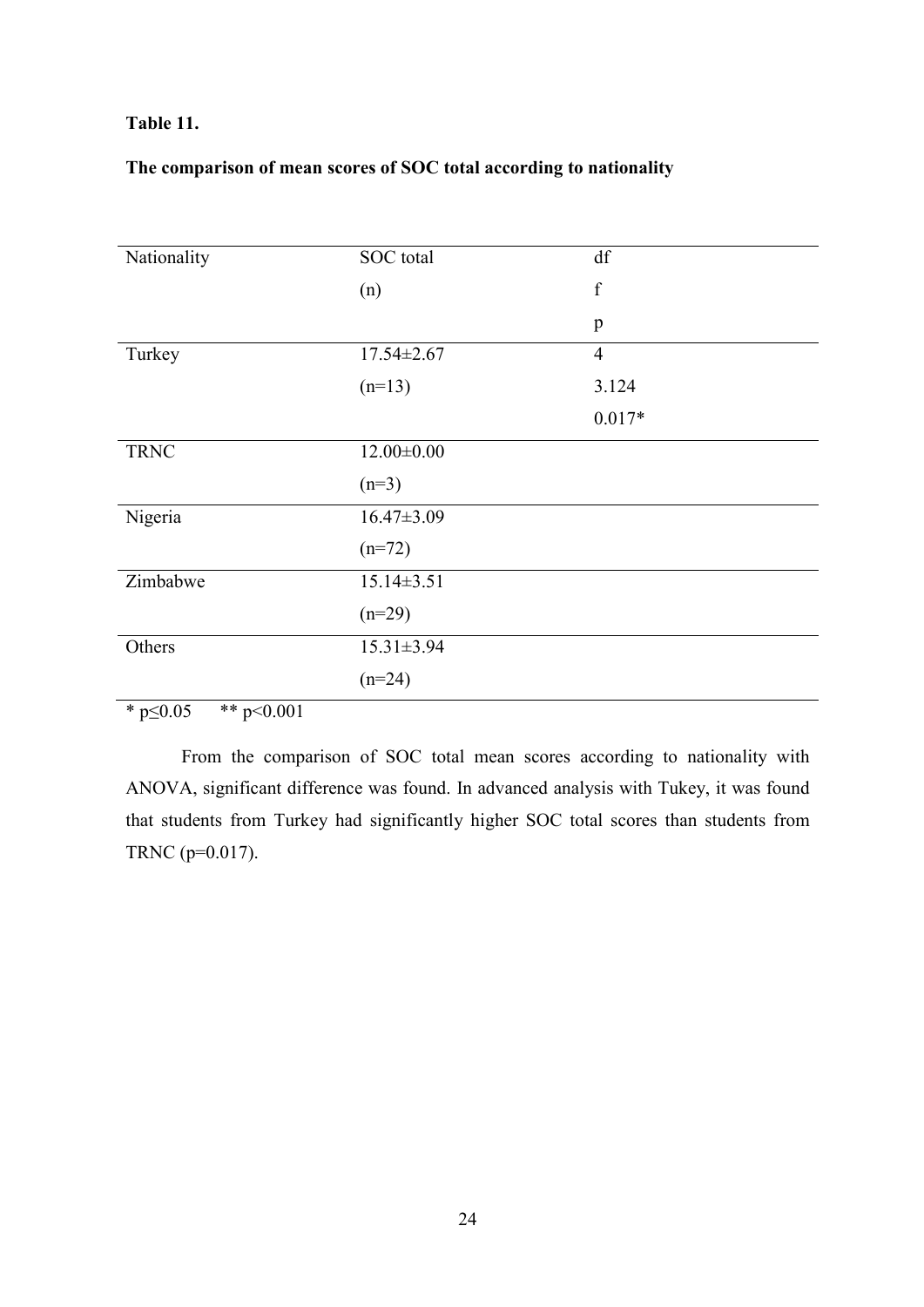### **Table 12.**

| Nationality                                                         | <b>BHS</b> total | df             |
|---------------------------------------------------------------------|------------------|----------------|
|                                                                     | (n)              | $\mathbf f$    |
|                                                                     |                  | $\mathbf{p}$   |
| Turkey                                                              | 29.79±1.93       | $\overline{4}$ |
|                                                                     | $(n=14)$         | 0.668          |
|                                                                     |                  | 0.615          |
| <b>TRNC</b>                                                         | 27.40±3.29       |                |
|                                                                     | $(n=5)$          |                |
| Nigeria                                                             | 29.40±3.88       |                |
|                                                                     | $(n=67)$         |                |
| Zimbabwe                                                            | 29.72±2.99       |                |
|                                                                     | $(n=29)$         |                |
| Others                                                              | $29.05 \pm 1.33$ |                |
|                                                                     | $(n=22)$         |                |
| مله مله<br>$\mathcal{L}$ $\mathcal{L}$ $\mathcal{L}$<br>$\sim$ 0.01 |                  |                |

# **The comparison of mean scores of BHS total according to nationality**

\*  $p \le 0.05$  \*\*  $p < 0.001$ 

 From the comparison of BHS total mean scores according to nationality with ANOVA, no significant difference was found (P=0.615).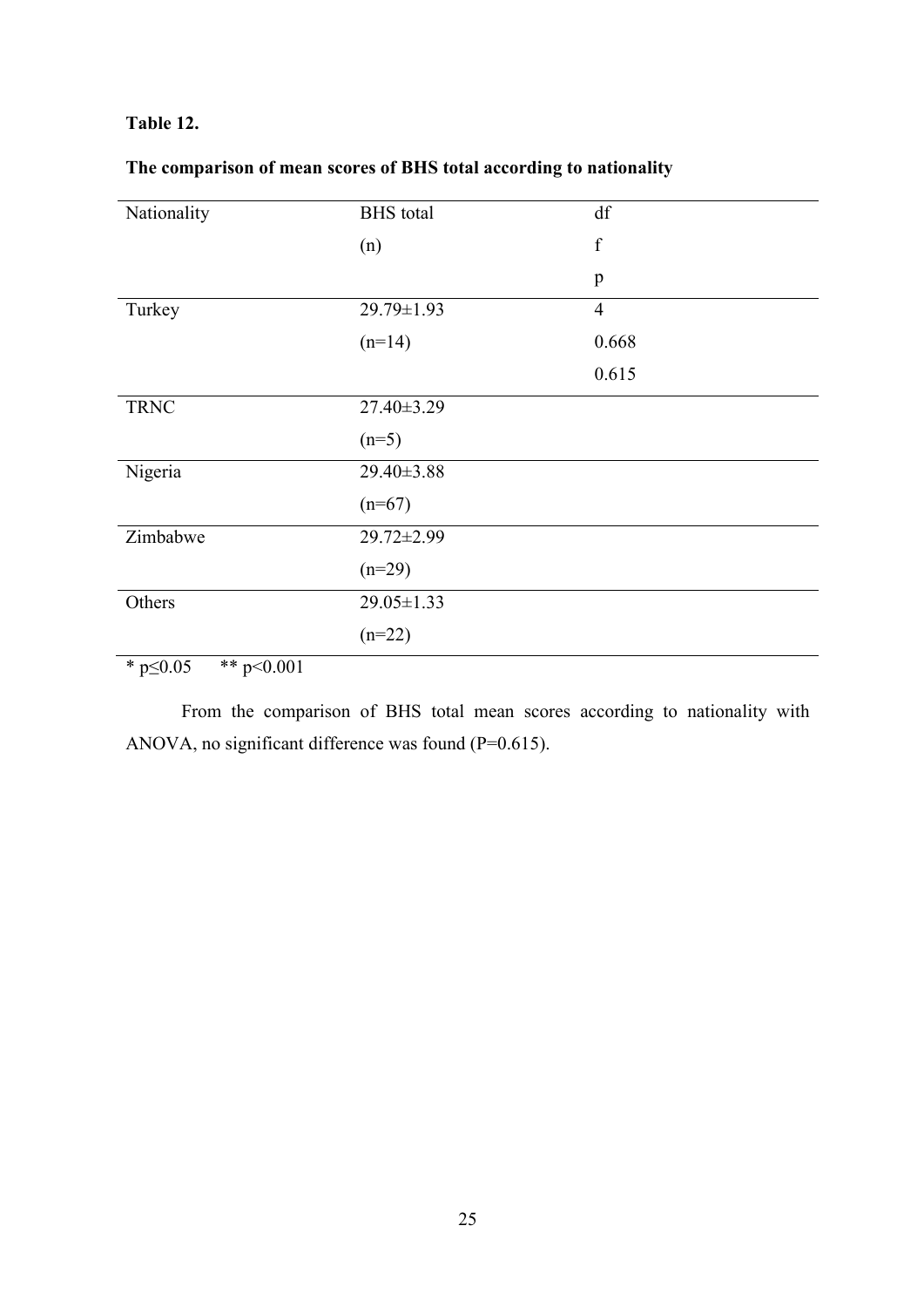### **Table 13.**

| Father's education    | <b>USDI</b> total | df          |
|-----------------------|-------------------|-------------|
|                       | (n)               | $\mathbf f$ |
|                       |                   | p           |
| Never attended school | 73.88±14.00       | 3           |
|                       | $(n=8)$           | 8.392       |
|                       |                   | $0.000**$   |
| Primary school        | 93.10±18.72       |             |
|                       | $(n=10)$          |             |
| High school           | $66.88 \pm 14.35$ |             |
|                       | $(n=26)$          |             |
| University            | $62.65 \pm 19.99$ |             |
|                       | $(n=72)$          |             |

\*  $p \le 0.05$  \*\*  $p < 0.001$ 

 From the comparison of USDI total mean scores according to father's education with ANOVA, significant difference was found. In an advanced analysis with Tukey, it was found that students whose father attended primary school had significantly higher USDI total scores than students whose father attended high school and university  $(p=0.001)$ p=0.000)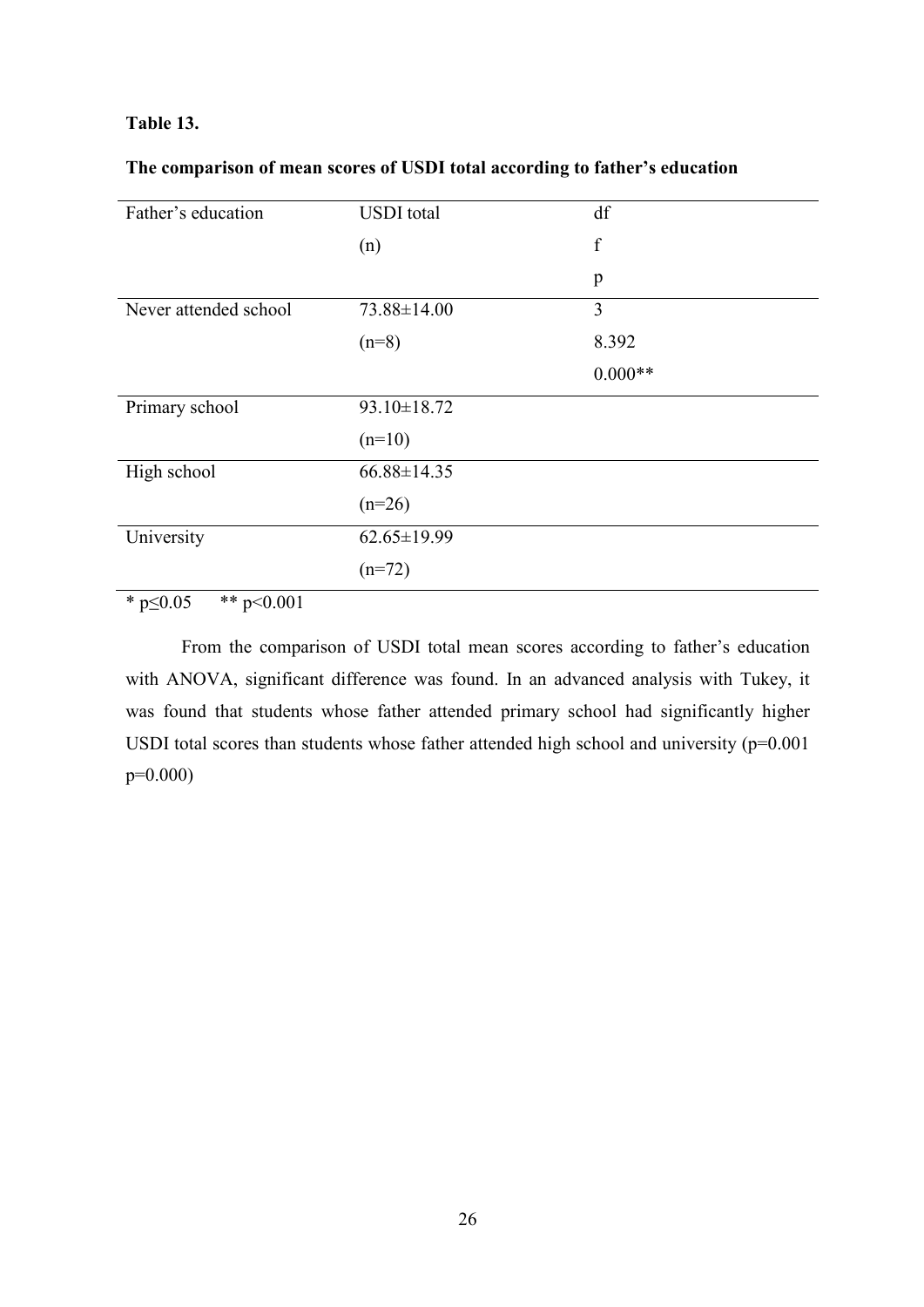### **Table 14.**

|  | The comparison of mean scores of SOC total according to father's education |  |  |  |  |
|--|----------------------------------------------------------------------------|--|--|--|--|
|--|----------------------------------------------------------------------------|--|--|--|--|

| Father's education    | SOC total        | df          |
|-----------------------|------------------|-------------|
|                       | (n)              | $\mathbf f$ |
|                       |                  | p           |
| Never attended school | $12.82 \pm 3.03$ | 3           |
|                       | $(n=11)$         | 4.512       |
|                       |                  | $0.005*$    |
| Primary school        | $15.10 \pm 2.88$ |             |
|                       | $(n=10)$         |             |
| High school           | $16.06\pm4.01$   |             |
|                       | $(n=31)$         |             |
| University            | $16.55 \pm 3.03$ |             |
|                       | $(n=83)$         |             |

\*  $p \le 0.05$  \*\*  $p \le 0.001$ 

 From the comparison of SOC total mean scores according to father's education with ANOVA, significant difference was found. In advanced analysis with Tukey, it was found that students whose father attended high school had significantly higher SOC total scores than students whose father never attended school  $(p=0.028)$ , also students whose father attended university had significantly higher SOC total scores than students whose father never attended school (p=0.003).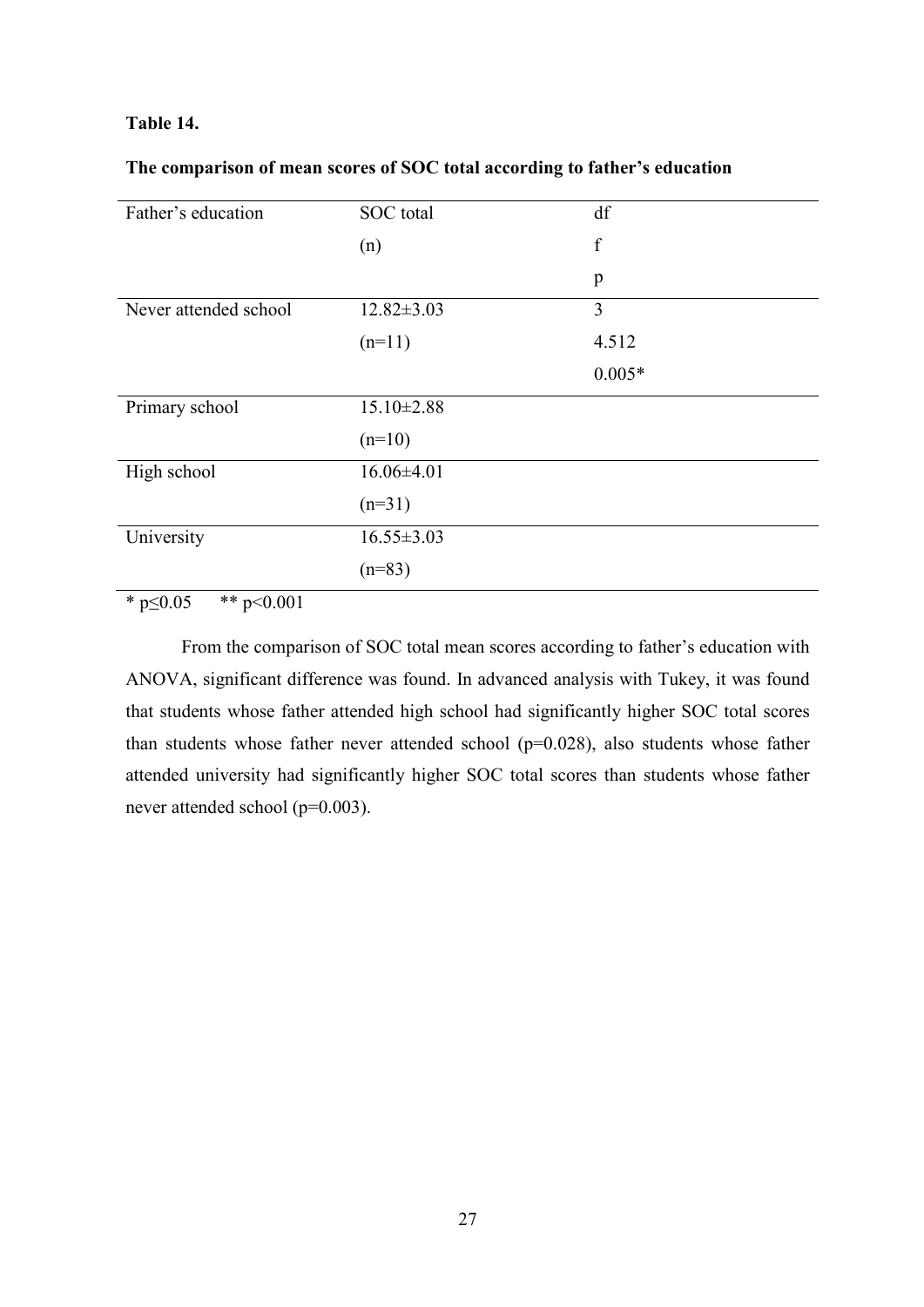### **Table 15.**

# **The comparison of mean scores of BHS total according to father's education**

| Father's education    | <b>BHS</b> total | df          |
|-----------------------|------------------|-------------|
|                       | (n)              | $\mathbf f$ |
|                       |                  | p           |
| Never attended school | 28.09±2.21       | 3           |
|                       | $(n=11)$         | 0.806       |
|                       |                  | 0.493       |
| Primary school        | $28.64 \pm 1.43$ |             |
|                       | $(n=11)$         |             |
| High school           | $29.61 \pm 1.50$ |             |
|                       | $(n=31)$         |             |
| University            | 29.45±3.97       |             |
|                       | $(n=78)$         |             |

 $*$  p $\leq$ 0.05  $*$   $*$  p $\leq$ 0.001

 From the comparison of BHS total mean scores according to father's education with ANOVA, no significant difference was found (p=0.493).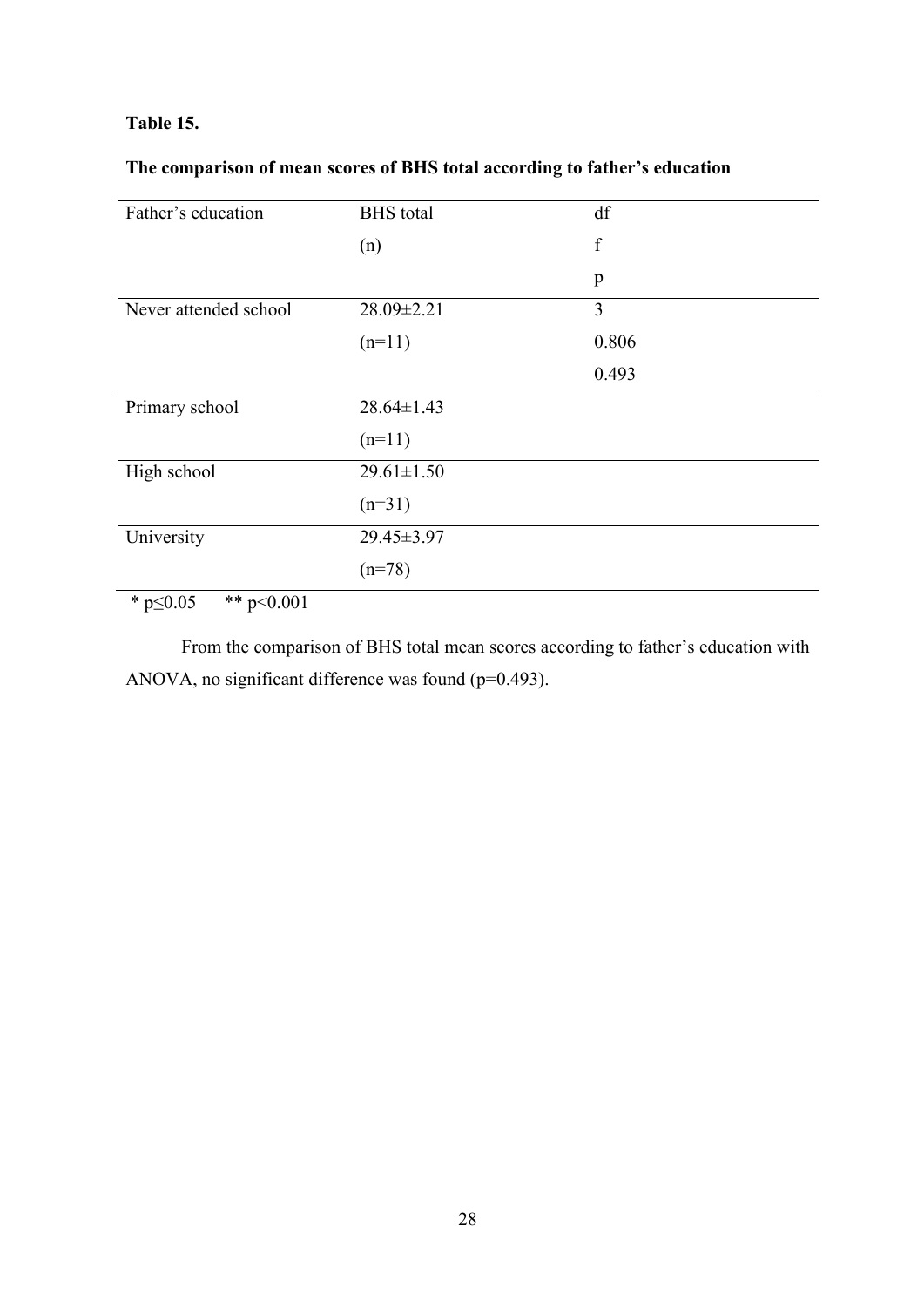# **Table 16.**

# **The comparison of mean scores of USDI total according to mother's education**

| Mother's education    | <b>USDI</b> total | df          |
|-----------------------|-------------------|-------------|
|                       | (n)               | $\mathbf f$ |
|                       |                   | p           |
| Never attended school | 78.88±14.00       | 3           |
|                       | $(n=8)$           | 1.300       |
|                       |                   | 0.278       |
| Primary school        | 68.78±21.74       |             |
|                       | $(n=39)$          |             |
| High school           | $62.13 \pm 9.61$  |             |
|                       | $(n=39)$          |             |
| University            | 68.98±24.83       |             |
|                       | $(n=60)$          |             |

\* p≤0.05 \*\* p<0.001

 From the comparison of USDI total mean scores according to mother's education with ANOVA, no significant difference was found (p=0.278).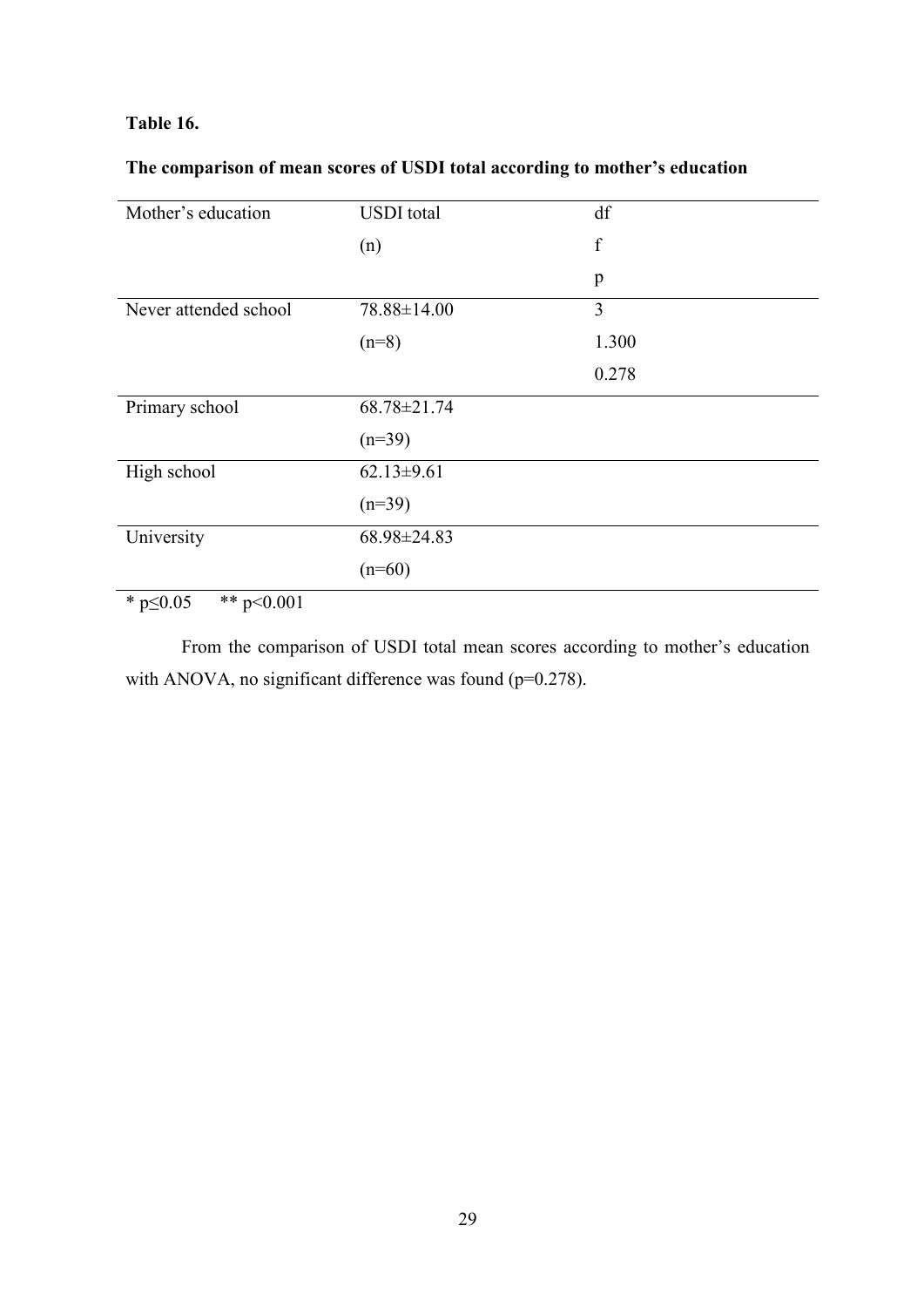### **Table 17.**

### **The comparison of mean scores of SOC total according to mother's education**

| Mother's education    | SOC total        | df          |
|-----------------------|------------------|-------------|
|                       |                  | $\mathbf f$ |
|                       |                  | p           |
| Never attended school | $12.82 \pm 3.03$ | 3           |
|                       | $(n=11)$         | 4.391       |
|                       |                  | $0.006*$    |
| Primary school        | $28.91 \pm 1.22$ |             |
|                       | $(n=11)$         |             |
| High school           | $29.02 \pm 2.95$ |             |
|                       | $(n=44)$         |             |
| University            | $29.78 \pm 3.50$ |             |
|                       | $(n=67)$         |             |

 $*$  p $\leq 0.05$   $*$  p $\leq 0.001$ 

 From the comparison of SOC total mean scores according to mother's education with ANOVA, significant difference was found. In an advanced analysis with Tukey, it was found that students whose mother attended high school and university had significantly higher SOC total scores than students whose mother never attended school (p=0.004  $p=0.007$ ).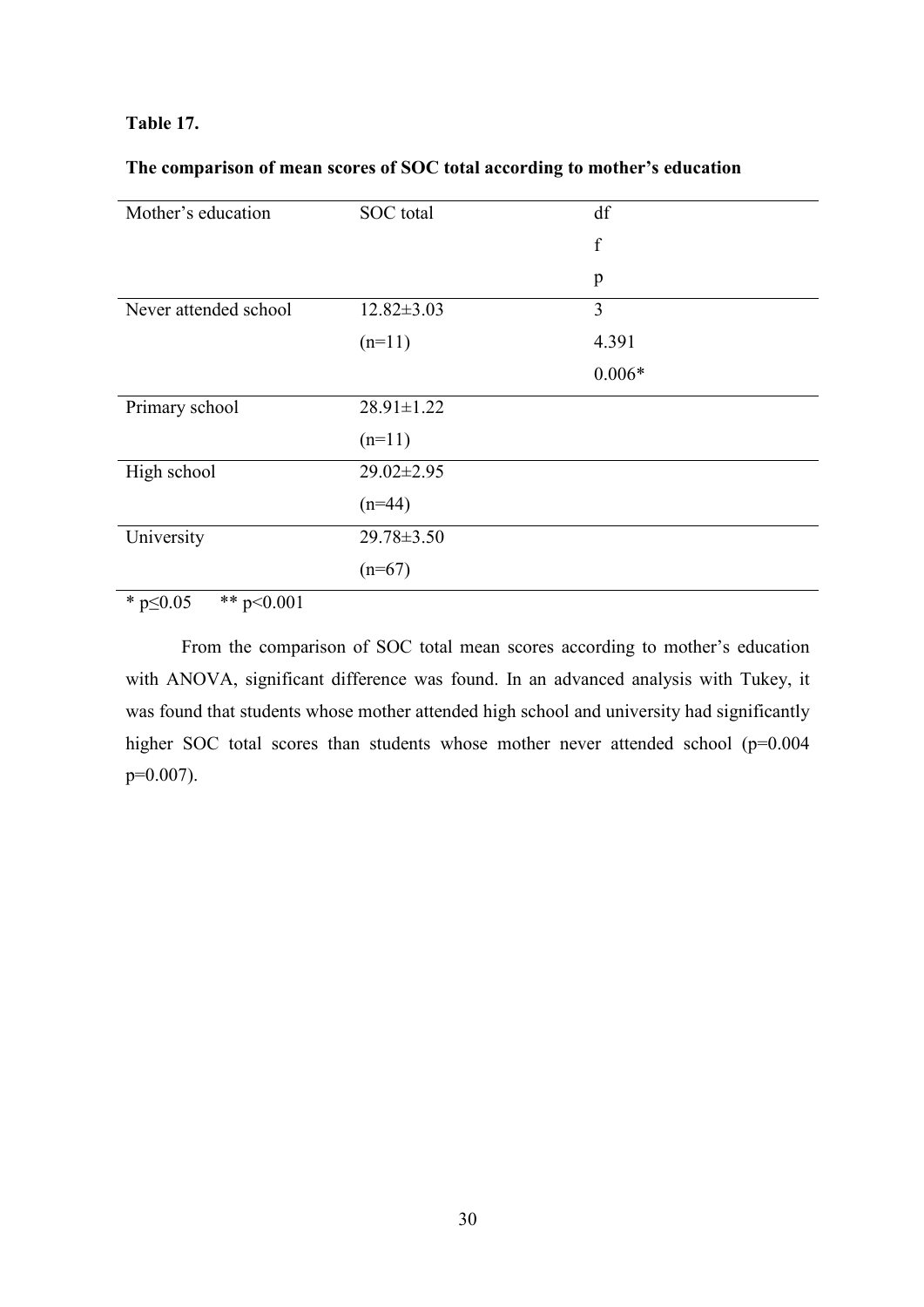### **Table 18.**

# **The comparison of mean scores of BHS total according to mother's education**

| Mother's education    | <b>BHS</b> total | df          |
|-----------------------|------------------|-------------|
|                       | (n)              | $\mathbf f$ |
|                       |                  | p           |
| Never attended school | 28.09±2.21       | 3           |
|                       | $(n=11)$         | 1.166       |
|                       |                  | 0.325       |
| Primary school        | $28.91 \pm 1.22$ |             |
|                       | $(n=11)$         |             |
| High school           | $29.02 \pm 2.95$ |             |
|                       | $(n=44)$         |             |
| University            | $29.78 \pm 3.70$ |             |
|                       | $(n=67)$         |             |

\*  $p \le 0.05$  \*\*  $p \le 0.001$ 

 From the comparison of BHS total mean scores according to mother's education with ANOVA, no significant difference was found (p=0.325).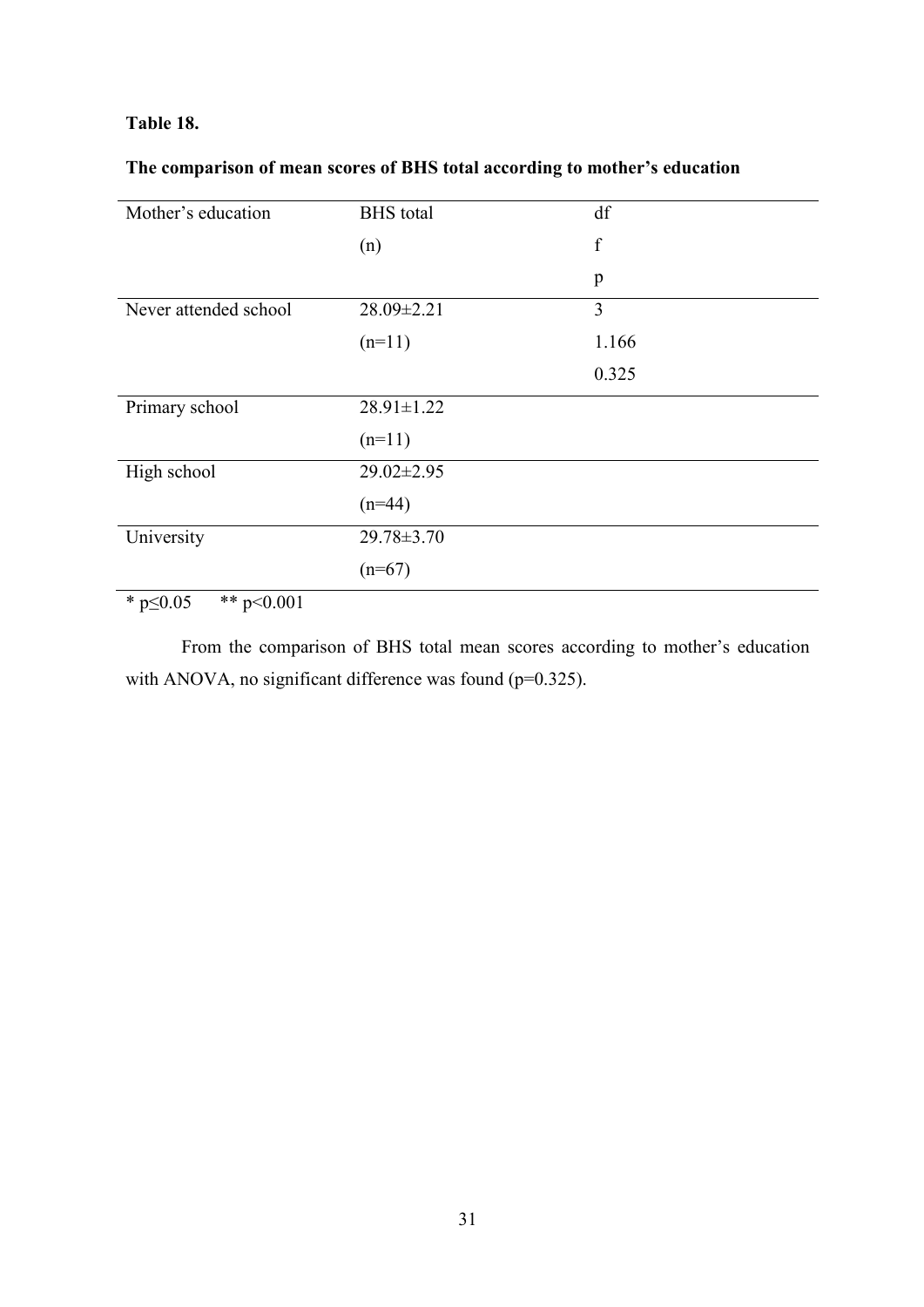### **Table 19.**

| Scale            | <b>USDI</b> total | SOC total | <b>BHS</b> total |
|------------------|-------------------|-----------|------------------|
| SOC total        | $-.154$           |           |                  |
|                  | 0.104             |           |                  |
| <b>BHS</b> total | $-.290$ **        | .170      |                  |
|                  | 0.002             | 0.051     |                  |
| Age              | $-.068$           | $-159$    | $-.134$          |
|                  | 0.511             | 0.087     | 0.161            |

| The relationship between mean scores of USDI total, SOC total, BHS total and age |  |  |
|----------------------------------------------------------------------------------|--|--|
|                                                                                  |  |  |

\*  $p \le 0.05$  \*\*  $p \le 0.001$ 

 According to table 19 related to the Pearson correlation coefficient between USDI total, SOC total, BHS total and age, there is no statistically significant correlation between USDI total scores and SOC total scores. There is a weak negative statistically significant correlation between USDI total scores and BHS total scores ( $r=-290$   $p=0.002$ ), also there is no statistically significant correlation between USDI total scores and age. There is a weak positive statistically significant correlation between SOC total and BHS total scores (r=.170 p=0.051). There is no statistically significant correlation between SOC total scores and age. There is no statistically significant correlation between BHS total scores and age.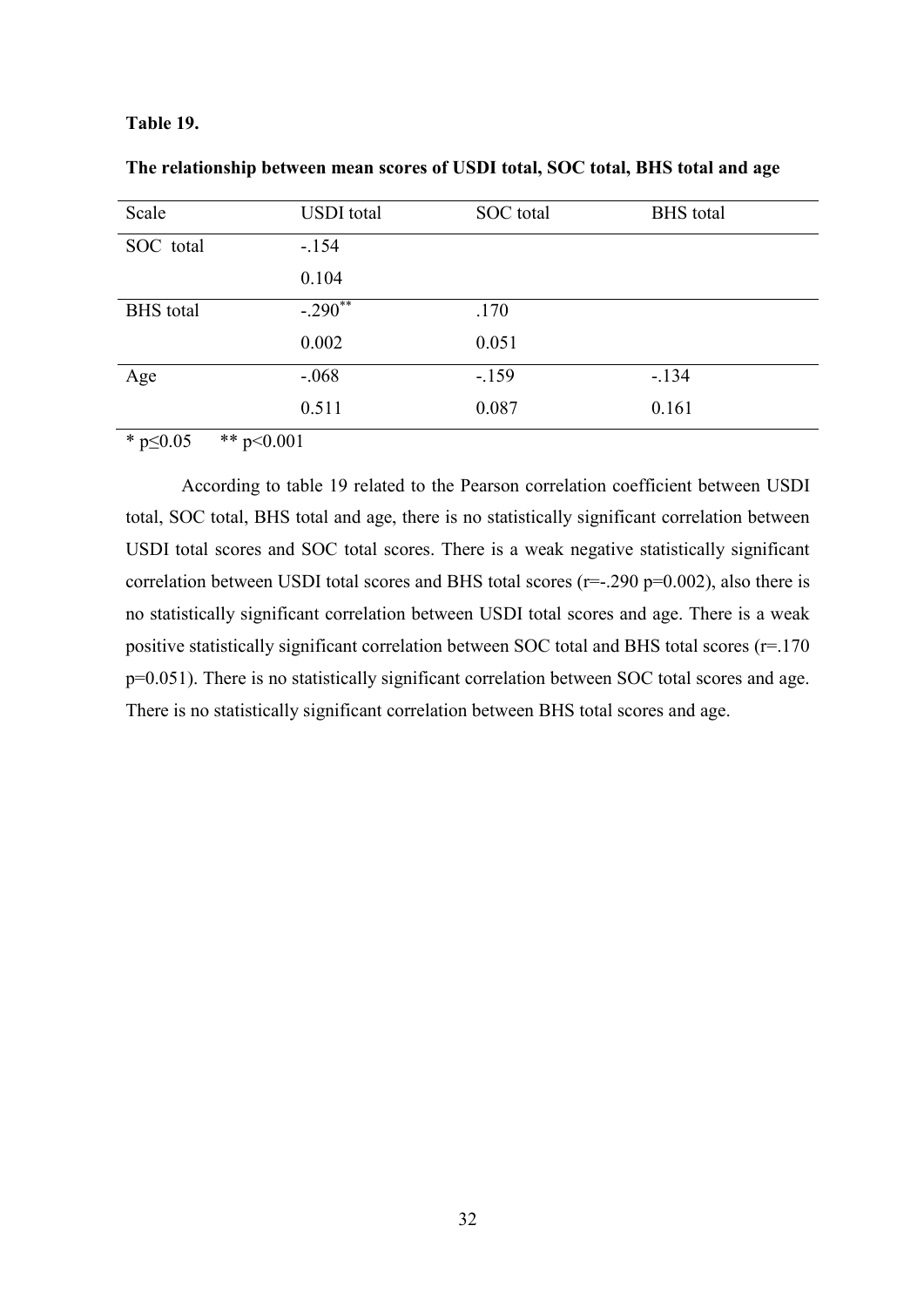#### **5. DISCUSSION**

 The goal of this study was to investigate the relationship between depression, hopelessnessand sense of control among university students.

 The current study, shows that male students had higher depression scores whereas female students had higher sense of control, and there was no difference for hopelessness scores among gender.

 In a study conducted by Kwaku et al. (2014) to suss out the commoness of depression among Ghanaian students, using the CES-D10 scale to measure depression levels of students, it was found that male students (39.3%) had higher scores for depression than female students (33.1%), although the difference was not ( $p = 0.663$ ). Xiao-jun et al. (2016) conducted a cross-sectional study among Chinese students to investigate the specific effects of gender and negative life events on different stages of depression severity, the BDI was used to measure depression, there was a significant gender difference in the prevalence of different levels of depression and female students had higher rates (mild 8.06%, moderate 4.01%, major 1.65% and  $p < 0.05$ ). Mergen et al. (2009) conducted a survey to access the prevalence of depression among first year university students in Turkey using the Beck Depression Inventory, the results of the survey reveals that female students (59.1%) had high levels of depression than male students (33.8%). In a crosssectional survey by Safiri et al. (2009) to examine the prevalence of depression and its related factors using the BDI among School of Health and Nutrition students in Iran, the results of the survey reveals that female students had higher rates (80%) of depression than their male counterparts, results of the above mentioned studies are contradictory to this study.

 The results of a study conducted by Ergin et al. (2016), in a Turkish university to examine the rate of hopelessness among students of medicine and other residents by using the Beck Hopelessness Scale reveals that, there is no significant difference between men and women mean scores for hopelessness  $(4.48\pm3.8 \text{ and } 4.95\pm3.5 \text{ p=0.4})$  respectively, this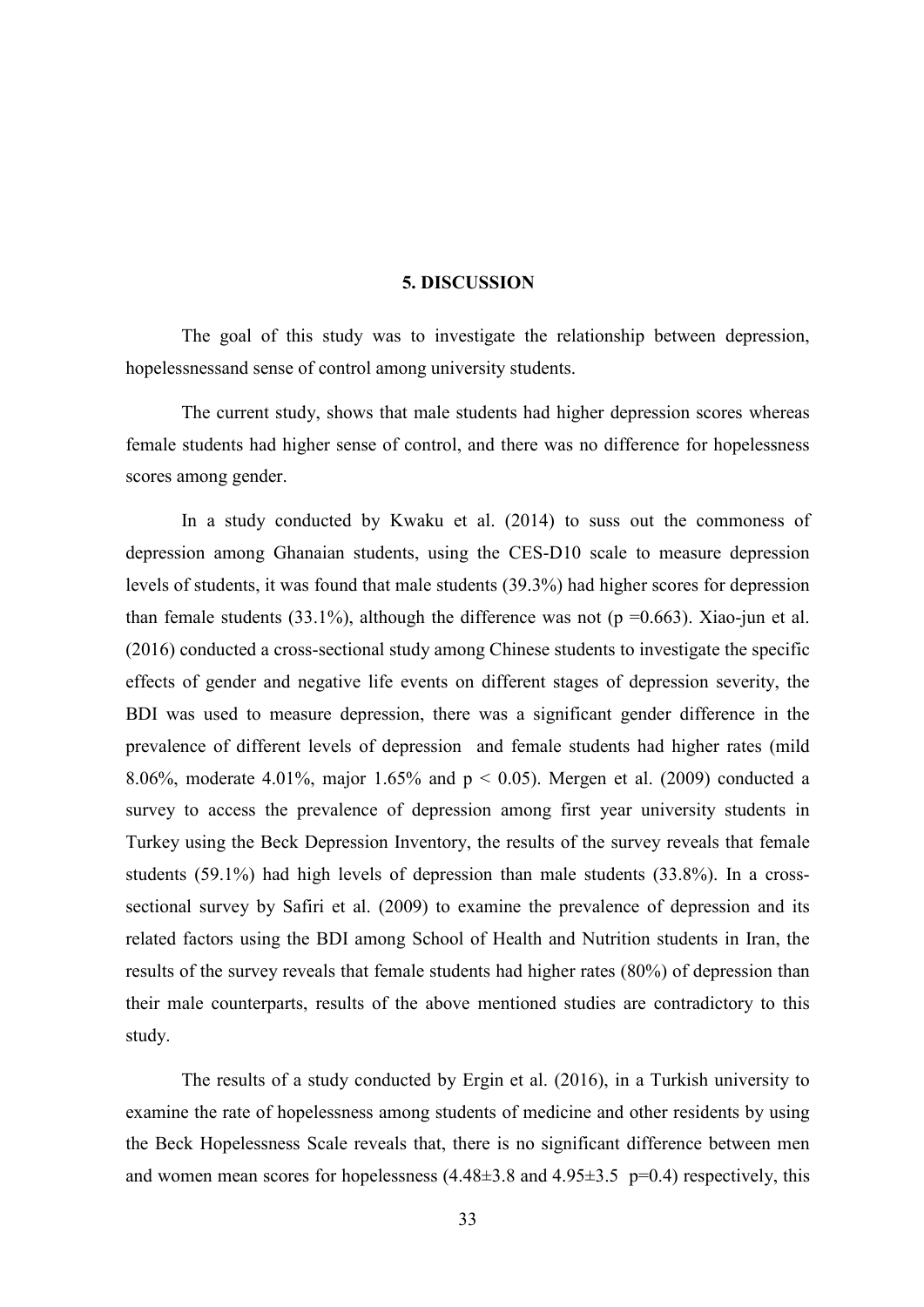supports our result. F. Isil et al. (2016) conducted a cross sectional study to examine which values predicted depressive symptoms and hopelessness among university students in Turkey, the BHS was used to measure hopelessness among students, the results reveals that the mean BHS score was 4.87 and 22% scored above 9 on the BHS meaning that they are at a greater risk for suicide and need frequent monitoring.

 Steptoe et al. (2007) conducted a study to measure depressive symptoms and sense of control among 17,348 university students from 23 countries cutting across different income levele.g. USA, South Africa, Japan, Korea and some countries in Europe. The results revealed that the average sense of control reported by men and women across countries was highly correlated with depression, and there was no gender difference, this is contrary to our study.

 The students staying in school dormitory had significantly lower scores sense of control and hopelessness than the students staying at apartments. Students that stay outside the university dormitory definitely make decisions on how they want to live, since they are not within the confines of the university, the school has a set of regulations that regulates the conduct and activities of students staying in campus, as such they activities of students living inside the university dormitory are limited by rules and regulations. While students staying in their apartments are free to do what they feel is best or good for them.

 The current study shows that, the students from Turkey and TRNC had significantly higher depression scores than the students from other countries, and students from Turkey also had higher sense of control than other students. Wardley et al. (2004), undertook a survey to compare depressive symptoms, satisfaction with life and self-determined health in 8,364 male and female students from 10 countries in Europe (Belgium, Germany, England, France, Netherlands, Bulgaria, Poland, Hungary, Romania, and Slovakia), the results reveals that the mean BDI ratings were higher for students from Central-Eastern countries of Europe (M=4.86) than Western European countries (M=3.80). The proportion of students with depression scores of 5 or more was also greater in Central-Eastern than Western European samples (43.4% Vs 30.6%), the difference was present in both men and women. Central-Eastern Europeans showed greater agreement with the statements that there was little they could do to change important things in their lives and that they had little control over what happen to them, this showed a low sense of control among them,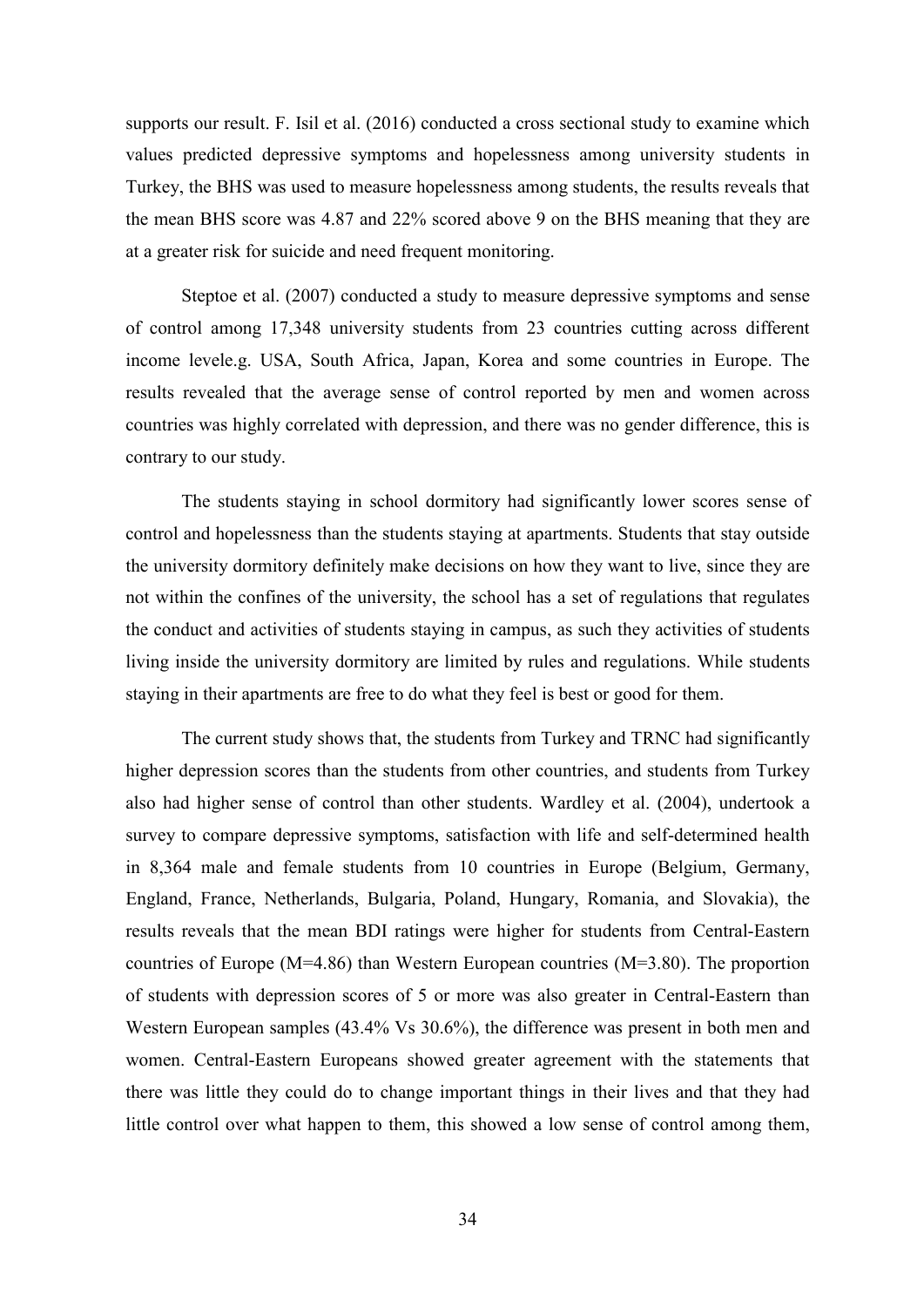therefore, Western European sample had a higher sense of control than Central-Eastern countries.

 Depression scores of participants were not influenced by mother's education level, but the students whose fathers are primary school graduates had significantly higher depression level. In contrast, Sokratis et al. (2014) found that students whose father attended university had significantly higher depressive scores than those students whose father attended primary/secondary.

 The results of the study reveals that, educational level of parents did not affect hopelessness level of participants. The aforementioned is supported by Ahmet et al. (2011), they conducted a survey in Pamukkale university Turkey, to examine the level of hopelessness and related factors among medical students and residents, the results of the survey reveals that the mean scores of medical students showed no significant difference when compared with hopelessness scores according to parents education.

 The age of the participants did not show any relationship with depression, sense of control and hopelessness among the students. In a study done by Safiri et al. (2009), to estimate the prevalence of depression and its related factors in students of School of Health and Nutrition at Tabriz University of Medical Sciences, Iran, it was found that there was no significant relationship between age of the participants and depression (p 0.761), this is in accordance with the present study result. However, Mergen et al. (2009) carried out a study to assess the prevalence of depression among the first-year university students in Turkey, Advanced test indicates a statistically significant relationship between depression scores, gender, age and all of the inventory questions  $(R = 1.0, p = 0.000)$ . Ahmet et al. (2011), conducted a survey in Pamukkale university Turkey to examine the level of hopelessness and related factors among medical students and residents, age did not show any statistically significant relationship with the level of hopelessness ( $P > 0.05$ ), this supports the result our study.

 There is a weak negative significant correlation between depression and hopelessness scores, the results of the study shows that students had high level of depression and low level of hopelessness. No significant correlation was found between depression scores and sense of control, this is inconsistent with one of the research hypothesis that there is a significant relationship between depression and sense of control.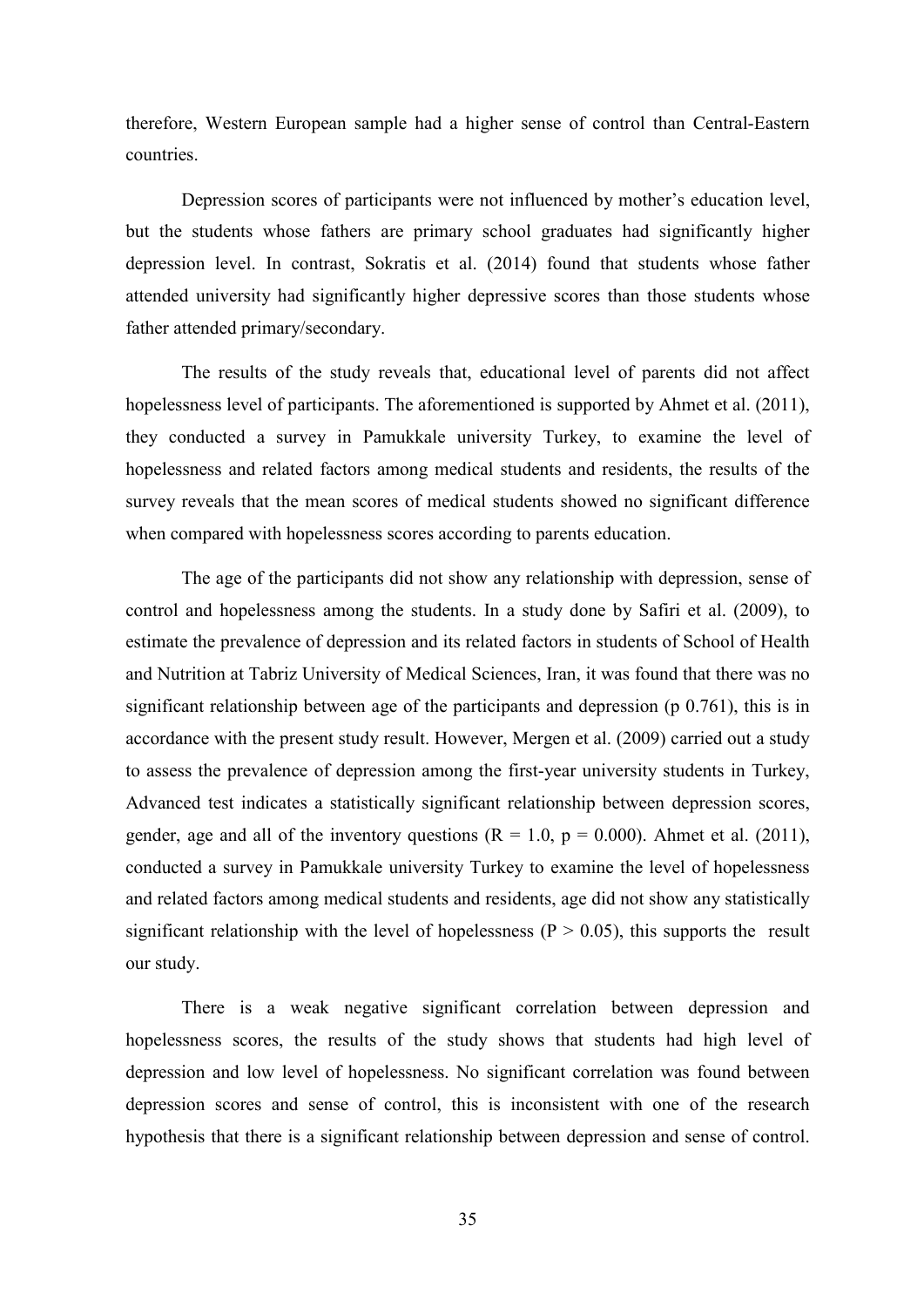A weak positive significant correlation was found between sense of control and hopelessness scores.

 About limitations of the study, it should be mentioned that a small sample size was used in this study and could not be generalized. Some students who were interested in the study but understood only Turkish language were unable to fill the questionnaire.

 In this study, as questionnaires were given out mostly at the end of classes, most students never took their time read and understand they questions because they were probably tired and in a hurry to leave for their dormitory or apartment. Also, depending on participants self-report of symptoms could have affected the results of this study.

#### **5.1. Conclusion**

 The study reveals that male students had significant higher depression scores than female students while female students had higher sense of control and there was no significant difference for hopelessness among gender as the scores were similar for both male and female students. Students staying in school dormitory had significantly lower scores of sense of control and hopelessness than students staying at apartments. Students from Turkey and TRNC had significantly higher depression scores than students from other countries and also students from Turkey had higher sense of control than other students.

 Father's education influenced the depression level of students, as students whose father's attended primary school only, had higher depression level. Also, students whose parents never attended school had significantly lower sense of control and the educational level of parents did not affect hopelessness level of participants.

 The study was conducted on a small sample size and as such could not be generalized to wider population therefore further study is recommended on a larger sample size. Including more socio-demographic factors in future study will help in revealing more significant results among the variables.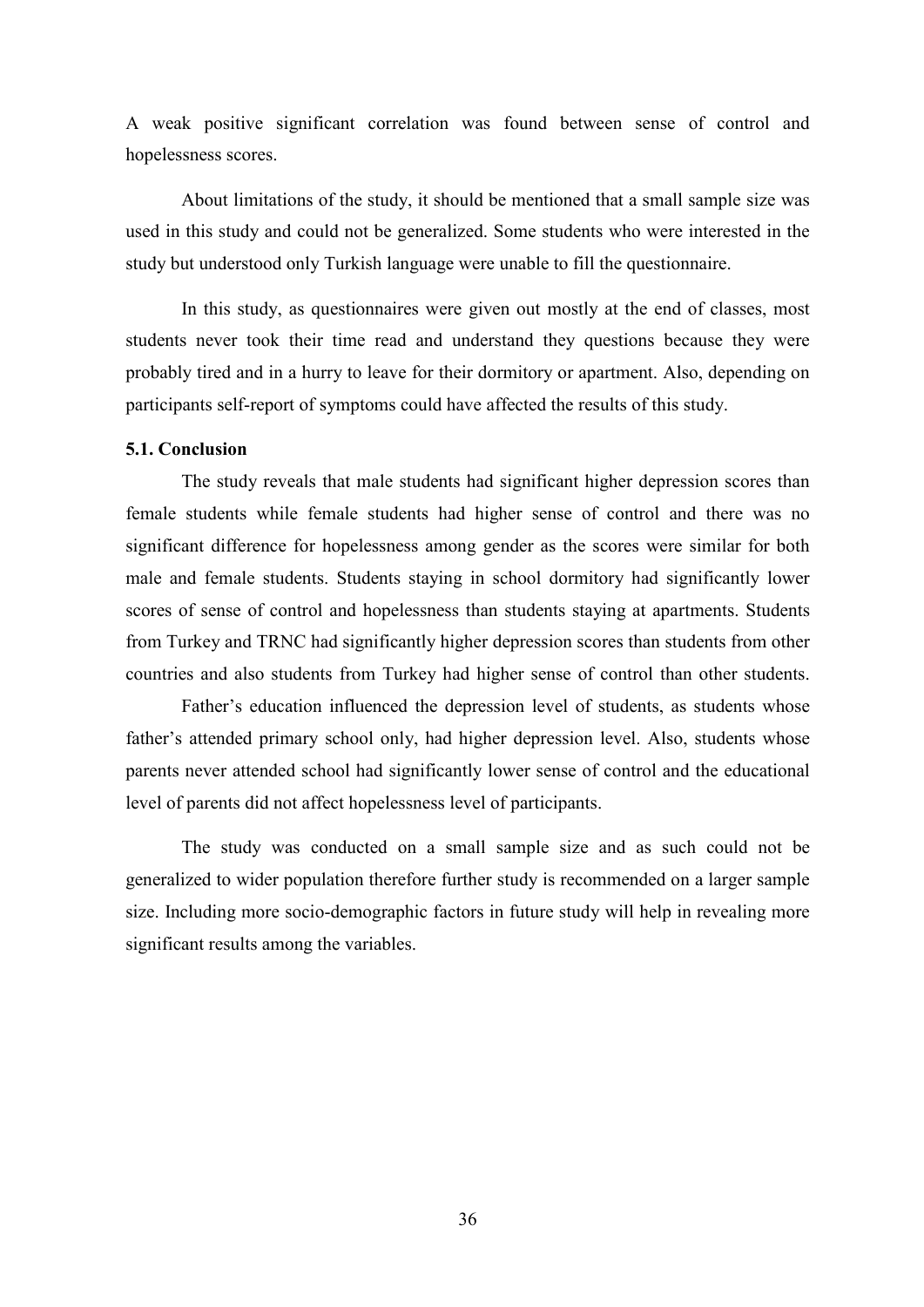#### **REFERENCES**

- Abramson, L., Metalsky, G., & Alloy, L. (1989). Hopelessness depression: A theory based subtype of depression. Psychological Review, 358-372.
- Adewuya, O., Ola, B., Aloba, O., Mapayi, B., & Oginni, O. (2006). Depression among Nigerian university students: prevalence and sociodemographic correlates. Soc psychiatry epidemiol, 41:674-678.
- Ahmet, E., Ali, I., & Suleyman, U. U. (2016). Level of depression and related factors in upcoming medical work force. journal of medical education, 15(1), 15-22.
- al, A. e. (1989). Hopelessness dpression. A theory based subtype of depression.
- Al-Busaidi, Z. (2011). prevalence of depressive symptoms among university students in Oman. Oman medical journal, 26(4), 235-239.
- Al-Faris, E. (2012). the prevalence and correlates of depressive symptoms from an Arabian setting: A wake up calls. Med teach, 34:32-36.
- Andrew, S., Akira , T., Yoshiyuki, T., & Jane, W. (2007). depressive symptoms, socioeconomic background, sense of control and cultural factors in university students from 23 countries. international journal of behavoiral medicine, 14, (2), 97-107.
- Bagge, C., Lamis, D., Nadorff, M., & Osman, A. (2014). relations between hopelessness, depressive symptoms and suicidality: mediation by reasons for living. Journal of clinical psychology, 70, 18-31.
- Bayram, N., & Bilgel, N. (2008). the prevalence and socio-demographic correlations of depression, anxiety and stress among a group of university students. social psychiatry and psychiatric epidemiology, 43, 667-672.
- Bilican, F., Yapici, A., & Kutlu, M. (2016). a value model for depressive symptoms and hopelessness among university students in Turkey. educational sciences: theory and practice, 16, 1397-1418.
- Bostanci, M. (2005). depressive symptomology among university students in Denizli, Turkey: prevalence and socio-demographic correlates. Croat Med Journal, 46, 96- 100.
- Cam , C. F., & Erkorkmaz, U. (2008). factors related to depressive symptoms and hopelessness among university students. Archives of Neuropsychiatry, 45, 122-129.
- Catherine E., R., & Beckett A., B. (2000). The roles of self-esteem and the sense of personal control in te academic achievemnet process. socology of education, 73(4), 270-284.
- Catherine, E. R., & John, M. (1995, june). age and the gender gap in the sense of personal control. social psychology quarterly, 65(2), 125-145. Retrieved 2002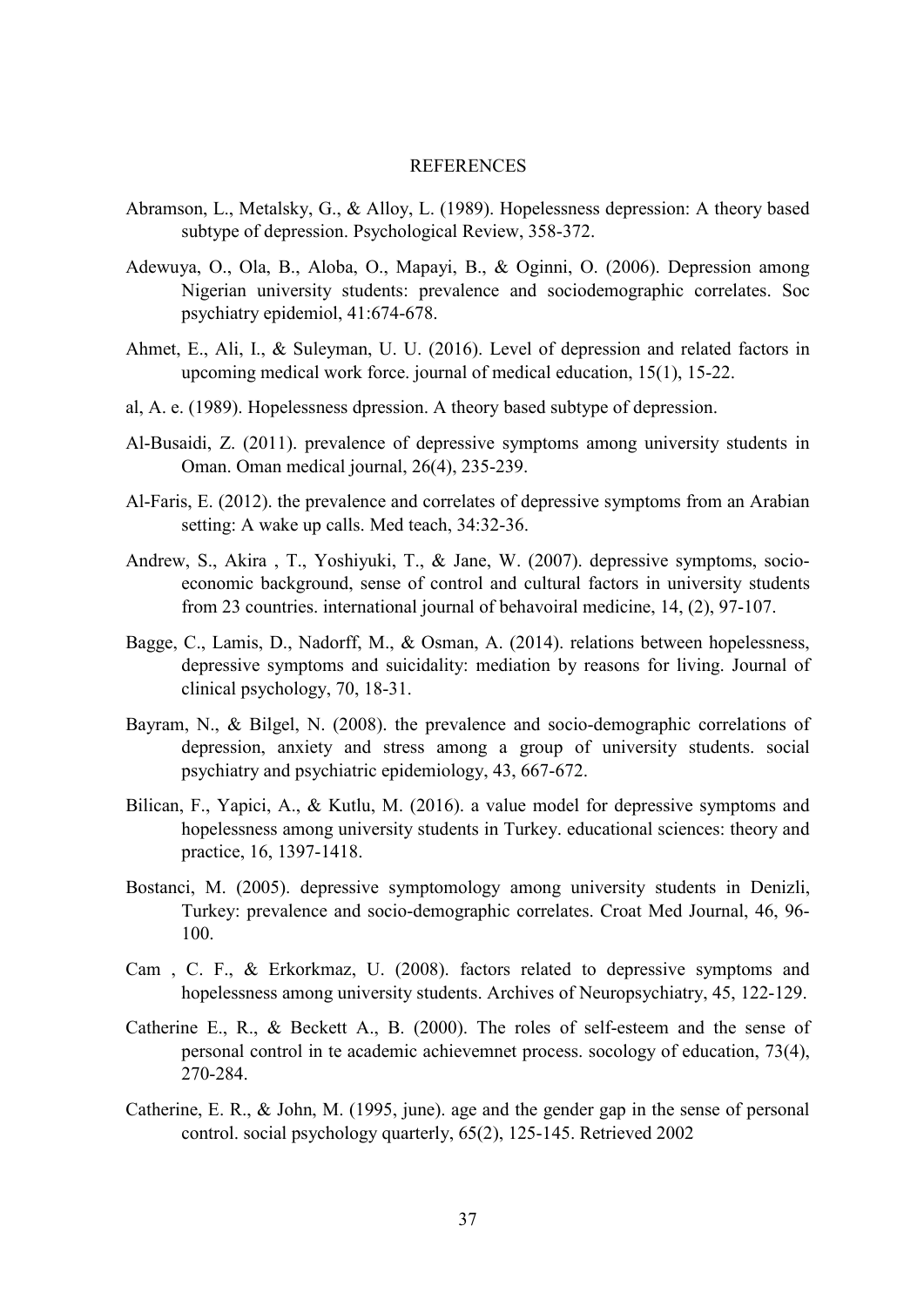- Ceyhan, A., Ceyhan, E., & Kurtyilmaz, Y. (2005). depression among Turkish female and male university students. social behavior and personality, 33, 329-340.
- Chi-huei, W., & Grace, Y. (2007). Relatonship among self-certainty,sense of control and quality of life. International journal of psychology, 42.
- Demet, G. O., Erkan , M. S., & Ebru, A. (2017). Mental helth suidality and hopelessness among university students in Turker. Asian journal of pshiachiatry, 29, 185-189.
- Ingrid, D., Julie, L. S., Agnethe, S. w., Katrine, V. G., & Elisabeth, S. (2016). Selfcompassion and depression symptoms in a norwegian students sample. Nordic psychology, 68, 1, 58-72.
- J.M, B. (2003). hopelessness and risk behavior among adolescents living in high-poverty inner-city neighbourhoods. Journal of Adolescence, 26, 145-158.
- Jaya, S., & catherine, E. R. (1998). Asian Etinicity and sense of personal control. Social psychology quarterly, 61(2), 101-120.
- Jehad, A. Z., & Shaher, H. H. (2009). Depression symptoms and their correlation with locus of control and satisfaction with life among Jordanian college students. Europe's journal of psychology, 4(2009), 71-103.
- Joaquim, J. S., Gloria, M., Giorgio, g., & Eija, V. (2008). Psychosocial corredlation of hopelessness among men. Cognitive behaviour therapy, 37, 1,50=61.
- Karakus, O. (2018). depression and hopelessness levels of university students according to their opinions on finding employment or falling out of labor force in Turkey. universal journal of educational research, 6(1), 190-194.
- Karl, P., Supa, P., Sola, O., & Matthew, O. (2013). Depression and association factors among the university students in western Nigeria. Journal of psychology in Africa, 23(3), 459-465.
- Kumar, G., & Jain, A. H. (2012). Prevelence of depression and its association factors using beck depression inventory among students of a medical college in karnataka. Indian journal of psychiatry, 54(3), 223-226.
- Lachman, Lachman, & Weaver. (1998). the sense of control as as moderator of social class differences in health and well-being. journal of personality and social psychology, 74(3), 763-773.
- Laurence, B., Williams, C., & Eiland, D. (2008). depressiven symptoms, stress and social support among dental students at a historically black college and university. Journal of college health, 58(1, 56-63.
- Lee, R., Maria, M., & Rodrigues. (2013). factors associated with depressive symptoms among Filipino university students. Plus One journal, 8(11), 1371-1382.
- Lester, D. (2013). hopelessness in undergraduate students around the world: a review. journal of affective disorder, 150, 1204-1208.